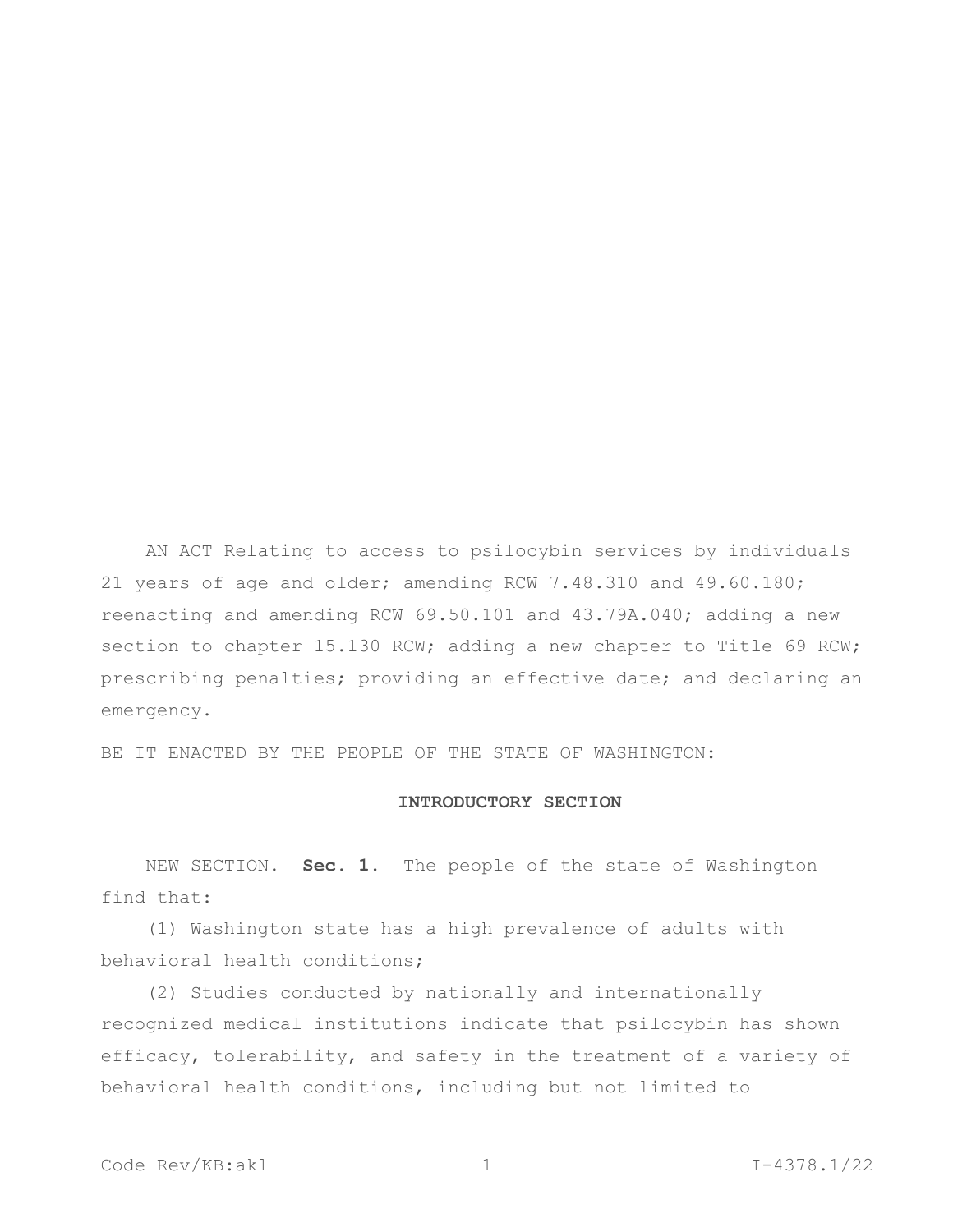addiction, depression, anxiety disorders, and end-of-life psychological distress;

(3) The United States food and drug administration has:

(a) Determined that preliminary clinical evidence indicates that psilocybin may demonstrate substantial improvement over available therapies for treatment-resistant depression; and

(b) Granted a breakthrough therapy designation for a treatment that uses psilocybin as a therapy for such depression;

(4) It is the intent of the people of the state of Washington to facilitate the establishment of safe, legal, and affordable psilocybin service centers to provide citizens of Washington who are at least 21 years of age with opportunities for supported psilocybin experiences for wellness and personal growth;

(5) The department of health has direct supervision over all matters relating to the preservation of life and health of the people of this state;

(6) During the program development period, the department must adopt rules for the implementation of a comprehensive regulatory framework that allows individuals 21 years of age and older in this state to be provided psilocybin services; and

(7) An advisory board must be established within the department to provide advice and recommendations to the department.

NEW SECTION. **Sec. 2.** The people of the state of Washington declare that the purposes of this chapter are:

(1) To improve the physical, mental, and social well-being of all people in this state, and to reduce the prevalence of behavioral health disorders among adults in this state by providing for supported adult use of psilocybin under the supervision of a trained and licensed psilocybin service facilitator;

(2) To develop a long-term strategic plan for ensuring that psilocybin services become and remain a safe, accessible, and affordable option for all persons 21 years of age and older in this state for whom psilocybin may be appropriate;

Code Rev/KB:akl 2 I-4378.1/22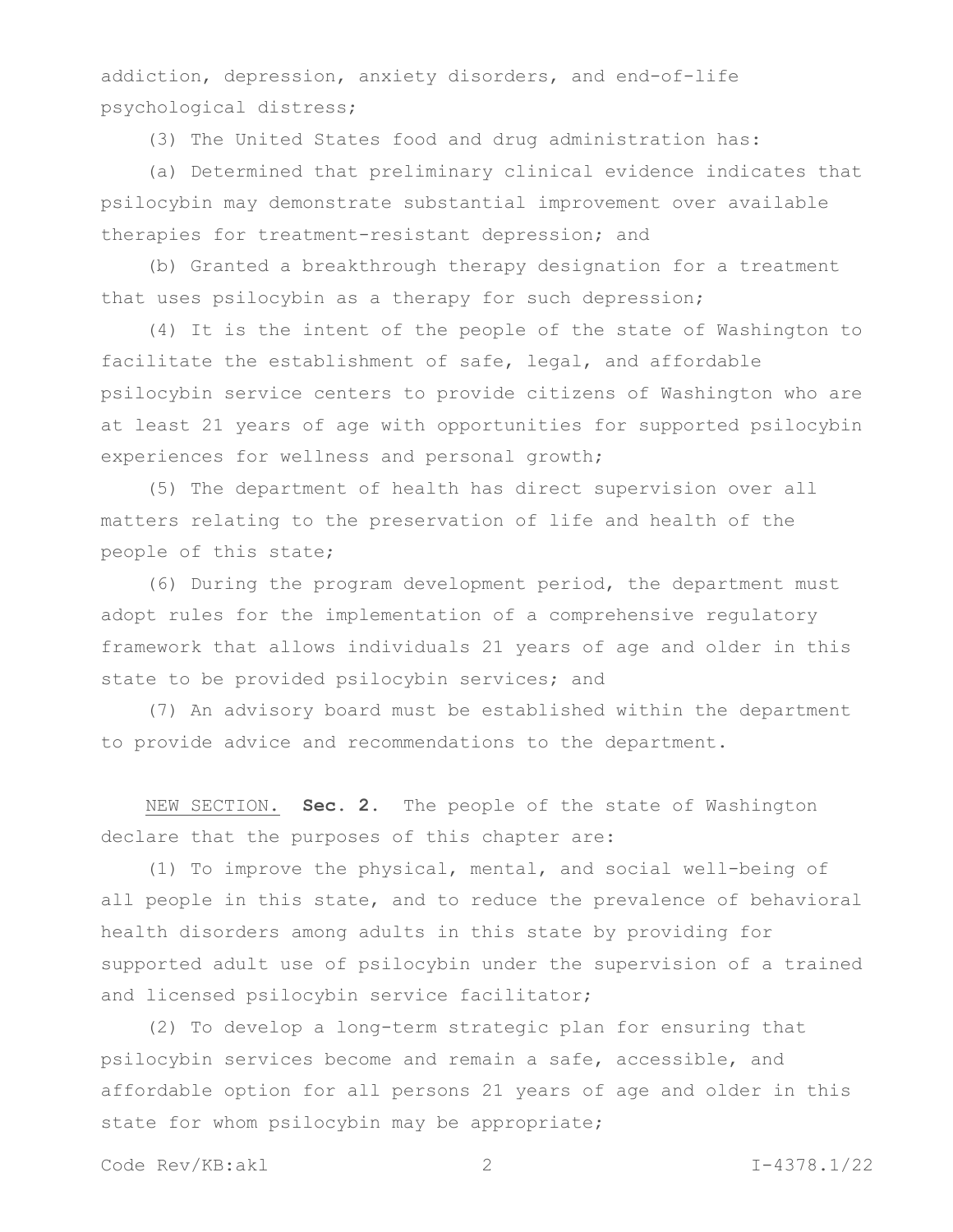(3) To protect the safety, welfare, health, and peace of the people of this state by prioritizing this state's limited law enforcement resources in the most effective, consistent, and rational way;

(4) After a program development period, to:

(a) Permit persons licensed and regulated by this state to legally manufacture psilocybin products and provide psilocybin services to persons 21 years of age and older, subject to the provisions of this chapter; and

(b) Establish a comprehensive regulatory framework concerning psilocybin products and psilocybin services under state law;

(5) To prevent the distribution of psilocybin products to other persons who are not permitted to possess psilocybin products under this chapter including but not limited to persons under 21 years of age; and

(6) To prevent the diversion of psilocybin products from this state to other states.

NEW SECTION. **Sec. 3.** This chapter may be known and cited as the Washington psilocybin services wellness and opportunity act.

NEW SECTION. **Sec. 4.** This chapter may not be construed:

(1) To require a government medical assistance program or private health insurer to reimburse a person for costs associated with the use of psilocybin products;

(2) To prohibit a recipient of a federal grant or an applicant for a federal grant from prohibiting the manufacture, delivery, possession, or use of psilocybin products to the extent necessary to satisfy federal requirements for the grant;

(3) To prohibit a party to a federal contract or a person applying to be a party to a federal contract from prohibiting the manufacture, delivery, possession, or use of psilocybin products to the extent necessary to comply with the terms and conditions of the contract or to satisfy federal requirements for the contract; or

Code Rev/KB:akl 3 I-4378.1/22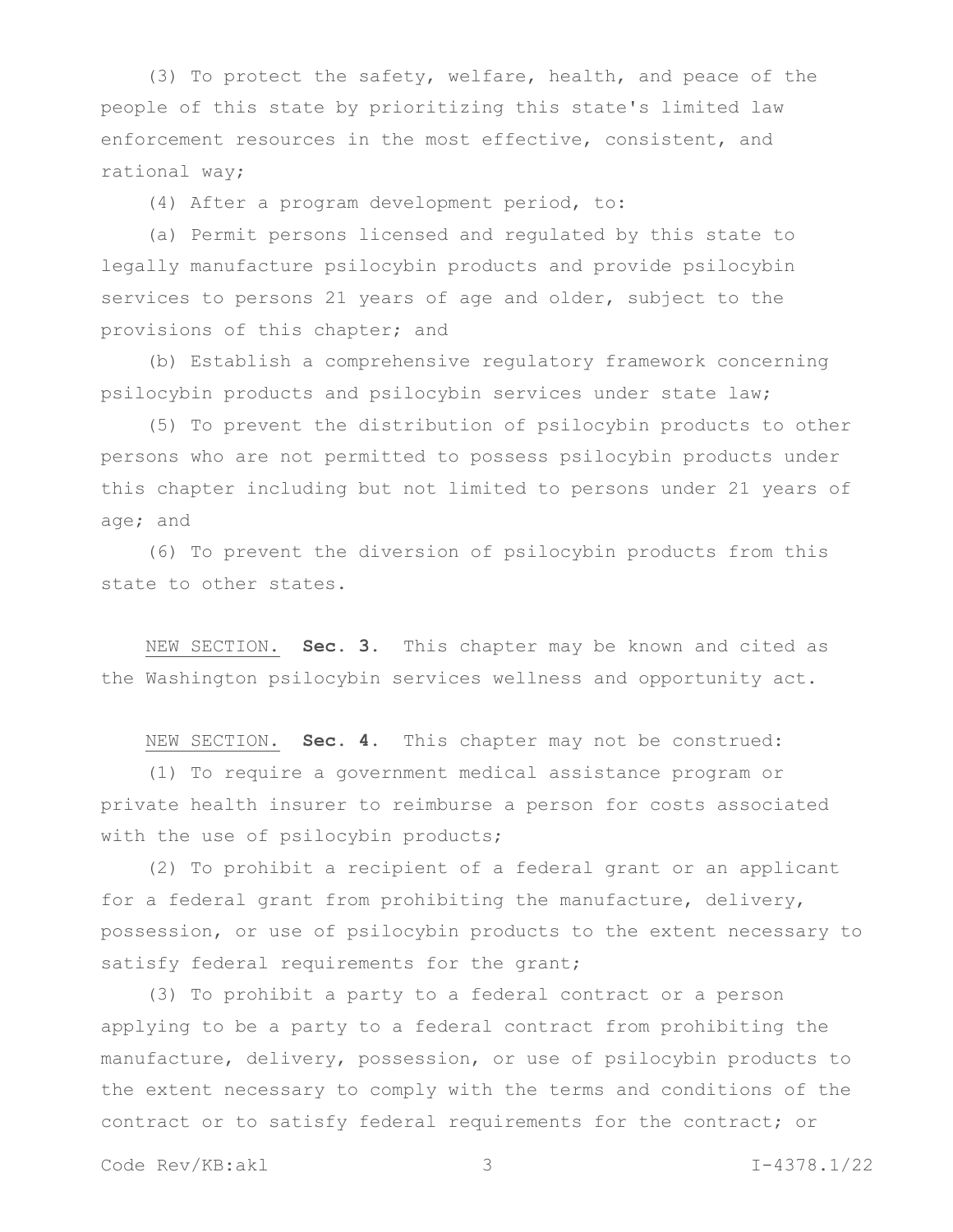(4) To obstruct the enforcement of a federal law.

NEW SECTION. **Sec. 5.** The definitions in this section apply throughout this chapter unless the context clearly requires otherwise.

(1) "Client" means an individual who is provided psilocybin services in this state.

(2) "Community psilocybin service facilitator" or "community facilitator" means all psilocybin service facilitators who do not meet the licensing requirements of a medical facilitator.

(3) "Department" means the department of health.

(4) "Integration session" means a meeting between a client and a psilocybin service facilitator that may occur in person or remotely after the client completes a threshold dose administration session.

(5) "Legal entity" means a corporation, limited liability company, limited partnership, or other legal entity that is registered with the office of the secretary of state or with a comparable office of another jurisdiction.

(6) "Licensee" means a person that holds a license issued under section 23, 26, 30, or 97 of this act.

(7) "Licensee representative" means an owner, director, officer, manager, employee, agent, or other representative of a licensee, to the extent that the person acts in a representative capacity.

(8) "Manufacture" means the manufacture, planting, cultivation, growing, harvesting, production, preparation, propagation, compounding, conversion, or processing of a psilocybin product, either directly or indirectly, by extraction from substances of natural origin, or independently by means of chemical synthesis, or by a combination of extraction and chemical synthesis, and includes any packaging or repackaging of the psilocybin product or labeling or relabeling of its container.

(9) "Medical psilocybin service facilitator" or "medical facilitator" means an individual who facilitates the provision of psilocybin services in this state and is duly authorized by law or

Code Rev/KB:akl 4 1-4378.1/22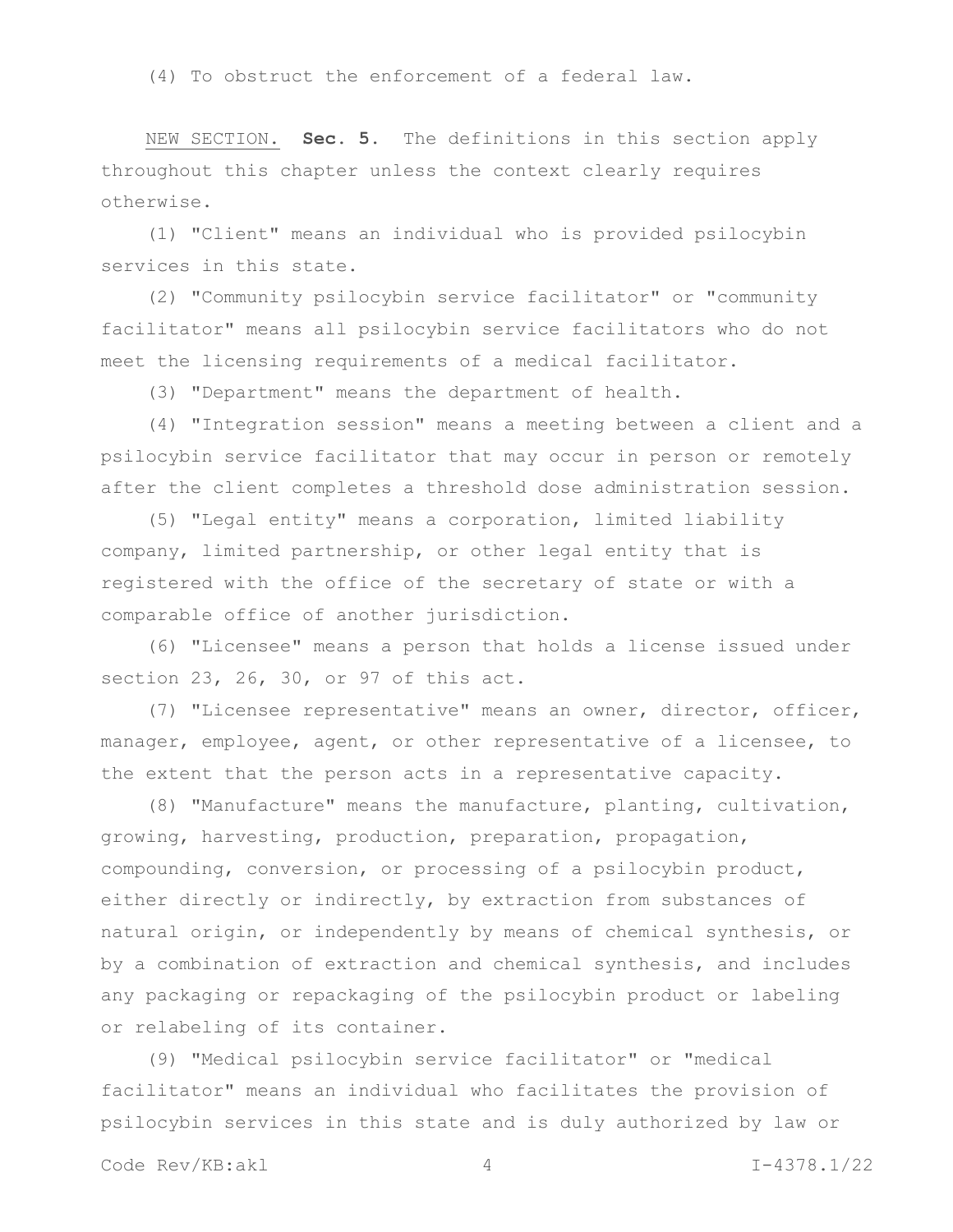rule in the state of Washington to prescribe controlled substances within the scope of his or her professional practice and licensed in the state of Washington as: A physician under chapter 18.71 RCW; a physician assistant under chapter 18.71A RCW; an osteopathic physician and surgeon under chapter 18.57 RCW; an osteopathic physician assistant under chapter 18.57A RCW who is licensed under RCW 18.57A.020 subject to any limitations in RCW 18.57A.040; a registered nurse, advanced registered nurse practitioner, or licensed practical nurse under chapter 18.79 RCW; or a naturopathic physician under chapter 18.36A RCW who is licensed under RCW 18.36A.030 subject to any limitations in RCW 18.36A.040.

(10) "Premises" includes the following areas of a location licensed under this chapter:

(a) All public and private enclosed areas at the location that are used in the business operated at the location, including offices, kitchens, restrooms, and storerooms;

(b) All areas outside a building that the department has specifically licensed for the manufacturing of psilocybin products or the operation of a psilocybin service center; and

(c) For a location that the department has specifically licensed for the operation of a psilocybin service center outside a building, that portion of the location used to operate the psilocybin service center and provide psilocybin services to clients.

(11) "Program development period" means the period beginning on January 1, 2023, and ending by July 4, 2024.

(12) "Psilocybin" means psilocybin or psilocin.

(13) "Psilocybin product manufacturer" means a person that manufactures psilocybin products in this state.

(14)(a) "Psilocybin products" means:

(i) Psilocybin-producing fungi; and

(ii) Mixtures or substances containing a detectable amount of psilocybin.

(b) "Psilocybin products" does not include psilocybin services.

(15) "Psilocybin service center" means an establishment:

Code Rev/KB:akl 5 1-4378.1/22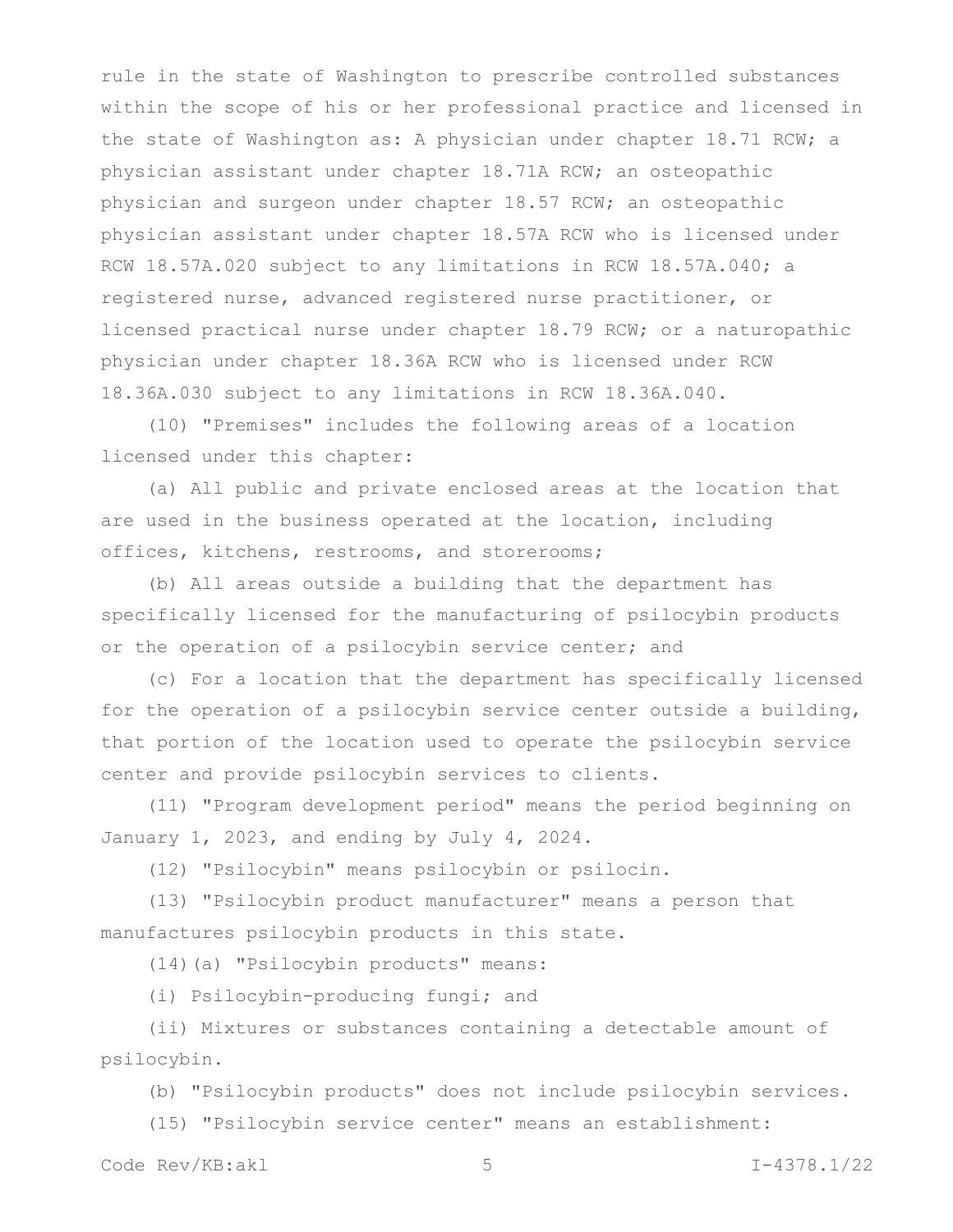(a) At which administration sessions are held; and

(b) At which other psilocybin services may be provided.

(16) "Psilocybin service center operator" means a person that operates a psilocybin service center in this state.

(17) "Psilocybin service facilitator" means an individual that facilitates the provision of psilocybin services in this state.

(18)(a) "Psilocybin services" means services provided to a client before, during, and after the client's consumption of a psilocybin product, including:

(i) One threshold dose preparation session;

(ii) One threshold dose administration session;

(iii) One optional integration session that must be offered to each client;

(iv) One subperceptual dose preparation session; or

(v) One subperceptual dose follow-up session.

(b) "Psilocybin services" shall not constitute medical diagnosis or treatment. Psilocybin services are a form of supported adult use of psilocybin under the supervision of a licensed psilocybin service facilitator.

(19) "Secretary" means the secretary of health appointed under RCW 43.70.030.

(20) "Subperceptual dose" means a subthreshold dose of psilocybin.

(21) "Subperceptual dose follow-up session" means a meeting between a client and a psilocybin service facilitator that occurs in person or remotely after the client has been provided with a subperceptual dose of psilocybin.

(22) "Subperceptual dose preparation session" means a meeting between a client and a psilocybin service facilitator that must occur in person or remotely before the client is provided with subthreshold doses of psilocybin for off-premises use.

(23) "Threshold dose" means a dose of psilocybin that triggers a detectable biological effect in a client.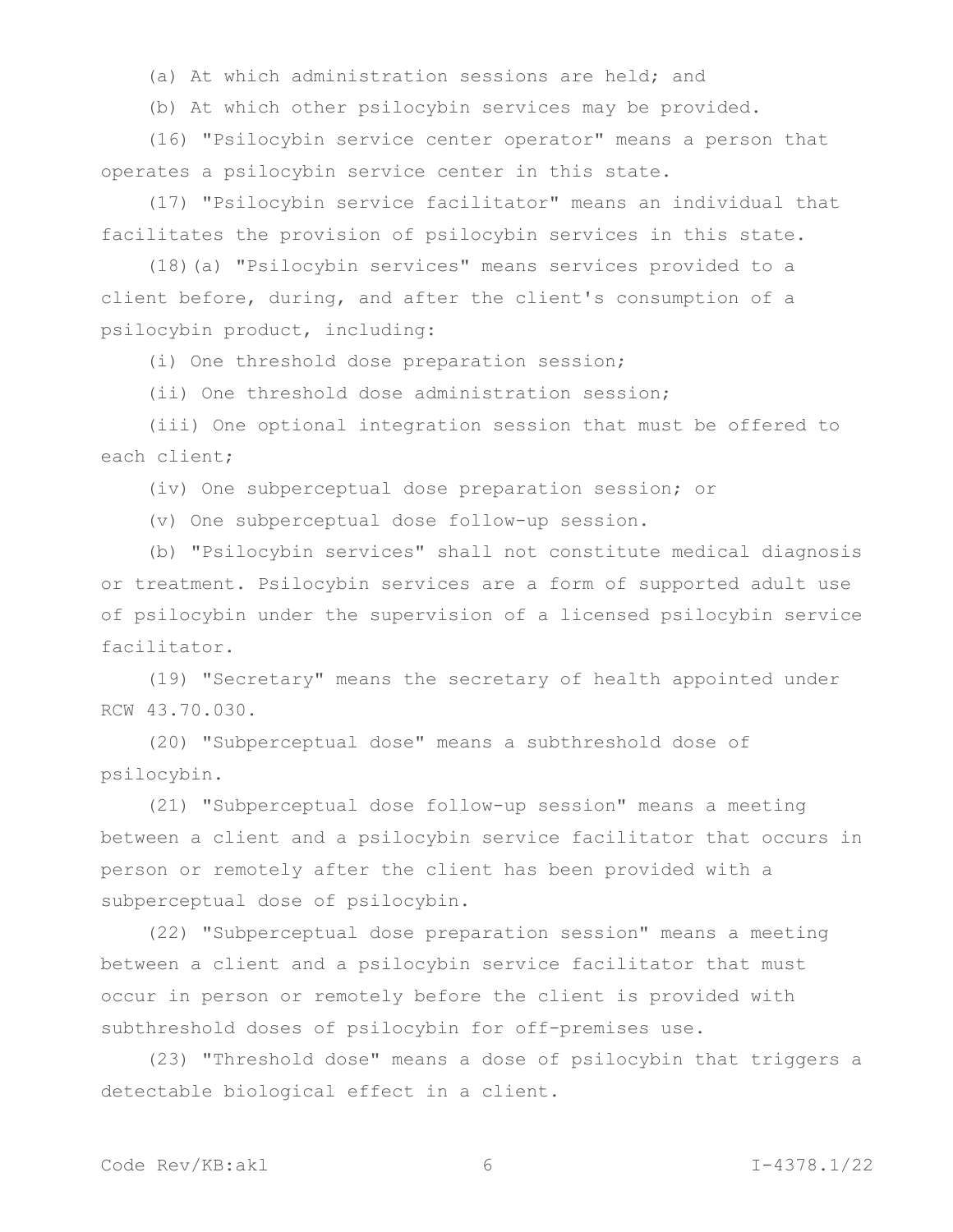(24) "Threshold dose administration session" or "administration session" means a session held at a psilocybin service center at which a client consumes and experiences the effects of a psilocybin product under the supervision of a psilocybin service facilitator.

(25) "Threshold dose preparation session" means a meeting between a client and a psilocybin service facilitator that must occur in person or remotely before the client participates in a threshold dose administration session.

## **WASHINGTON PSILOCYBIN ADVISORY BOARD**

NEW SECTION. **Sec. 6.** (1) The Washington psilocybin advisory board is established within the department to provide advice and recommendations to the department. The Washington psilocybin advisory board shall consist of:

(a) Members appointed by the governor as specified in subsection (2) of this section;

(b) The secretary or the secretary's designee;

(c) The state health officer or a physician acting as the state health officer's designee;

(d) A representative from the department who is familiar with public health programs and public health activities in this state; and

(e) A designee of the public health advisory board.

(2) The governor shall appoint the following individuals to the Washington psilocybin advisory board:

(a) Any four of the following:

(i) A state employee who has technical expertise in the field of public health;

(ii) A local health officer;

(iii) An individual who is a member of, or who represents, a federally recognized Indian tribe in this state;

Code Rev/KB:akl 7 7 1-4378.1/22 (iv) An individual who is a member of, or who represents, a body that provides policy advice relating to substance use disorder policy;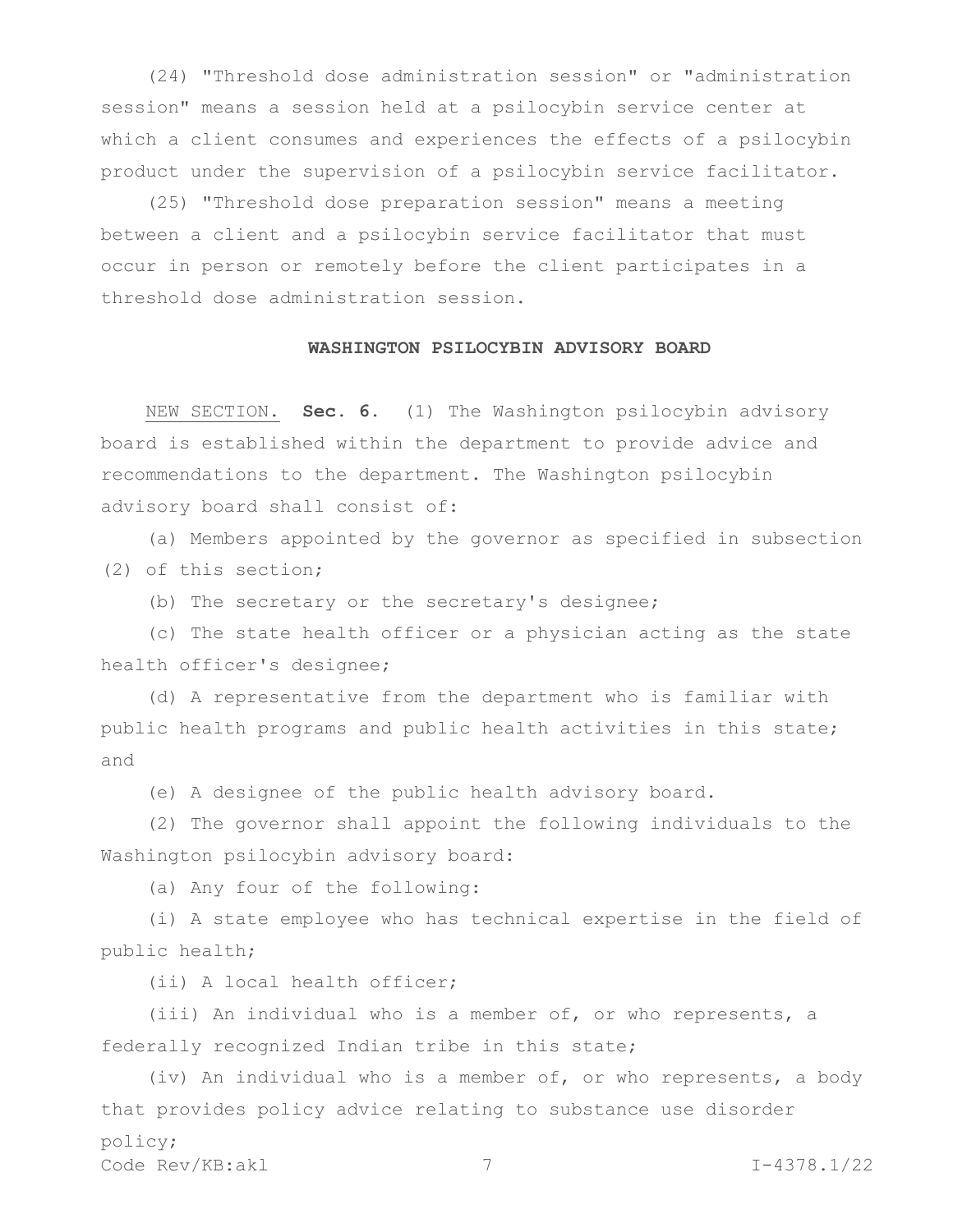(v) An individual who is a member of, or who represents, a body that provides policy advice relating to health equity;

(vi) An individual who is a member of, or who represents, a body that provides policy advice related to palliative care and quality of life;

(vii) An individual who represents individuals who provide public health services directly to the public; or

(viii) An individual who has expertise in the field of military veteran's health;

(b) A person who has knowledge regarding the indigenous or religious use of psilocybin;

(c) A psychologist licensed under chapter 18.83 RCW who has professional experience engaging in the diagnosis or treatment of a mental, emotional, or behavioral condition;

(d) A physician licensed under chapter 18.71 RCW;

(e) A naturopath licensed under chapter 18.36A RCW;

(f) An expert in the field of public health who has a background in academia;

(g) Any three of the following:

(i) A person who has professional experience conducting scientific research regarding the use of psychedelic compounds in clinical therapy;

(ii) A person who has experience in the field of mycology;

(iii) A person who has experience in the field of ethnobotany;

(iv) A person who has experience in the field of psychopharmacology; or

(v) A person who has experience in the field of harm reduction;

(h) A person designated by the liquor and cannabis board who has experience working with the cannabis central reporting system developed for tracking the transfer of marijuana items;

(i) The attorney general or the attorney general's designee;

(j) During the program development period, one of the chief petitioners of this act; and

(k) One, two, or three at large members.

Code Rev/KB:akl 8 I-4378.1/22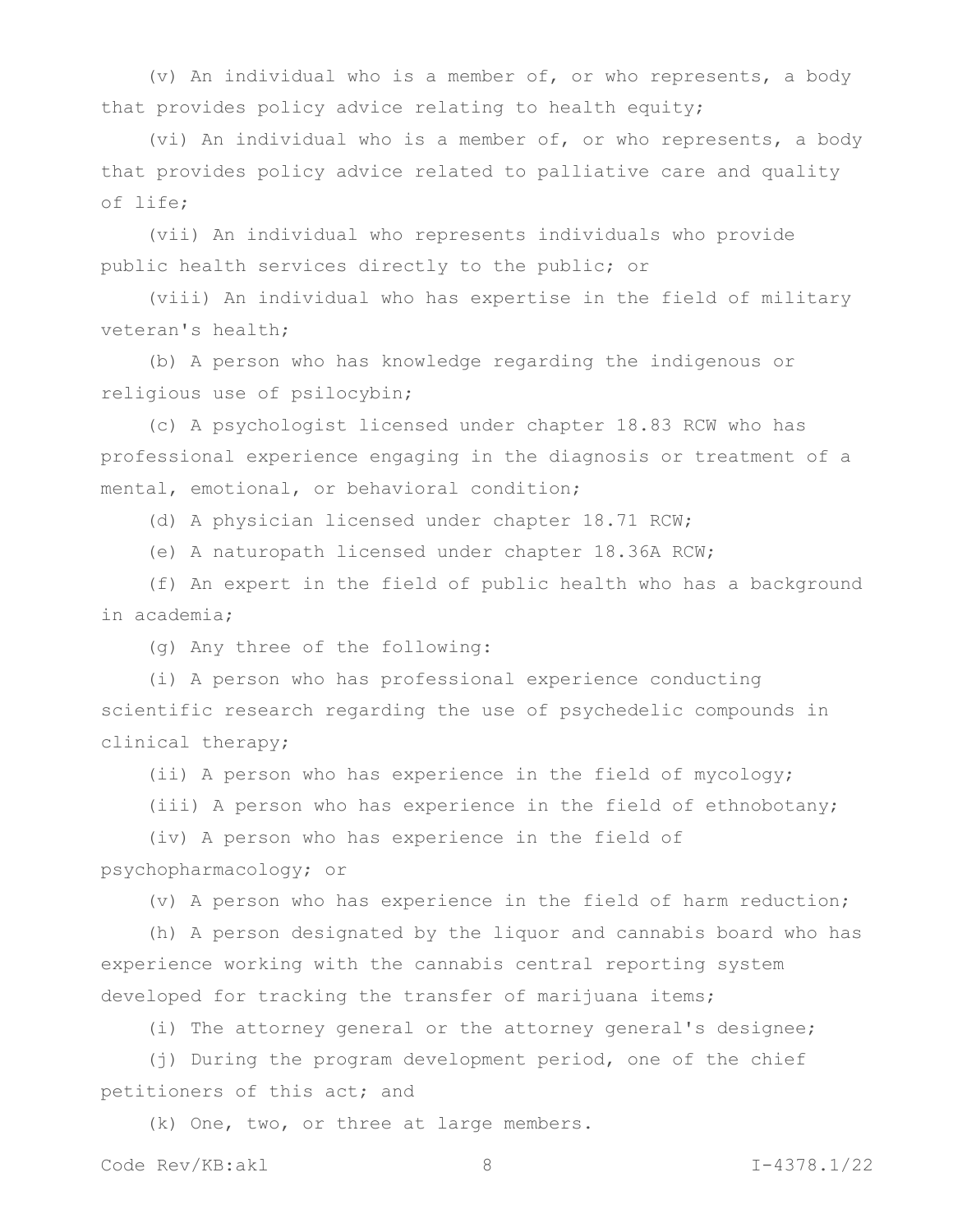(3)(a) Members of the Washington psilocybin advisory board shall serve for a term of four years, but at the pleasure of the governor. Before the expiration of the term of a member, the governor shall appoint a successor whose term begins on January 1st of the following year. A member is eligible for reappointment. If there is a vacancy for any cause, the governor shall make an appointment to become immediately effective for the unexpired term.

(b) Members of the board described in subsection (1)(b) through (e) of this section are nonvoting ex officio members of the board.

(4) A majority of the voting members of the board constitutes a quorum. Official adoption of advice or recommendations by the Washington psilocybin advisory board requires the approval of a majority of the voting members of the board.

(5) The board shall elect one of its voting members to serve as chair.

(6) During the program development period, the Washington psilocybin advisory board shall meet at least once every two calendar months at a time and place determined by the chair or a majority of the voting members of the board. After the program development period, the board shall meet at least once every calendar quarter at a time and place determined by the chair or a majority of the voting members of the board. The board may meet at other times and places specified by the call of the chair or of a majority of the voting members of the board.

(7) The Washington psilocybin advisory board may adopt rules necessary for the operation of the board.

(8) The Washington psilocybin advisory board may establish committees and subcommittees necessary for the operation of the board.

(9) The members of the Washington psilocybin advisory board may receive reimbursement or an allowance for expenses within amounts appropriated for that specific purpose consistent with RCW 43.03.220.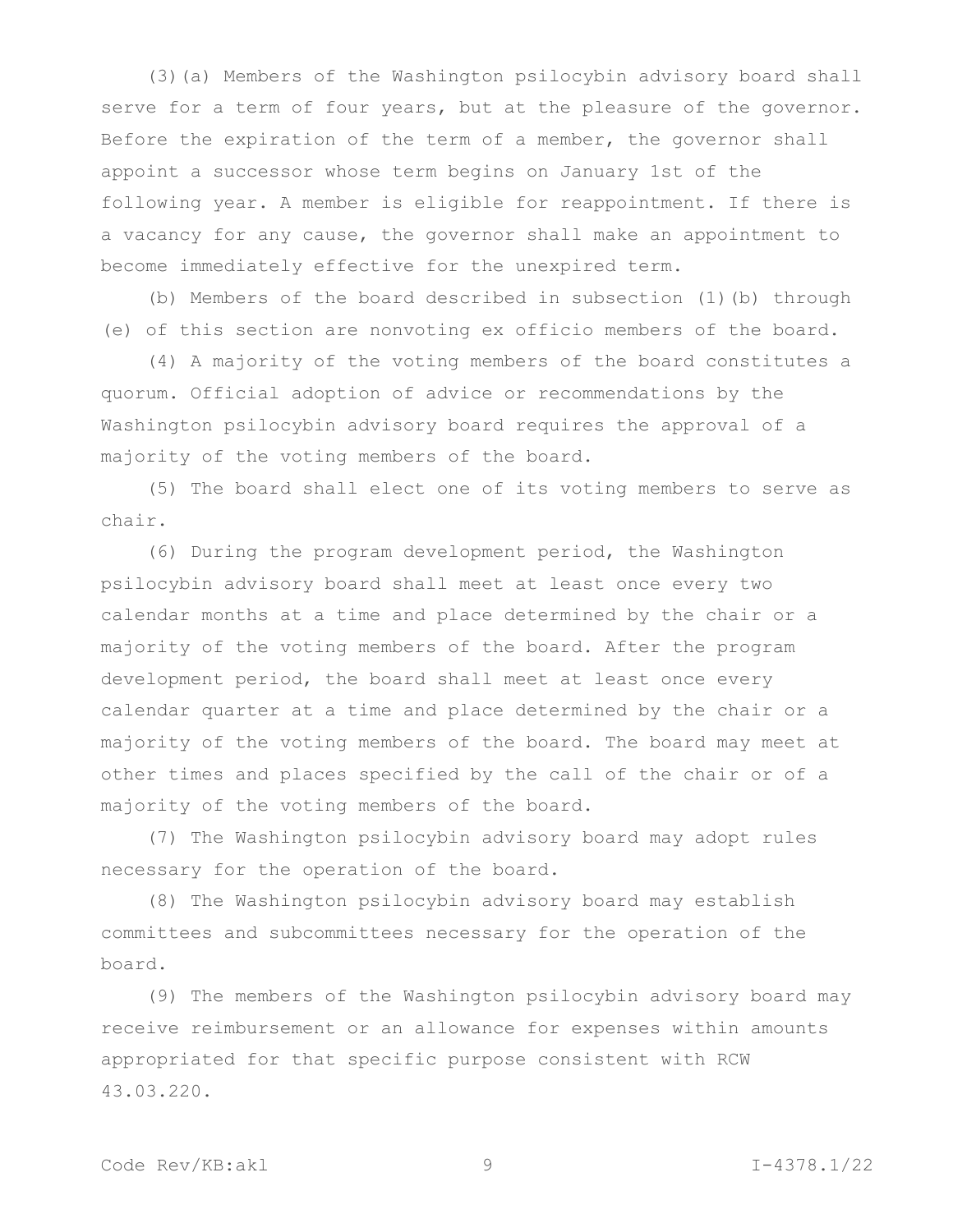NEW SECTION. **Sec. 7.** The Washington psilocybin advisory board must provide advice and recommendations to the department upon request with respect to the administration of this chapter and the education of the public about psilocybin, including but not limited to the following subject areas:

(1) Recommendations to the department on available medical, psychological, and scientific studies, social scientific research, and other information relating to the safety of psilocybin and its efficacy in ameliorating behavioral health conditions, including but not limited to addiction, depression, anxiety disorders, and end-oflife psychological distress, and the potential for psilocybin to promote community, address trauma, and enhance physical and mental wellness;

(2) Recommendations to the department on the requirements, specifications, and guidelines for providing psilocybin services to a client, including:

(a) Requirements, specifications, and guidelines for holding and verifying the completion of a threshold dose preparation session, a threshold dose administration session, and an integration session;

(b) The contents of the threshold dose client information form that a client must complete and sign before the client participates in a threshold dose administration session, giving particular consideration to:

(i) The information that should be solicited from the client to determine whether the client should participate in the administration session, including information that may identify potential risk factors and contraindications, and means of accommodating or mitigating them;

(ii) The information that should be solicited from the client to assist the psilocybin service center operator and the psilocybin service facilitator in meeting any public health and safety standards and industry best practices during the administration session; and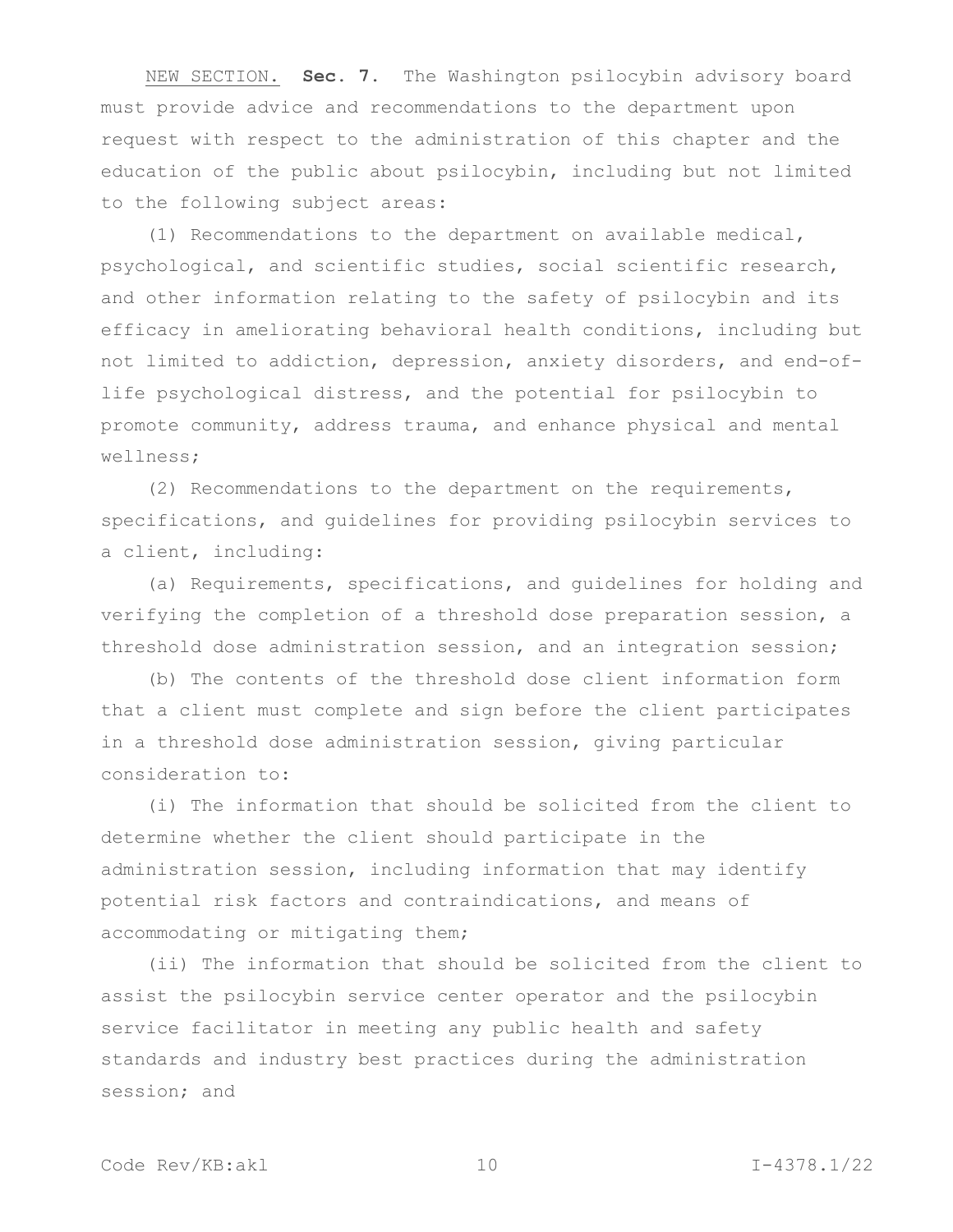(iii) The health and safety warnings and other disclosures that should be made to the client before the client participates in a threshold dose administration session; and

(c) The contents of the subperceptual dose client information form that a client must complete and sign before the client is given subperceptual doses of psilocybin for off-premises use, giving particular consideration to:

(i) The information that should be solicited from the client to determine whether the client should be given subperceptual doses, including information that may identify potential risk factors and contraindications, and means of accommodating or mitigating them;

(ii) The information that should be solicited from the client to assist the psilocybin service center operator and the medical facilitator in meeting any public health and safety standards and industry best practices for the use of subperceptual doses; and

(iii) The health and safety warnings and other disclosures that should be made to the client before the client is given subperceptual doses of psilocybin;

(3) Recommendations to the department on public health and safety standards and industry best practices for each type of licensee under this chapter;

(4) Recommendations to the department on the formulation of a code of professional conduct for psilocybin service facilitators, giving particular consideration to a code of ethics;

(5) Recommendations to the department on the education and training that psilocybin service facilitators must complete, giving particular consideration to:

(a) Facilitation skills that are affirming, nonjudgmental, culturally competent, and nondirective;

(b) Support skills for clients during an administration session, including specialized skills for client safety and clients who may have a behavioral health disorder;

(c) The environment in which psilocybin services should occur; and

Code Rev/KB:akl 11 12 1-4378.1/22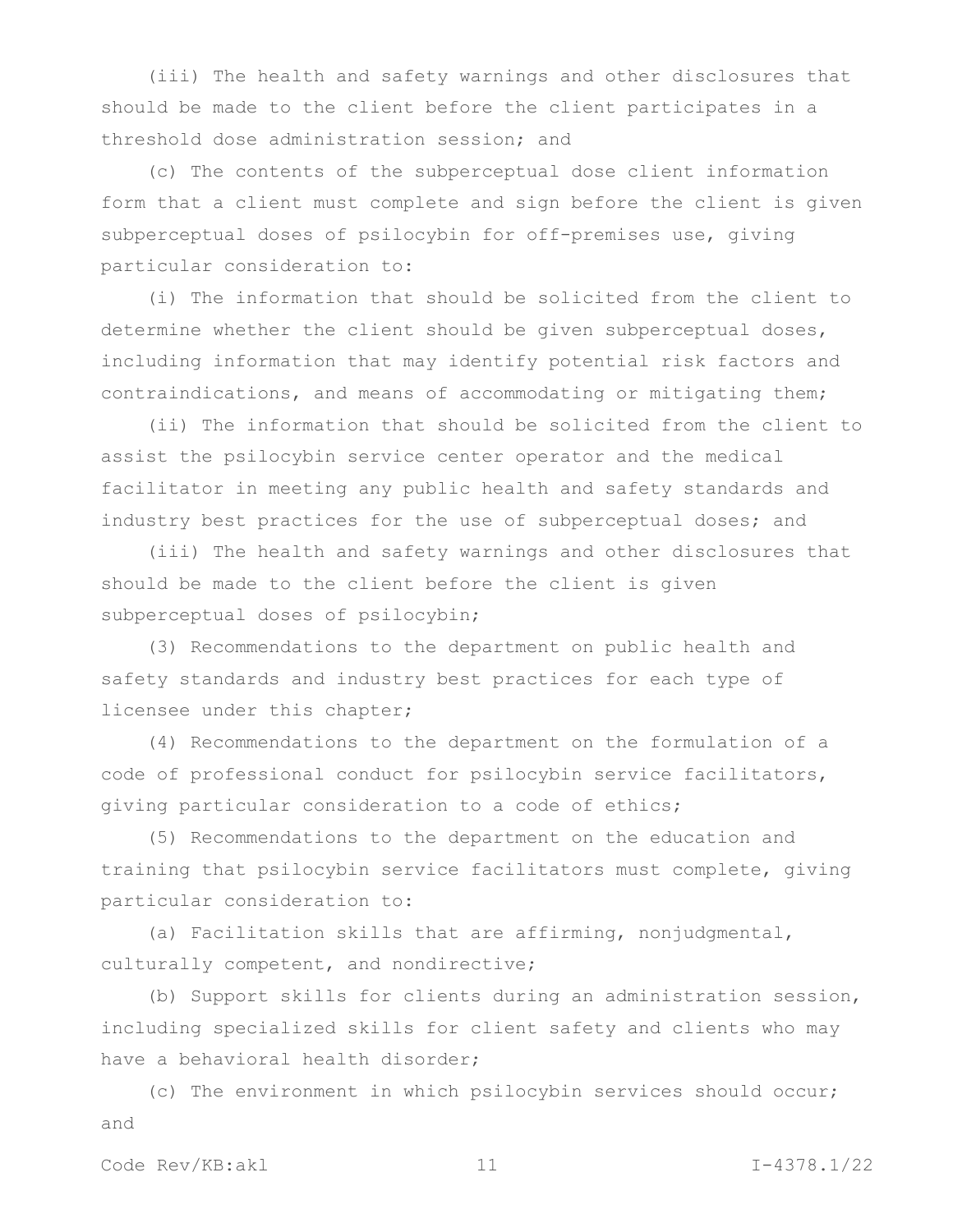(d) Social and cultural considerations;

(6) Recommendations to the department on the examinations that psilocybin service facilitators must pass;

(7) Recommendations to the department on public health and safety standards and industry best practices for holding and completing an administration session, including:

(a) Under what circumstances group administration sessions should be available;

(b) Whether clients should be able to access common or outside areas on the premises of the psilocybin service center at which the threshold dose administration session is held;

(c) The circumstances under which a threshold dose administration session is considered complete; and

(d) The transportation needs of the client after the completion of the threshold dose administration session;

(8) Development of a long-term strategic plan for ensuring that psilocybin services will become and remain a safe, accessible, and affordable wellness option for all persons 21 years of age and older in this state for whom psilocybin may be appropriate;

(9) Monitoring and studying federal laws, regulations, and policies regarding psilocybin;

(10) Attempting to meet with the United States attorney's office for the Western and Eastern districts of Washington to discuss this chapter and potential federal enforcement policies regarding psilocybin in Washington after the expiration of the program development period; and

(11) Recommendations on criteria for the social opportunity program under section 115 of this act that promote social equity and accessibility.

#### **POWERS AND DUTIES OF WASHINGTON DEPARTMENT OF HEALTH**

Code Rev/KB:akl 12 I-4378.1/22 NEW SECTION. **Sec. 8.** (1) The department has the duties, functions, and powers specified under this chapter and the powers necessary or proper to enable the department to carry out its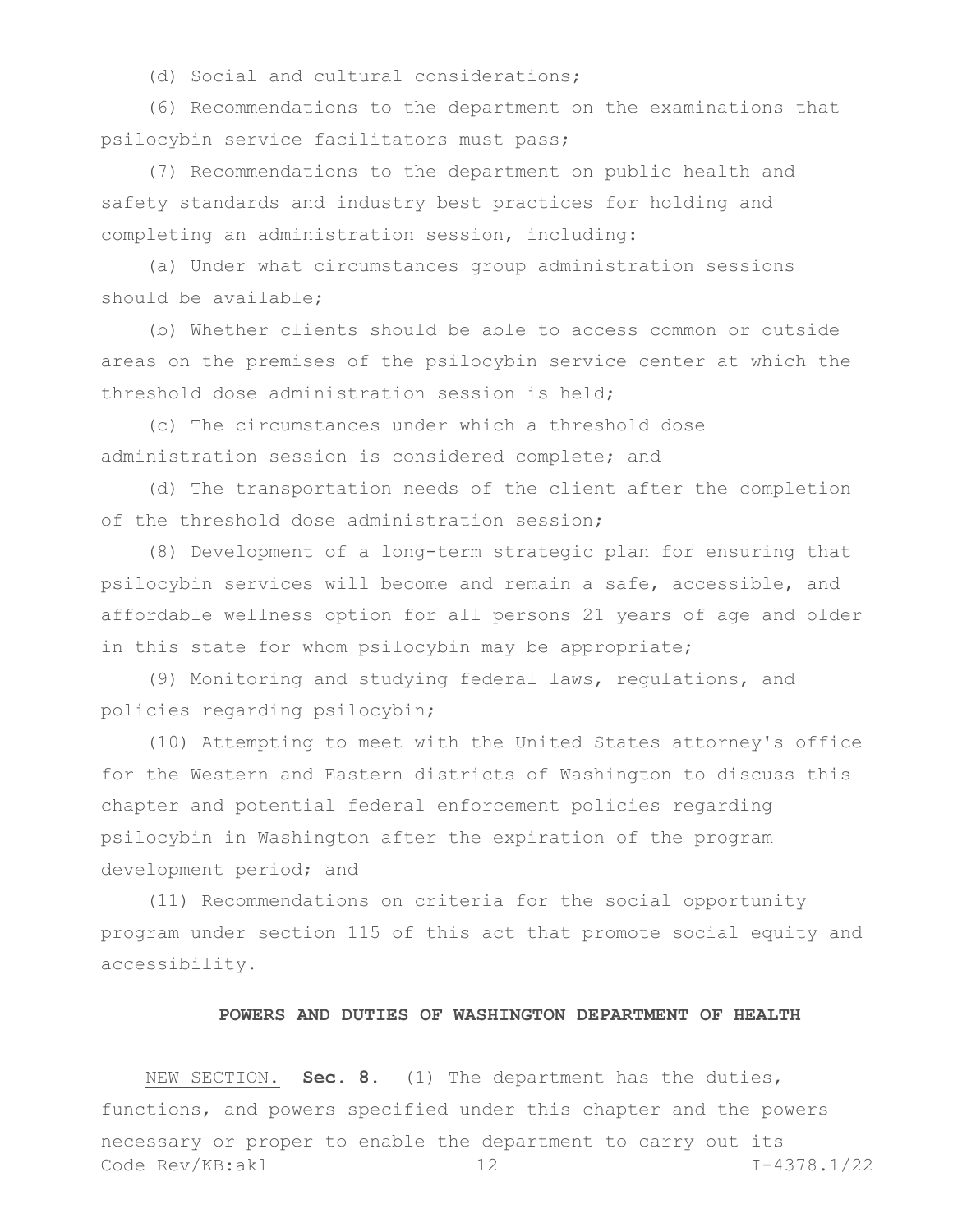duties, functions, and powers under this chapter. The jurisdiction, supervision, duties, functions, and powers of the department extend to any person that produces, processes, transports, delivers, sells, or purchases a psilocybin product in this state or that provides a psilocybin service in this state. The department may sue and be sued.

(2) The duties, functions, and powers of the department specified in this chapter include the following:

(a) To examine, publish, and distribute to the public available medical, psychological, and scientific studies, research, and other information relating to the safety and efficacy of psilocybin in treating mental health conditions, including but not limited to addiction, depression, anxiety disorders, and end-of-life psychological distress, and the potential for psilocybin to promote community, address trauma, and enhance physical and mental wellness;

(b) After the program development period:

(i) To regulate the manufacturing, transportation, delivery, sale, and purchase of psilocybin products and the provision of psilocybin services in this state in accordance with the provisions of this chapter;

(ii) To issue, renew, suspend, revoke, or refuse to issue or renew licenses for the manufacturing or sale of psilocybin products, the provision of psilocybin services, or other licenses related to the consumption of psilocybin products; and

(iii) To regulate the use of psilocybin products and psilocybin services for other purposes as deemed necessary or appropriate by the department;

(c) To adopt, amend, or repeal rules necessary to carry out the intent and provisions of this chapter, including rules that the department considers necessary to protect the public health and safety;

(d) To exercise all powers incidental, convenient, or necessary to enable the department to administer or carry out this chapter or any other law of this state that charges the department with a duty,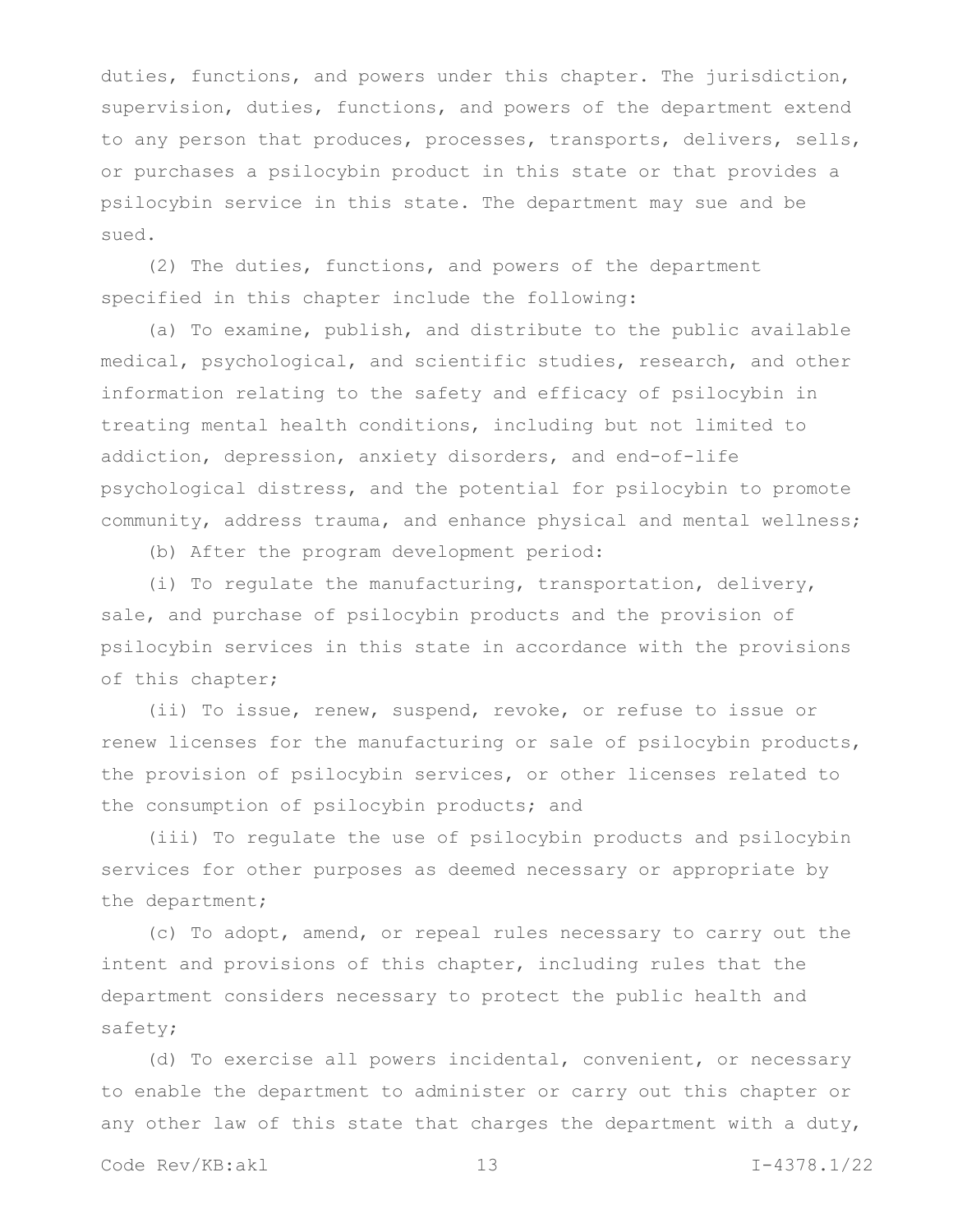function, or power related to psilocybin products and psilocybin services. Powers described in this subsection include, but are not limited to:

(i) Issuing subpoenas;

(ii) Compelling the attendance of witnesses;

(iii) Administering oaths;

(iv) Certifying official acts;

(v) Taking depositions as provided by law;

(vi) Compelling the production of books, payrolls, accounts, papers, records, documents, and testimony; and

(vii) Establishing fees in addition to the application, licensing, and renewal fees described in sections 23, 26, 30, and 97 of this act, provided that any fee established by the department is reasonably calculated to not exceed the cost of the activity for which the fee is charged;

(e) To adopt rules prohibiting advertising psilocybin products to the public;

(f) To adopt rules regulating and prohibiting advertising psilocybin services in a manner:

(i) That is appealing to minors;

(ii) That promotes excessive use;

(iii) That promotes illegal activity;

(iv) That violates the code of professional conduct for psilocybin service facilitators formulated by the department; or

(v) That otherwise presents a significant risk to public health and safety.

(3) The department may not require that a psilocybin product be manufactured by means of chemical synthesis, prohibit the use of naturally grown mushrooms that meet quality and safety standards, or mandate the use of patented products or procedures.

(4) The department may not require a client to be diagnosed with or have any particular medical condition as a condition to being provided psilocybin services.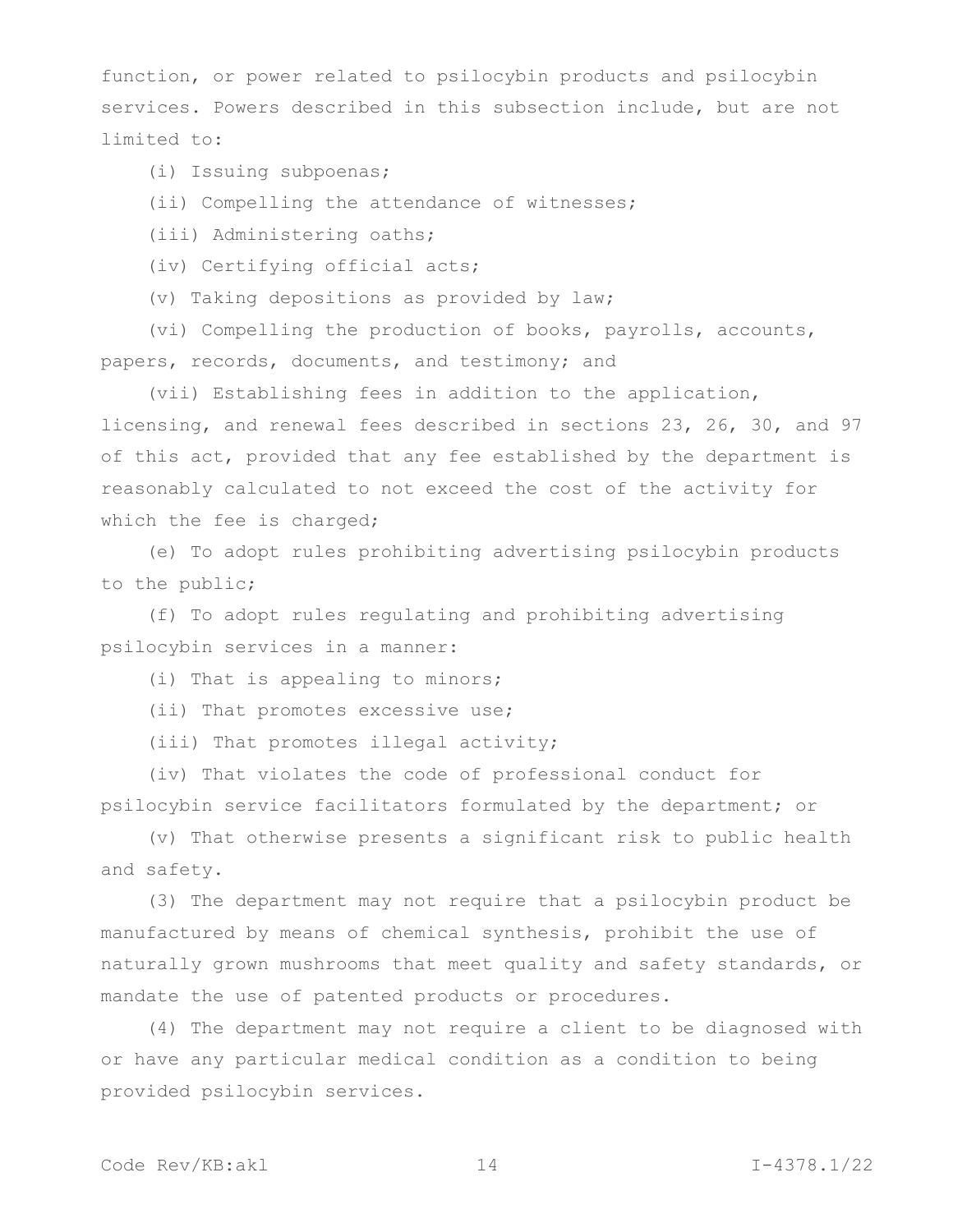NEW SECTION. **Sec. 9.** The department may purchase, possess, seize, transfer to a licensee, or dispose of psilocybin products as is necessary for the department to ensure compliance with and enforce the provisions of this chapter and any rule adopted under this chapter.

#### **PROGRAM DEVELOPMENT PERIOD**

NEW SECTION. **Sec. 10.** The department may not issue any licenses under this chapter during the program development period, except as otherwise provided by law.

NEW SECTION. **Sec. 11.** (1) By February 23, 2023, the governor shall appoint the individuals specified in section 6 of this act to the Washington psilocybin advisory board.

(2) By March 1, 2023, the Washington psilocybin advisory board shall hold its first meeting at a time and place specified by the department.

(3) The Washington psilocybin advisory board must vote upon and submit advice and recommendations to the department on a schedule to be agreed upon between the department and the board relating to: The department's rule-making duties under this chapter; and the development of a long-term plan for ensuring that psilocybin services will become and remain a safe, accessible, and affordable wellness option for all persons 21 years of age or older in this state for whom psilocybin may be appropriate. Advice and recommendations must be made with respect for federal laws, regulations, and policies regarding psilocybin.

NEW SECTION. **Sec. 12.** (1) By June 30, 2023, and from time to time thereafter, the department must publish and distribute to the public available medical, psychological, and scientific studies, research, and other information relating to the safety and efficacy of psilocybin in ameliorating behavioral health conditions,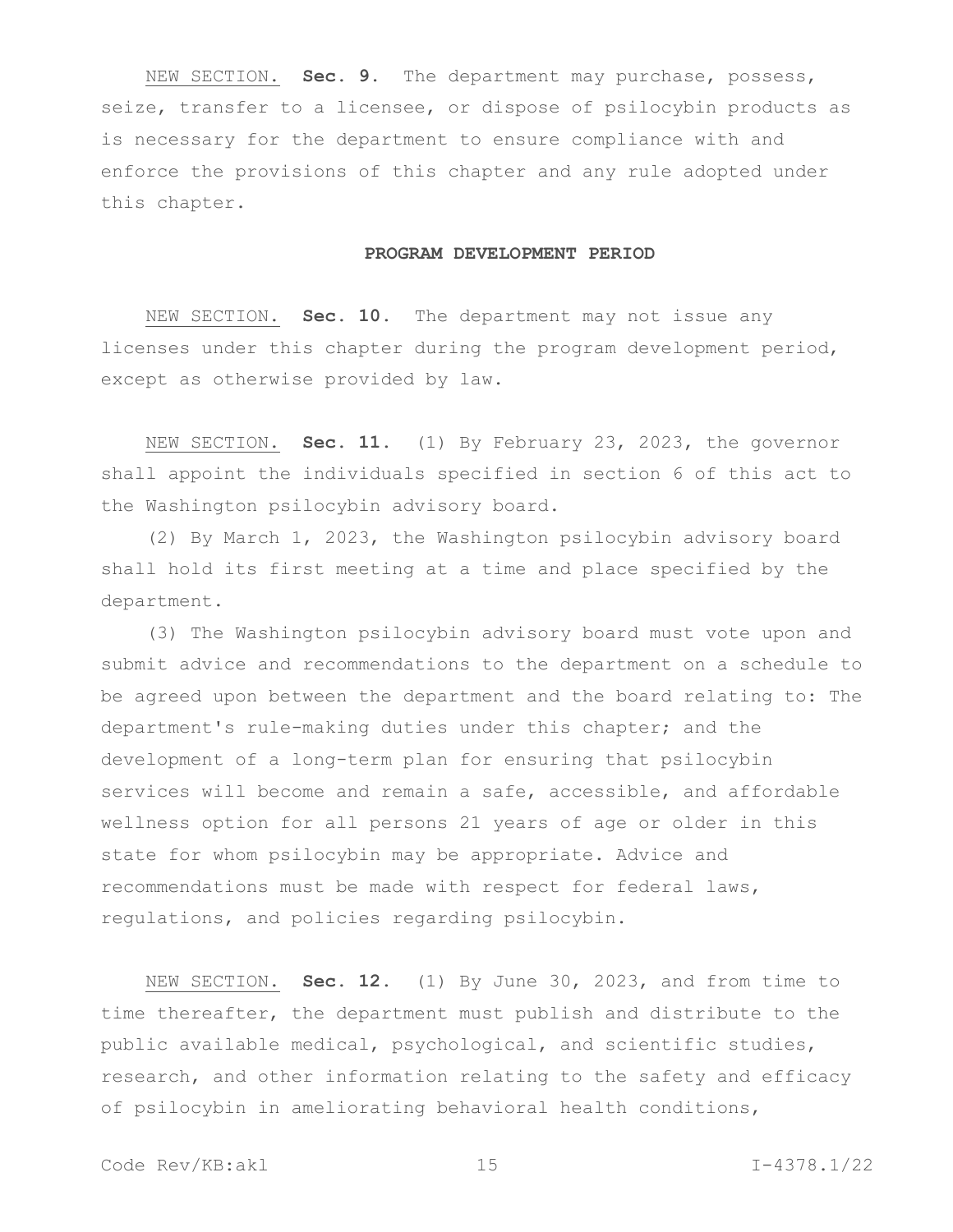including but not limited to addiction, depression, anxiety disorders, and end-of-life psychological distress.

(2) By July 4, 2024, the department shall adopt rules and establish forms necessary for the implementation of this chapter.

## **APPLICATION PROCESS AND LICENSES**

NEW SECTION. **Sec. 13.** By July 10, 2024, the department shall begin receiving applications for the licensing of persons to:

- (1) Manufacture psilocybin products;
- (2) Operate a psilocybin service center;
- (3) Facilitate psilocybin services; and
- (4) Test psilocybin products.

NEW SECTION. **Sec. 14.** (1) Except as provided in subsection (2) of this section, an applicant for a license or renewal of a license issued under this chapter shall apply to the department in the form required by the department by rule, showing the name and address of the applicant, location of the premises that is to be operated under the license, and other pertinent information required by the department.

(2) The department may reject any application that is not submitted in the form required by the department by rule. The department shall give applicants an opportunity to be heard if an application is rejected. A hearing under this subsection is not subject to the requirements for contested case proceedings under chapter 34.05 RCW.

(3) Except as provided in subsection (2) of this section, a revocation of, or a refusal to issue or renew, a license issued under this chapter is subject to the requirements for contested case proceedings under chapter 34.05 RCW.

(4) An applicant for a facilitator license or renewal of a medical or community facilitator license issued under section 30 of this act need not show the location of any premises.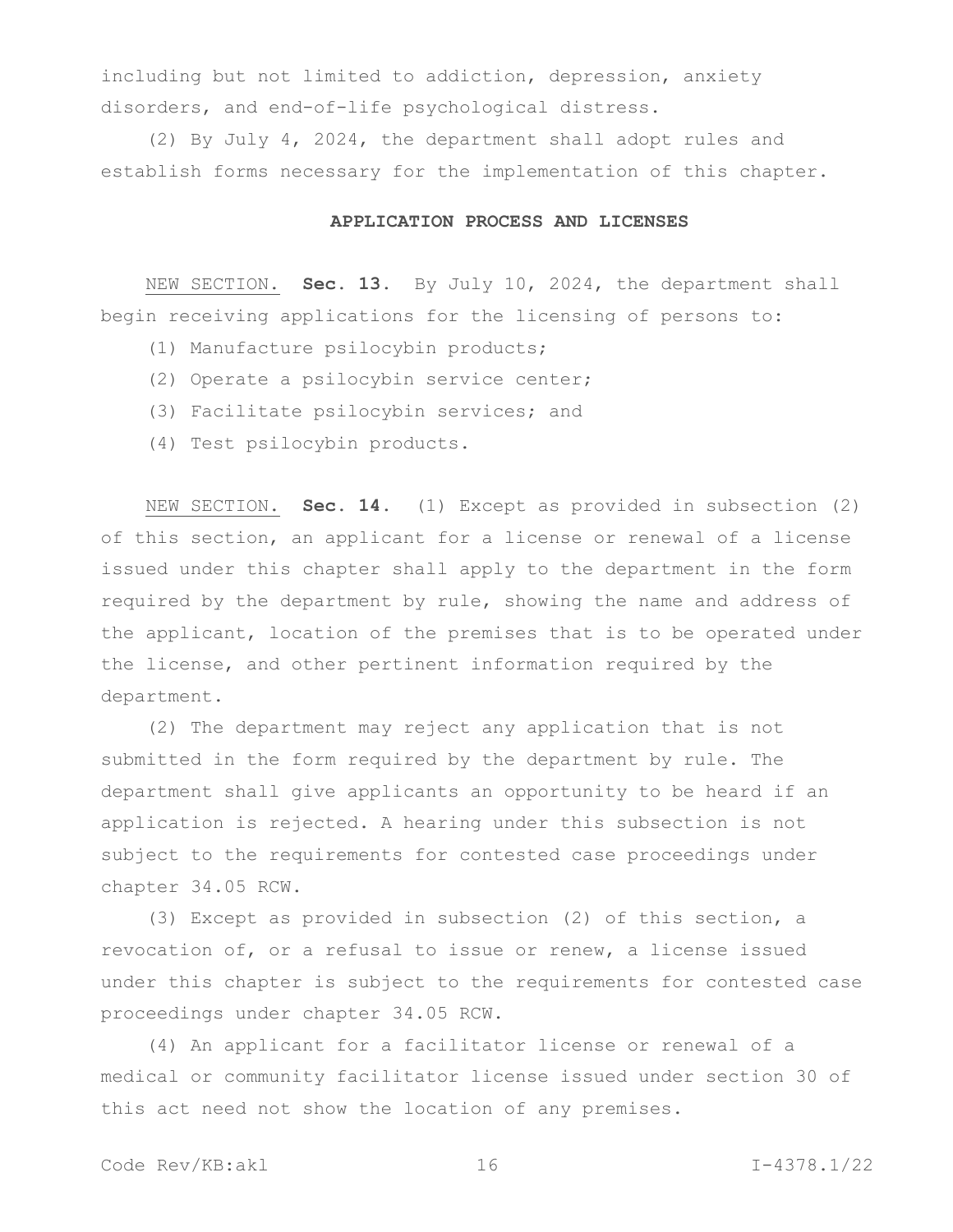NEW SECTION. **Sec. 15.** (1) The department may not license an applicant under this chapter if the applicant is under 21 years of age.

(2) The department may refuse to issue a license or may issue a restricted license to an applicant under this chapter if the department makes a finding that the applicant:

(a) Has not completed required education or training;

(b) Has not passed an examination required by the department;

(c) Is in the habit of using alcoholic beverages, habit-forming drugs, or controlled substances to excess, impairing their fitness to safely perform their duties;

(d) Has made false statements to the department;

(e) Demonstrates a lack of capacity or incompetency to carry on the management of the establishment proposed to be licensed;

(f) Has been convicted of violating a federal law, state law, or local ordinance if the conviction is substantially related to the fitness and ability of the applicant to lawfully carry out activities under the license;

(g) Is not of good repute and moral character;

(h) Does not have a good record of compliance with this chapter or any rule adopted under this chapter;

(i) Is not the legitimate owner of the premises proposed to be licensed, or has not disclosed that other persons have ownership interests in the premises proposed to be licensed;

(j) Has not demonstrated financial responsibility sufficient to adequately meet the requirements of the premises proposed to be licensed; or

(k) Is unable to understand the laws of this state relating to psilocybin products, psilocybin services, or the rules adopted under this chapter.

(3) In determining whether to issue a license or a restricted license to an applicant, the department may not consider the prior conviction of the applicant or any owner, director, officer,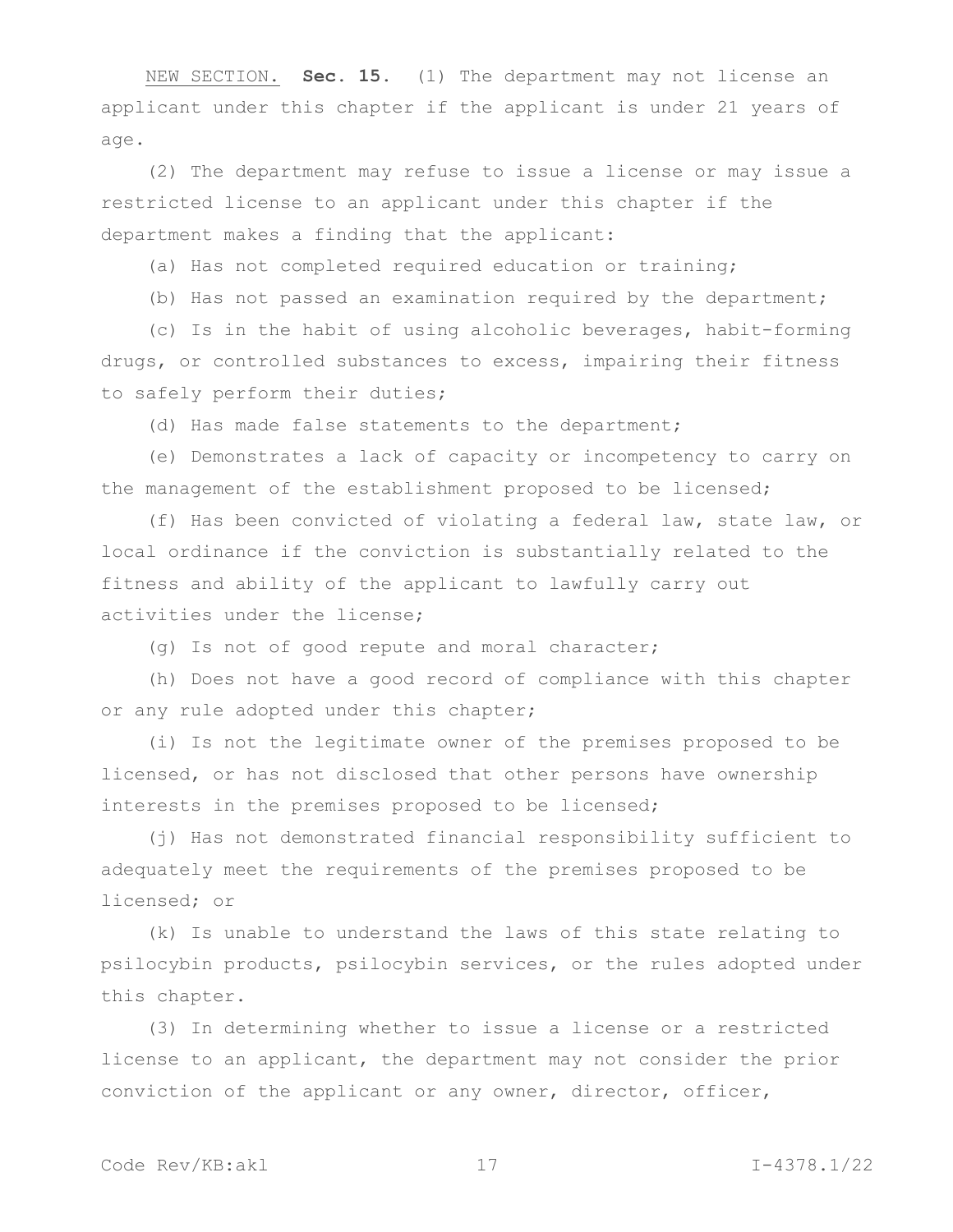manager, employee, agent, or other representative of the applicant for:

(a) The manufacture of psilocybin or the manufacture of a marijuana item;

(b) A felony conviction if the applicant meets the requirements in RCW 9.41.040 to have the applicant's right to possess a firearm restored; or

(c) The possession of a controlled substance, if:

(i) The date of the conviction is two or more years before the date of the application, unless the controlled substance was psilocybin or marijuana, in which case no waiting period applies; or

(ii) The person has not been convicted more than once for the possession of a controlled substance other than psilocybin or marijuana.

NEW SECTION. **Sec. 16.** For the purpose of requesting a state or nationwide criminal records check under RCW 18.130.064, the department may require the fingerprints of any individual listed on an application submitted under section 14 of this act. The powers conferred on the department under this section include the power to require the fingerprints of:

(1) If the applicant is a limited partnership, each general partner of the limited partnership;

(2) If the applicant is a manager-managed limited liability company, each manager of the limited liability company;

(3) If the applicant is a member-managed limited liability company, each voting member of the limited liability company;

(4) If the applicant is a corporation, each director and officer of the corporation; and

(5) Any individual who holds a financial interest of 10 percent or more in the person applying for the license.

NEW SECTION. **Sec. 17.** A license issued under this chapter: (1) Is a personal privilege;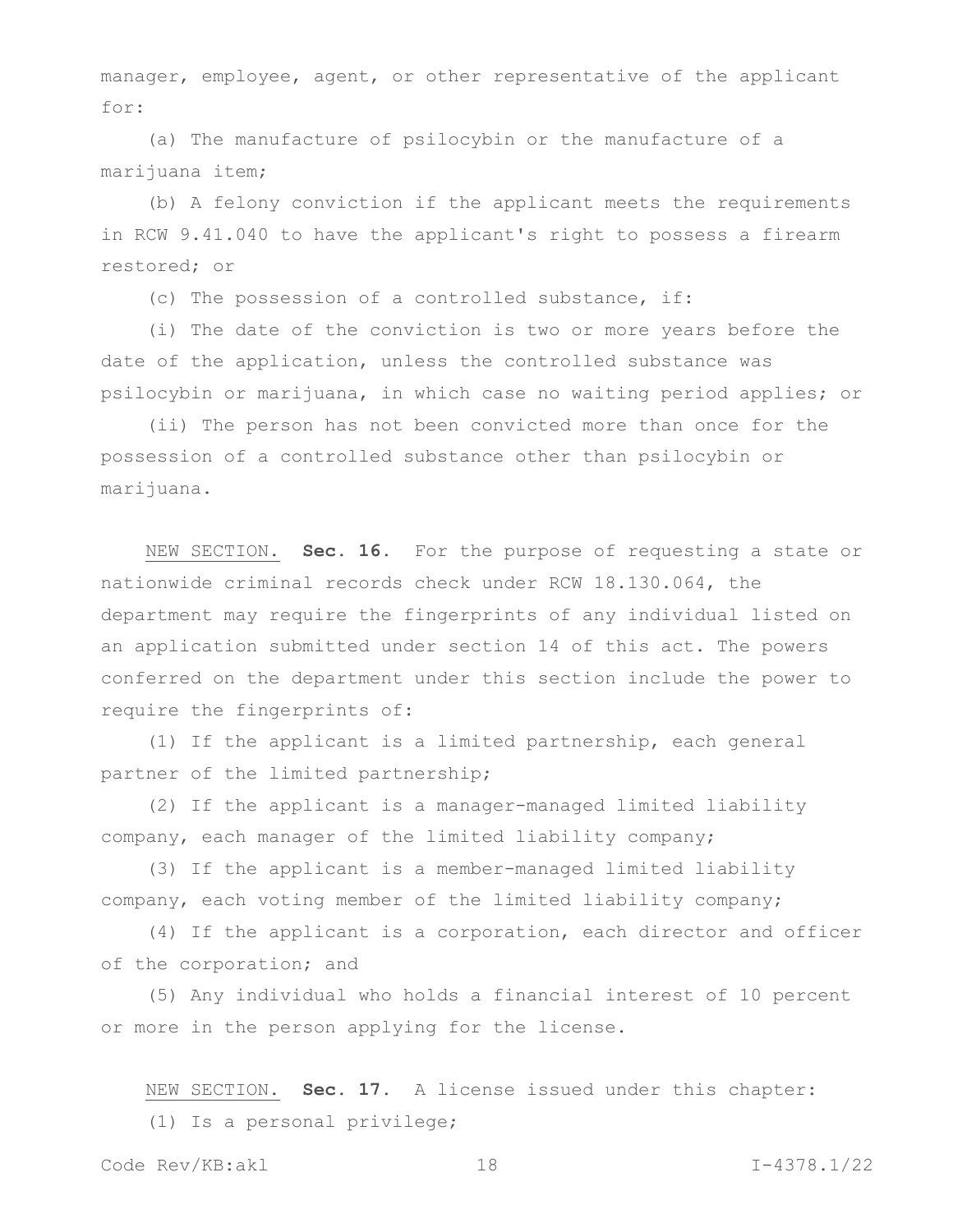(2) Is renewable in the manner provided in section 14 of this act, except for a cause that would be grounds for refusal to issue the license under section 15 of this act;

(3) Is revocable or suspendible as provided in section 64 of this act;

(4) Except for a license issued to a psilocybin service facilitator under section 30 of this act, is transferable from the premises for which the license was originally issued to another premises subject to the provisions of this chapter, applicable rules adopted under this chapter and applicable local ordinances;

(5) If the license was issued to an individual, expires upon the death of the licensee, except as provided under section 51 of this act;

(6) Does not constitute property;

(7) Is not alienable;

(8) Is not subject to attachment or execution;

(9) Does not descend by the laws of testate or intestate devolution.

NEW SECTION. **Sec. 18.** (1) The department shall approve or deny an application to be licensed under this chapter. Upon receiving an application under section 14 of this act, the department may not unreasonably delay processing, approving, or denying the application or, if the application is approved, issuing the license.

(2) The licenses described in this chapter must be issued by the department, subject to the provisions of this chapter and rules adopted under this chapter.

(3) The department may not license a premises that does not have defined boundaries. The department may not require a premises to be enclosed by a wall, fence, or other structure, but the department may require a premises to be enclosed as a condition of issuing or renewing a license. The department may not license a mobile premises.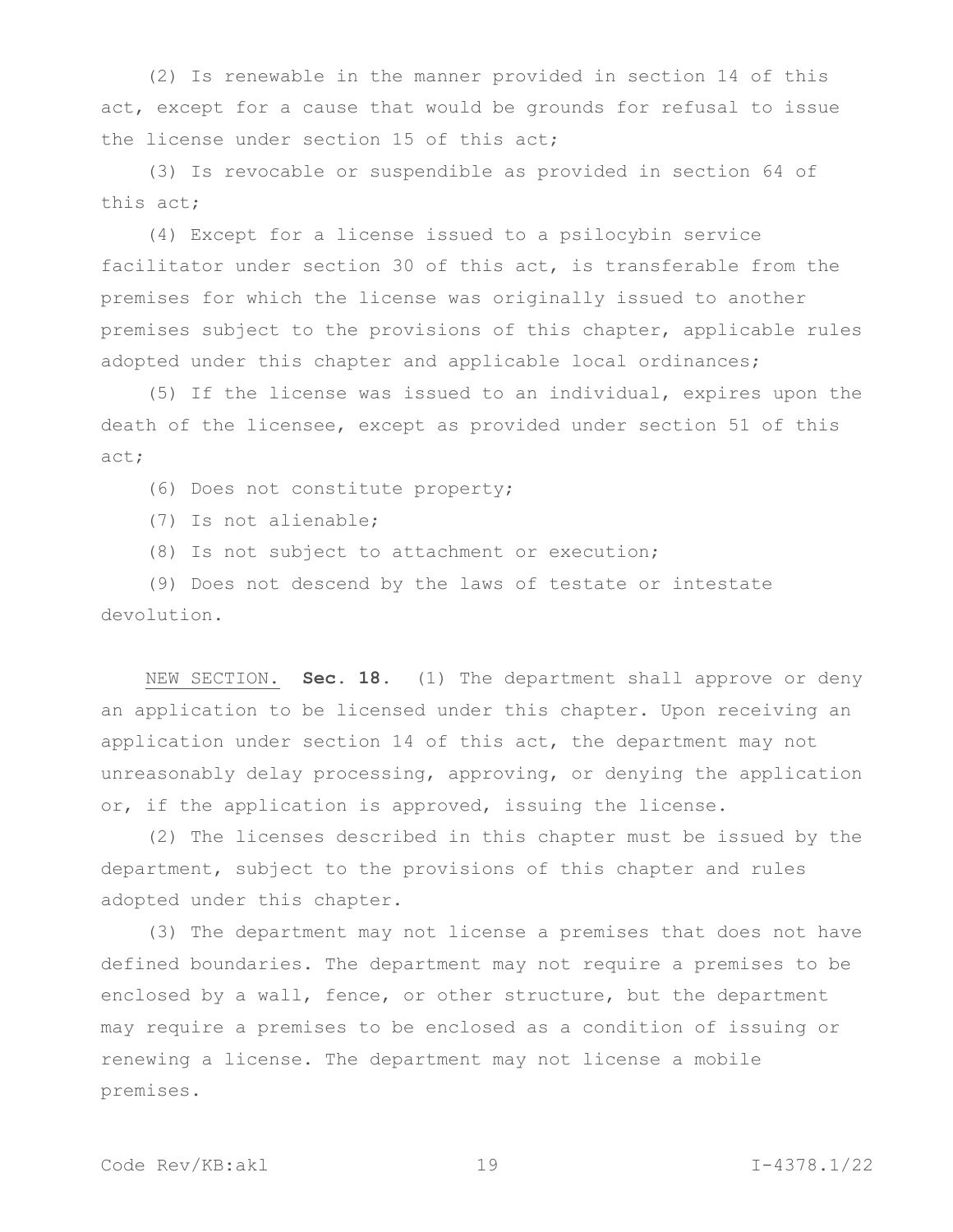NEW SECTION. **Sec. 19.** (1) Before receiving a license under section 23 or 26 of this act, an applicant shall request a land use compatibility statement from the city or county that authorizes the land use. The land use compatibility statement must demonstrate that the requested license is for a land use that is allowable as a permitted or conditional use within the given zoning designation where the land is located. The department may not issue a license if the land use compatibility statement shows that the proposed land use is prohibited in the applicable zone.

(2) Except as provided in subsection (3) of this section, a city or county that receives a request for a land use compatibility statement under this section must act on that request within 21 days of:

(a) Receipt of the request, if the land use is allowable as an outright permitted use; or

(b) Final local permit approval, if the land use is allowable as a conditional use.

(3) A city or county that receives a request for a land use compatibility statement under this section is not required to act on that request during the period that the department discontinues licensing those premises pursuant to section 113(3) of this act.

(4) A city or county action concerning a land use compatibility statement under this section is not a land use decision under chapter 36.70C RCW.

#### **LICENSEES IN GENERAL**

NEW SECTION. **Sec. 20.** Licensees and licensee representatives may manufacture, deliver, and possess psilocybin products subject to this chapter. The manufacture, delivery, or possession of psilocybin products by a licensee or a licensee representative in compliance with this chapter does not constitute a criminal or civil offense under the laws of this state.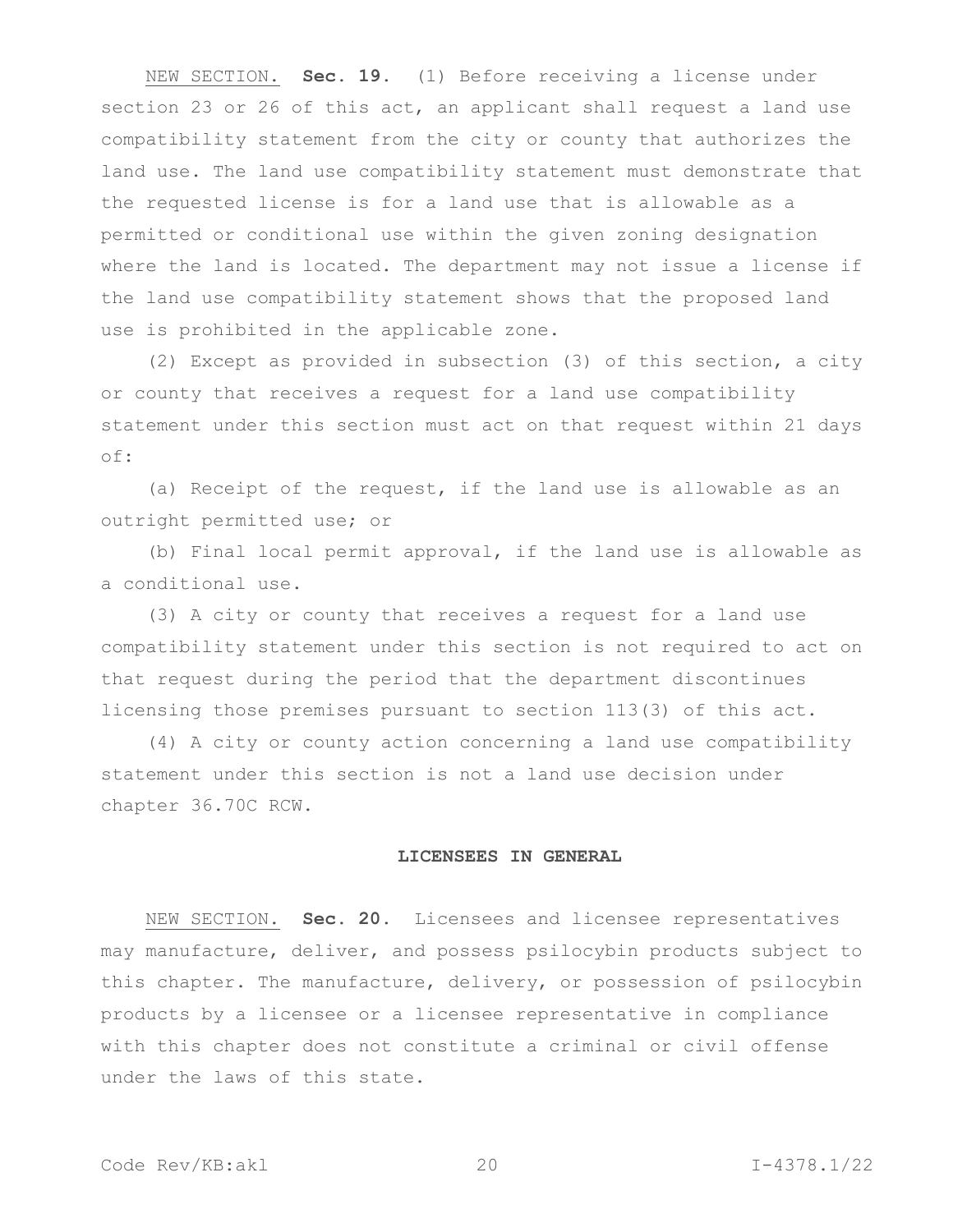NEW SECTION. **Sec. 21.** An individual may not have a financial interest in:

(1) More than one psilocybin product manufacturer; or

(2) More than five psilocybin service center operators.

NEW SECTION. **Sec. 22.** Subject to section 21 of this act:

(1) A person may hold multiple service center operator licenses under section 26 of this act; and

(2) A person may hold both a manufacturer license under section 23 of this act and a service center operator license under section 26 of this act at the same or different premises.

#### **LICENSE TO MANUFACTURE PSILOCYBIN PRODUCTS**

NEW SECTION. **Sec. 23.** (1) The manufacture of psilocybin products is subject to regulation by the department.

(2) A psilocybin product manufacturer must have a manufacturer license issued by the department for the premises at which the psilocybin products are manufactured. To hold a manufacturer license issued under this section, a psilocybin product manufacturer:

(a) Must apply for a license in the manner described in section 14 of this act;

(b) Must provide proof that the applicant is 21 years of age or older;

(c) Must, until July 4, 2026:

(i) If the direct owner of the business operating or to be operated under the license is a legal entity, provide proof that more than 50 percent of the shares, membership interests, partnership interests, or other ownership interests of the legal entity are held, directly or indirectly, by one or more individuals who have been residents of this state for two or more years;

Code Rev/KB:akl 21 I-4378.1/22 (ii) If the direct owner of the business operating or to be operated under the license is a partnership that is not a legal entity, provide proof that more than 50 percent of the partnership interests of the partnership are held, directly or indirectly, by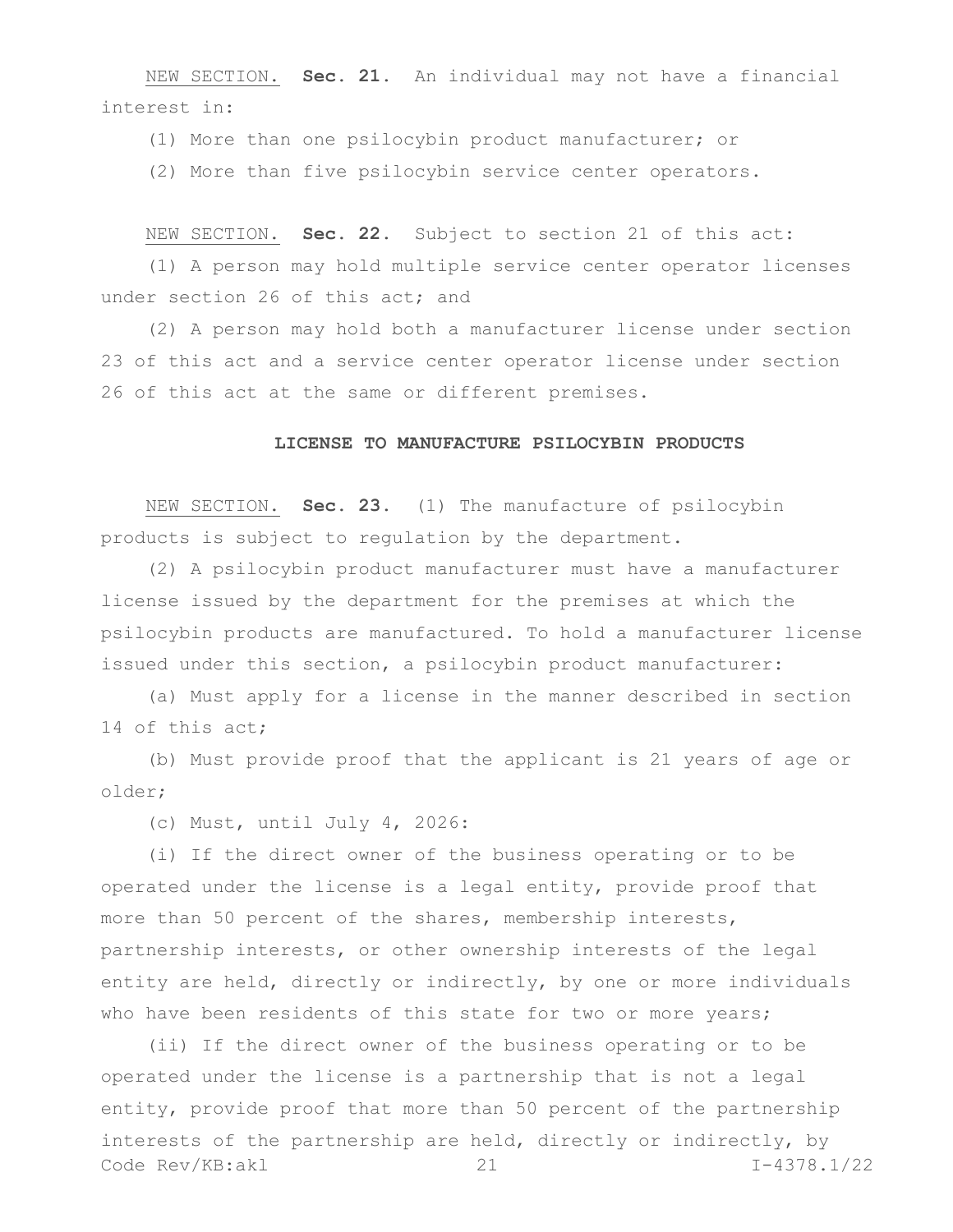one or more individuals who have been residents of this state for two or more years; and

(iii) If the direct owner of the business operating or to be operated under the license is an individual, provide proof that the individual has been a resident of this state for two or more years; and

(d) Must meet the requirements of any rule adopted by the department under subsections (3) and (4) of this section.

(3)(a) If the applicant is not the owner of the premises at which the psilocybin is to be manufactured, the applicant shall submit to the department signed informed consent from the owner of the premises to manufacture psilocybin at the premises.

(b) The department may adopt rules regarding the informed consent described in (a) of this subsection.

(4) The department shall adopt rules that:

(a) Require a psilocybin product manufacturer to annually renew a license issued under this section;

(b) Establish application, licensure, and renewal of licensure fees for psilocybin product manufacturers; and

(c) Require psilocybin products manufactured by psilocybin product manufacturers to be tested in accordance with section 96 of this act.

(5) Fees adopted under subsection (4)(b) of this section:

(a) May not exceed, together with other fees collected under this chapter, the cost of administering this chapter; and

(b) Shall be deposited in the psilocybin control and regulation account established under section 69 of this act.

NEW SECTION. **Sec. 24.** (1) The department shall adopt rules that designate different types of manufacturing activities. A psilocybin product manufacturer may only engage in a type of manufacturing activity if the psilocybin product manufacturer has received an endorsement from the department for that type of manufacturing activity.

Code Rev/KB:akl 22 I-4378.1/22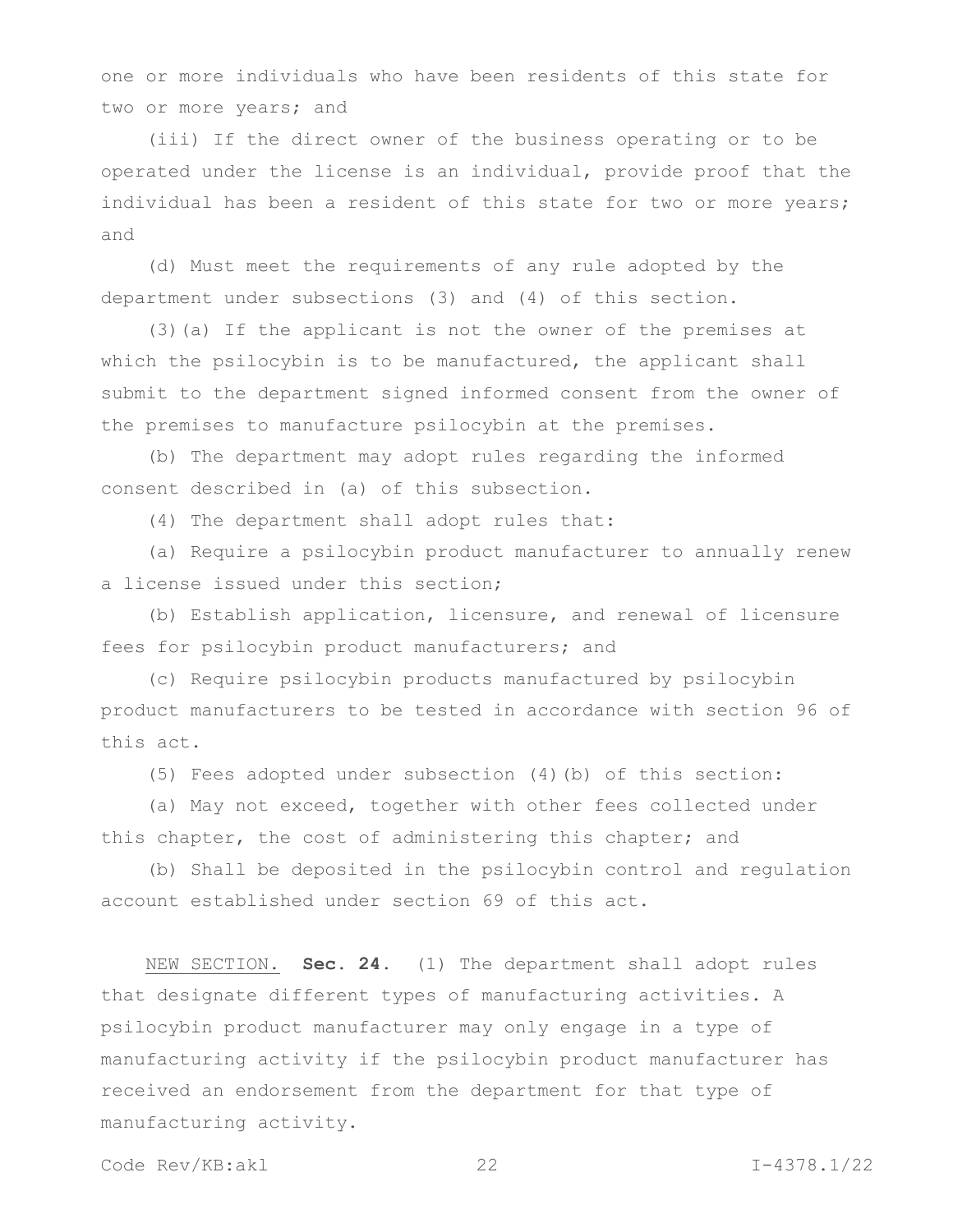(2) The department must create a microtier manufacturing endorsement with lower license fees to reduce barriers to access.

(3) An applicant must request an endorsement upon submission of an initial application but may also request an endorsement at any time following licensure.

(4) Only one application and license fee is required regardless of how many endorsements an applicant or licensee requests or at what time the request is made.

(5) A psilocybin product manufacturer licensee may hold multiple endorsements.

(6) The department may deny a psilocybin product manufacturer's request for an endorsement or revoke an existing endorsement if the psilocybin product manufacturer cannot or does not meet the requirements for the endorsement that is requested. If the department denies or revokes approval, the psilocybin product manufacturer has a right to a hearing under chapter 34.05 RCW.

NEW SECTION. **Sec. 25.** The department may adopt rules restricting the quantities of psilocybin products at premises for which a license has been issued under section 23 of this act. In adopting rules under this section, the department may take into consideration the demand for psilocybin services in this state, the number of psilocybin product manufacturers applying for a license under section 23 of this act, the number of psilocybin product manufacturers that hold a license issued under section 23 of this act, and whether the availability of psilocybin products in this state is commensurate with the demand for psilocybin services.

# **LICENSE TO OPERATE PSILOCYBIN SERVICE CENTER**

NEW SECTION. **Sec. 26.** (1)(a) The operation of a psilocybin service center is subject to regulation by the department.

(b) A psilocybin service center is not a health care facility subject to chapter 70.37 RCW.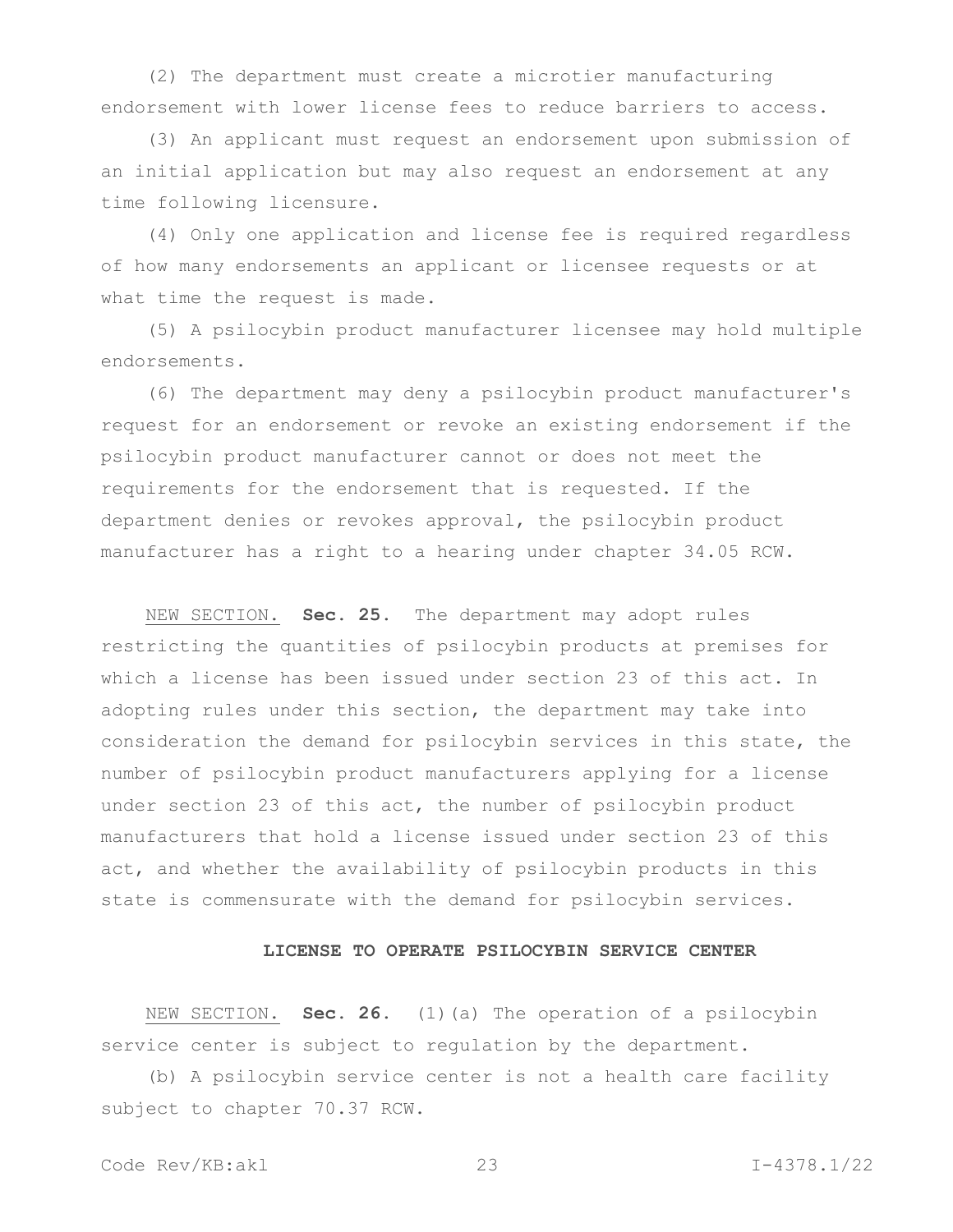(2) A psilocybin service center operator must have a service center operator license issued by the department for the premises at which psilocybin services are provided. To hold a service center operator license under this section, a psilocybin service center operator:

(a) Must apply for a license in the manner described in section 14 of this act;

(b) Must provide proof that the applicant is 21 years of age or older;

(c) Must, until July 4, 2026:

(i) If the direct owner of the business operating or to be operated under the license is a legal entity, provide proof that more than 50 percent of the shares, membership interests, partnership interests, or other ownership interests of the legal entity are held, directly or indirectly, by one or more individuals who have been residents of this state for two or more years;

(ii) If the direct owner of the business operating or to be operated under the license is a partnership that is not a legal entity, provide proof that more than 50 percent of the partnership interests of the partnership are held, directly or indirectly, by one or more individuals who have been residents of this state for two or more years; and

(iii) If the direct owner of the business operating or to be operated under the license is an individual, provide proof that the individual has been a resident of this state for two or more years;

(d) Must ensure that the psilocybin service center is located in an area that is not:

(i) Within the limits of an incorporated city or town; and

(ii) Zoned exclusively for residential use;

(e) Except as provided under section 27 of this act, must ensure that the psilocybin service center is not located within 1,000 feet of:

(i) A public elementary or secondary school for which attendance is compulsory; or

Code Rev/KB:akl 24 I-4378.1/22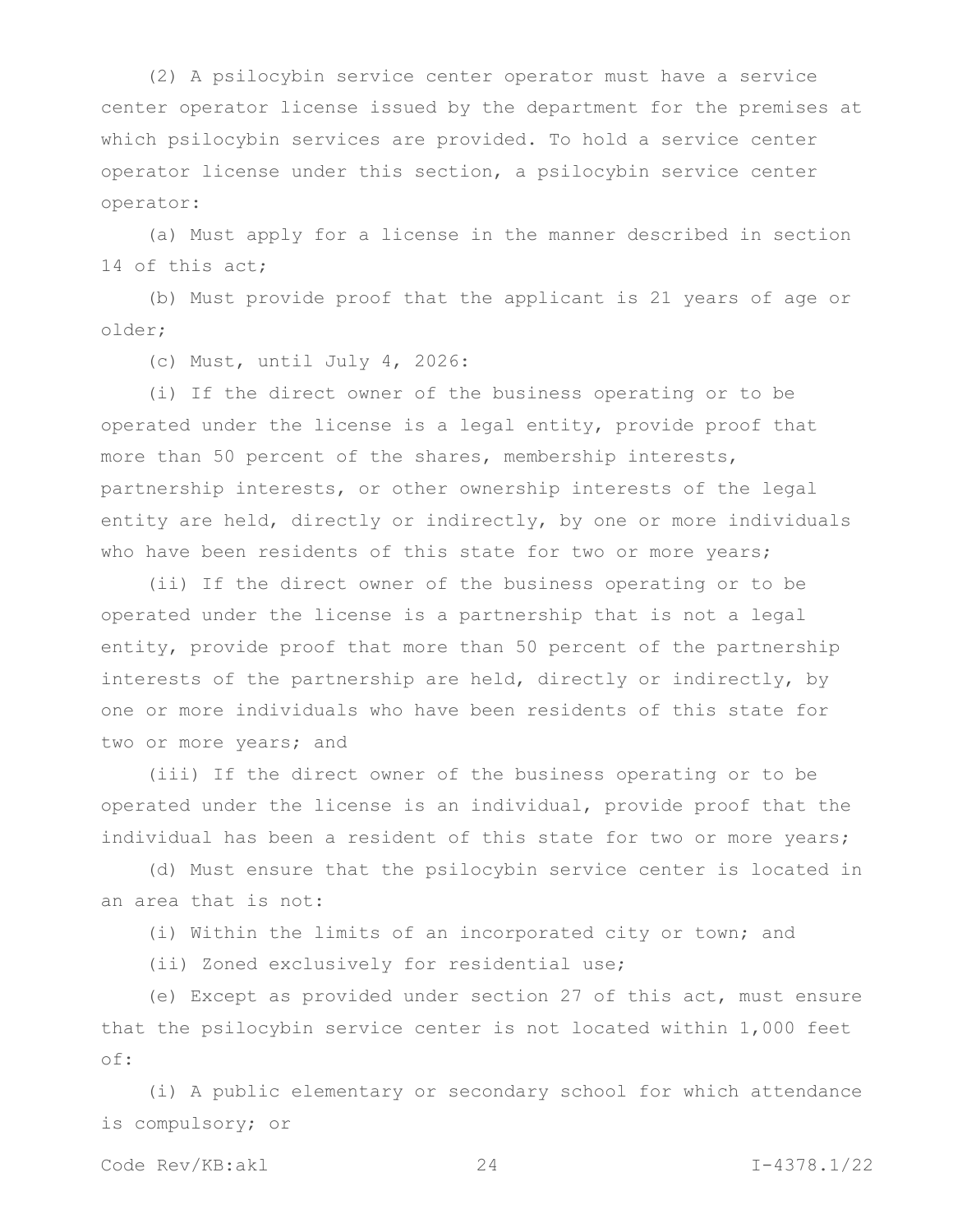(ii) A private or parochial elementary or secondary school, teaching children; and

(f) Must meet the requirements of any rule adopted by the department under subsection (3) of this section.

(3) The department shall adopt rules that:

(a) Require a psilocybin service center operator to annually renew a license issued under this section;

(b) Establish application, licensure, and renewal of licensure fees for psilocybin service center operators;

(c) Require psilocybin products sold by a psilocybin service center operator to be tested under section 96 of this act;

(d) Establish circumstances in which psilocybin services can be safely and appropriately administered by exception in the home of a client who is medically unable to travel to a psilocybin service center; and

(e) Require a psilocybin service center operator to meet any public health and safety standards and industry best practices established by the department by rule.

(4) Fees adopted under subsection (3)(b) of this section:

(a) May not exceed, together with other fees collected under this chapter, the cost of administering this chapter; and

(b) Shall be deposited in the psilocybin control and regulation account established under section 69 of this act.

NEW SECTION. **Sec. 27.** Notwithstanding section 26(2)(e) of this act, a psilocybin service center may be located within 1,000 feet of a school if:

(1) The psilocybin service center is not located within 500 feet of:

(a) A public elementary or secondary school for which attendance is compulsory; or

(b) A private or parochial elementary or secondary school, teaching children; and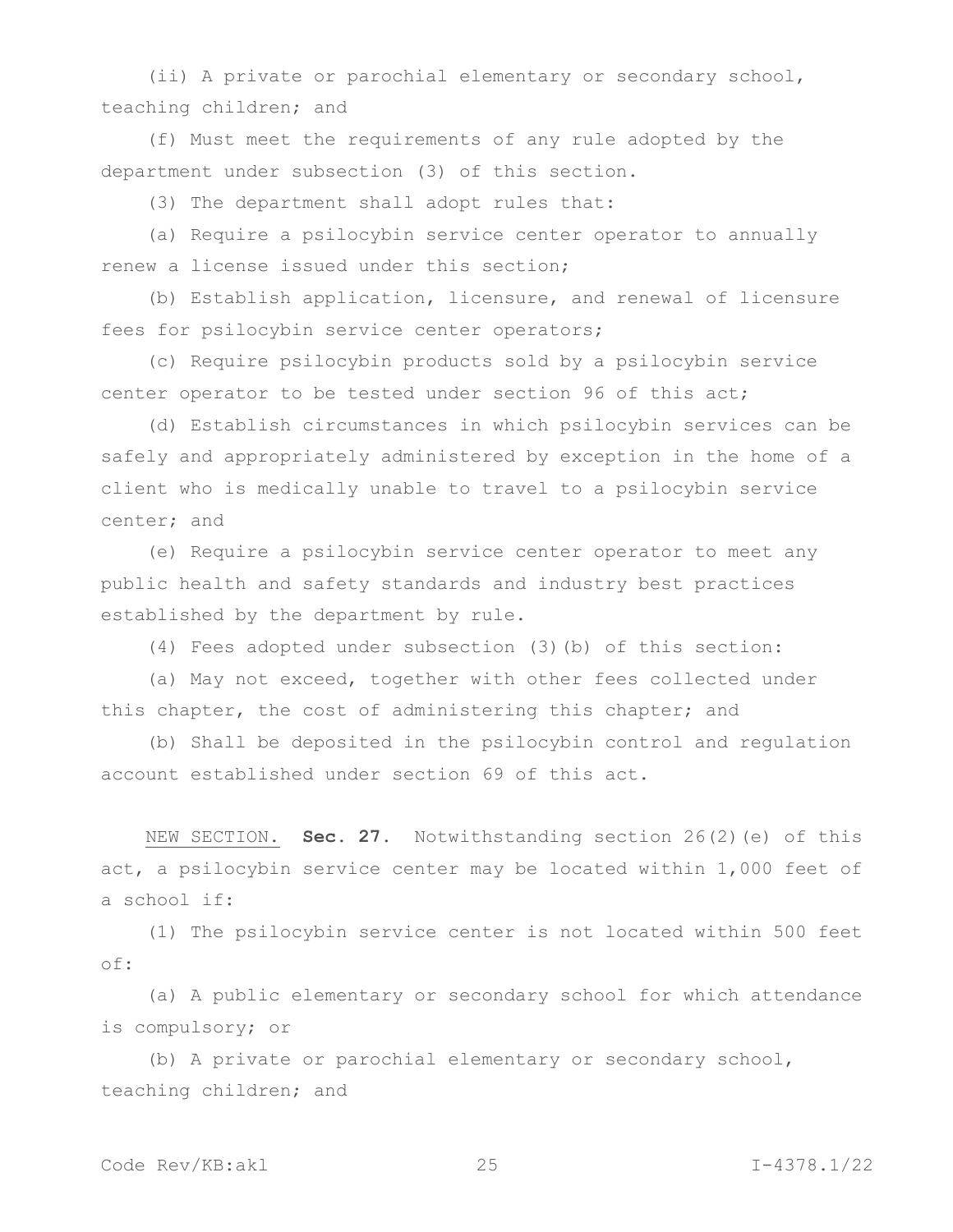(2) The department determines that there is a physical or geographic barrier capable of preventing children from traversing to the premises of the psilocybin service center.

NEW SECTION. **Sec. 28.** If a school described in section 26(2)(e) of this act that has not previously been attended by children is established within 1,000 feet of a premises for which a license has been issued under section 26 of this act, the psilocybin service center operator located at that premises may remain at that location unless the department revokes the license of the psilocybin service center operator under section 64 of this act.

NEW SECTION. **Sec. 29.** The department may adopt rules establishing the circumstances under which the department may require a psilocybin service center operator that holds a license issued under section 26 of this act to use an age verification scanner or any other equipment used to verify a person's age for the purpose of ensuring that the psilocybin service center operator does not provide psilocybin services to a person under 21 years of age. Information obtained under this section may not be retained after verifying a person's age and may not be used for any purpose other than verifying a person's age.

#### **LICENSE TO FACILITATE PSILOCYBIN SERVICES**

NEW SECTION. **Sec. 30.** (1) The facilitation of psilocybin services is subject to regulation by the department.

(2) A community psilocybin service facilitator must have a community facilitator license issued by the department. To hold a facilitator license issued under this section, a community psilocybin service facilitator:

(a) Must apply for a license in the manner described under section 14 of this act:

Code Rev/KB:akl 26 I-4378.1/22 (b) Must provide proof that the applicant is 21 years of age or older;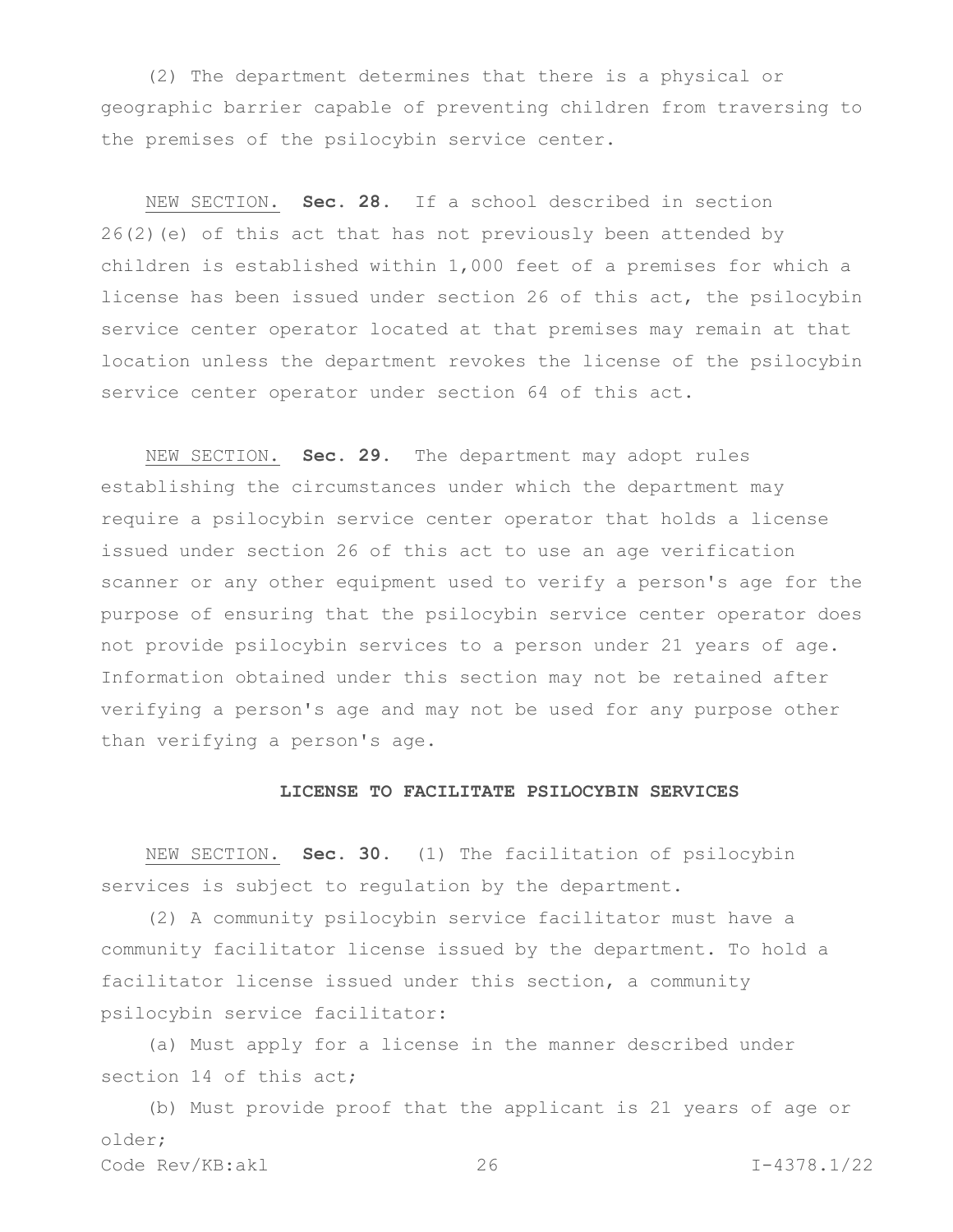(c) Must, until July 4, 2026, provide proof that the applicant has been a resident of this state for two or more years;

(d) Must have a high school diploma or equivalent education;

(e) Must submit evidence of completion of education and training prescribed and approved by the department;

(f) Must have passed an examination approved, administered, or recognized by the department; and

(g) Must meet the requirements of any rule adopted by the department under subsection (5) of this section.

(3) The department may not require a community facilitator to have a degree from a university, college, postsecondary institution, or other institution of higher education.

(4) A medical psilocybin service facilitator must have a medical facilitator license issued by the department. To hold a medical facilitator license issued under this section, a medical psilocybin service facilitator:

(a) Must apply for a license in the manner described under section 14 of this act;

(b) Must provide proof that the applicant is 21 years of age or older;

(c) Must, until July 4, 2026, provide proof that the applicant has been a resident of this state for two or more years;

(d) Must be a licensed physician, physician assistant, osteopathic physician and surgeon, osteopathic physician assistant, registered nurse, advanced registered nurse practitioner, licensed practical nurse, or a naturopathic physician, licensed to distribute, dispense, or administer a controlled substance in the course of their professional practice in this state;

(e) Must submit evidence of completion of education and training prescribed and approved by the department;

(f) Must have passed an examination approved, administered, or recognized by the department; and

(g) Must meet the requirements of any rule adopted by the department under subsection (5) of this section.

Code Rev/KB:akl 27 I-4378.1/22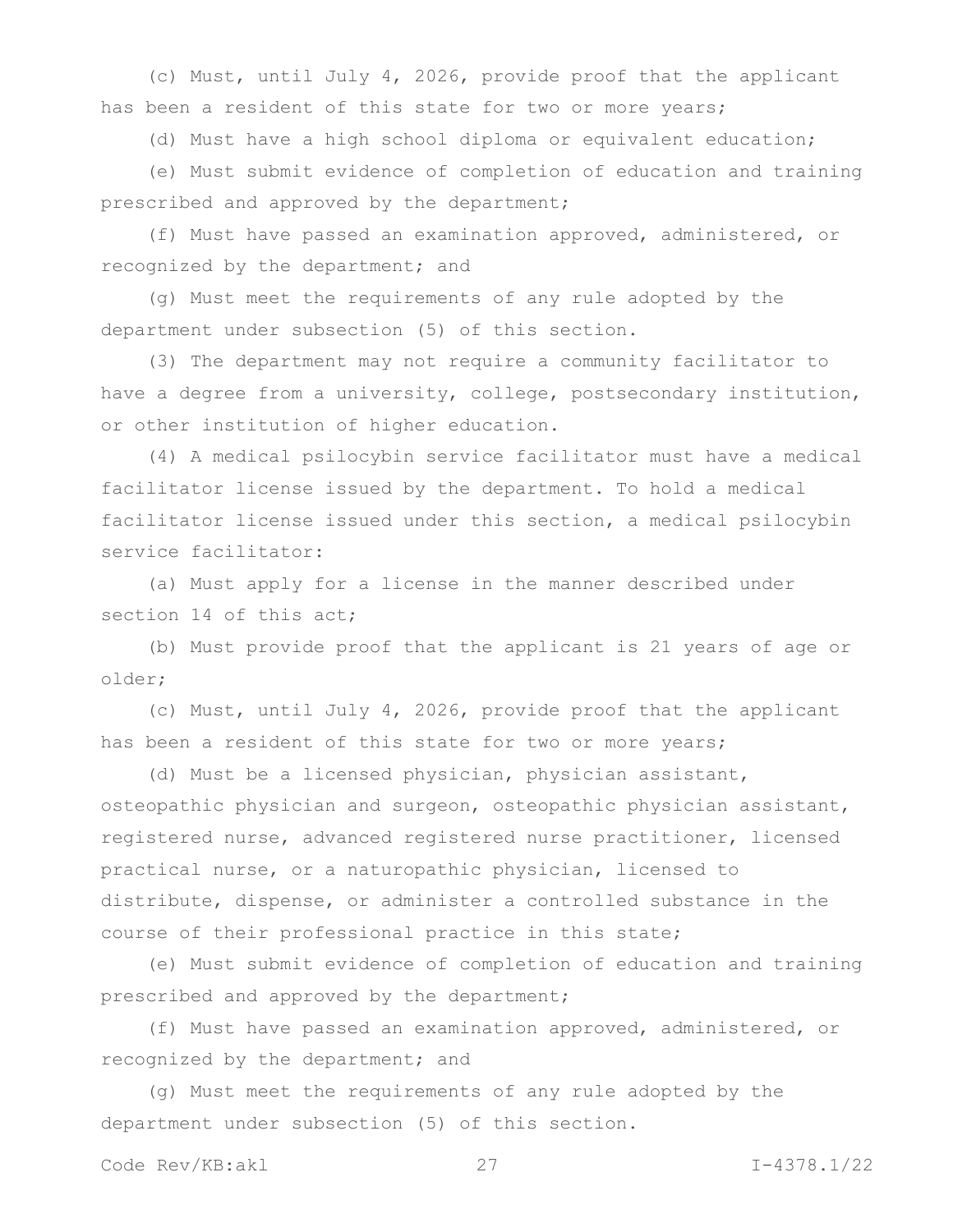(5) The department shall adopt rules that:

(a) Require medical and community psilocybin service facilitators to annually renew a license issued under this section;

(b) Establish application, licensure, and renewal of licensure fees for medical and community psilocybin service facilitators;

(c) Require medical and community psilocybin service facilitators to meet any public health and safety standards and industry best practices established by the department by rule.

(6) Fees adopted under subsection (5)(b) of this section:

(a) May not exceed, together with other fees collected under this chapter, the cost of administering this chapter; and

(b) Shall be deposited in the psilocybin control and regulation account established under section 69 of this act.

(7) A psilocybin service facilitator may be, but need not be, an employee, manager, director, officer, partner, member, shareholder, or direct or indirect owner of one or more psilocybin service center operators.

(8) A license issued to a psilocybin service facilitator under this section is not limited to any one or more premises.

NEW SECTION. **Sec. 31.** The department shall offer an examination for applicants for licenses to facilitate psilocybin services at least twice a year. An applicant who fails any part of the examination may retake the failed section in accordance with rules adopted by the department. In its discretion, the department may require different examinations for medical and community facilitators.

NEW SECTION. **Sec. 32.** The department may adopt rules establishing the circumstances under which the department may require a psilocybin service facilitator that holds a license issued under section 30 of this act to use an age verification scanner or any other equipment used to verify a person's age for the purpose of ensuring that the psilocybin service facilitator does not provide

Code Rev/KB:akl 28 I-4378.1/22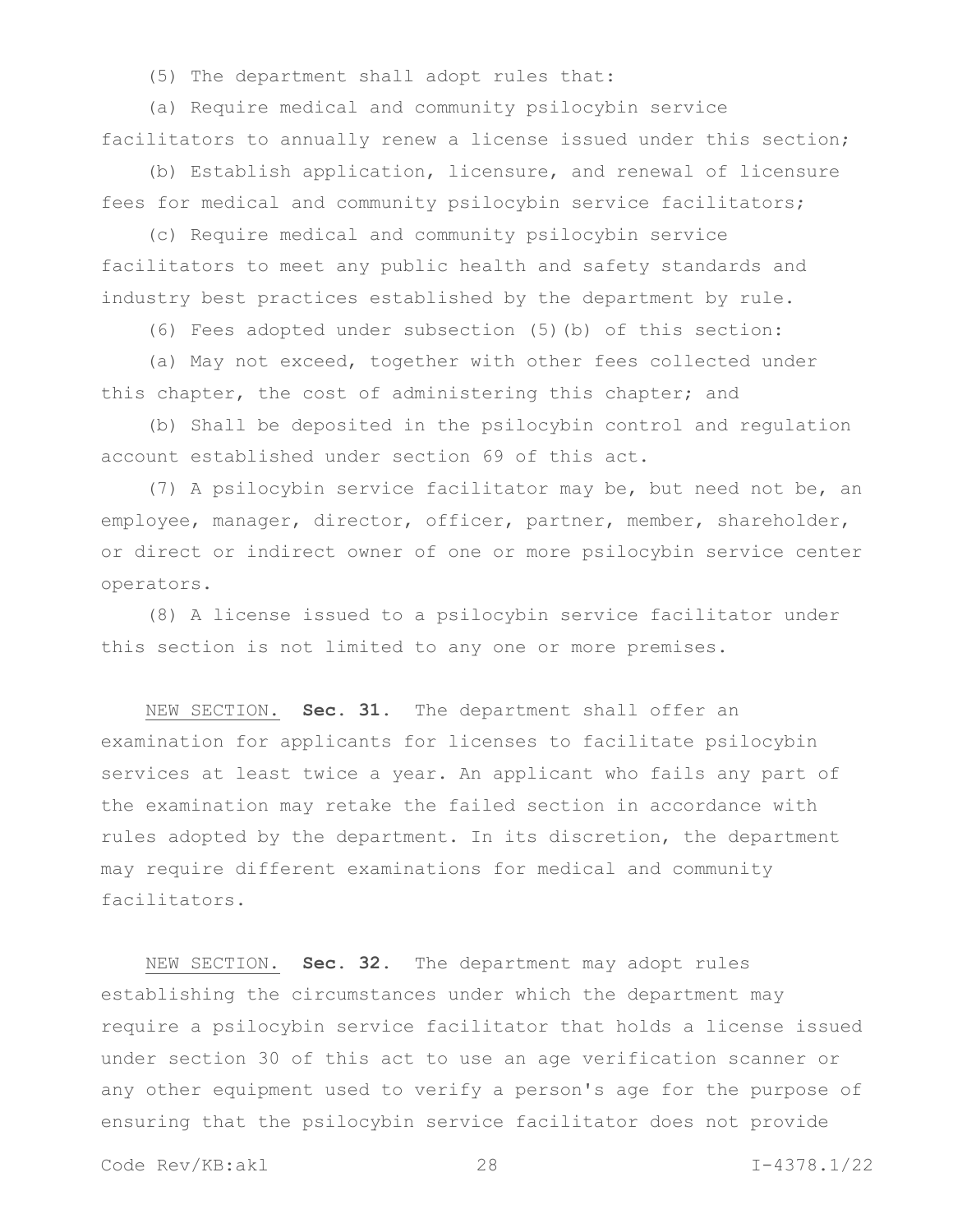psilocybin services to a person under 21 years of age. Information obtained under this section may not be retained after verifying a person's age and may not be used for any purpose other than verifying a person's age.

# **PSILOCYBIN SERVICES**

NEW SECTION. **Sec. 33.** The department shall adopt by rule the requirements, specifications, and guidelines for:

(1) Providing psilocybin services to a client;

(2) Holding and verifying the completion of a threshold dose preparation session;

(3) Having a client complete, sign, and deliver a threshold dose client information form to a psilocybin service center operator and a psilocybin service facilitator;

(4) Holding and verifying the completion of a threshold dose administration session;

(5) Holding and verifying the completion of an integration session;

(6) Holding and verifying the completion of a subperceptual dose preparation session;

(7) Having a client complete, sign, and deliver a subperceptual dose client information form to a psilocybin service center operator and a medical facilitator; and

(8) Holding and verifying the completion of a subperceptual dose follow-up session.

NEW SECTION. **Sec. 34.** (1) Before a client participates in a threshold dose administration session, the client must attend a threshold dose preparation session with a psilocybin service facilitator.

(2) A threshold dose preparation session may be, but need not be, held at a psilocybin service center and may be held in person or remotely.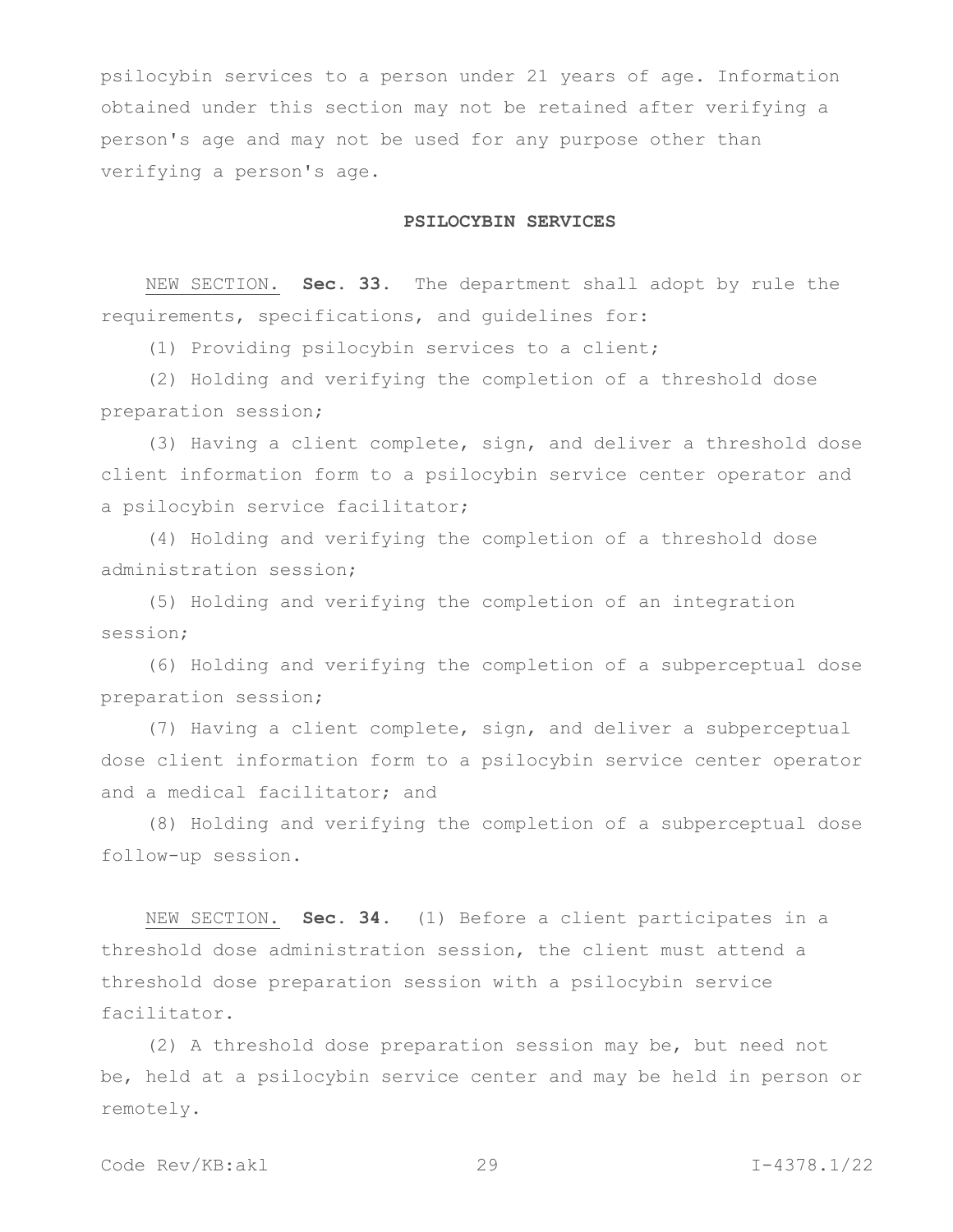(3) If a threshold dose preparation session is completed in accordance with all applicable requirements, specifications, and guidelines, as determined by the department, the psilocybin service facilitator must certify, in a form and manner prescribed by the department, that the client completed the threshold dose preparation session.

(4) Before a medical facilitator gives a client subperceptual doses for off-premises consumption, the client must attend a subperceptual dose preparation session with a medical facilitator.

(5) A subperceptual dose preparation session may, but need not be, held at a psilocybin service center and may be held in person or remotely.

(6) If a subperceptual dose preparation session is completed in accordance with all applicable requirements, specifications, and guidelines, as determined by the department, the medical facilitator must certify, in a form and manner prescribed by the department, that the client completed the subperceptual dose preparation session.

(7) If a subperceptual dose follow-up session is completed in accordance with all applicable requirements, specifications, and guidelines, as determined by the department, the medical facilitator must certify, in a form and manner prescribed by the department, that the client completed the subperceptual dose follow-up session.

NEW SECTION. **Sec. 35.** (1) Before a client participates in an administration session:

(a) The client must complete and sign a threshold dose client information form, in a form and manner prescribed by the department; and

(b) A copy of the completed and signed client information form must be delivered to:

(i) The psilocybin service center operator that operates the psilocybin service center at which the administration session is to be held; and

Code Rev/KB:akl 30 I-4378.1/22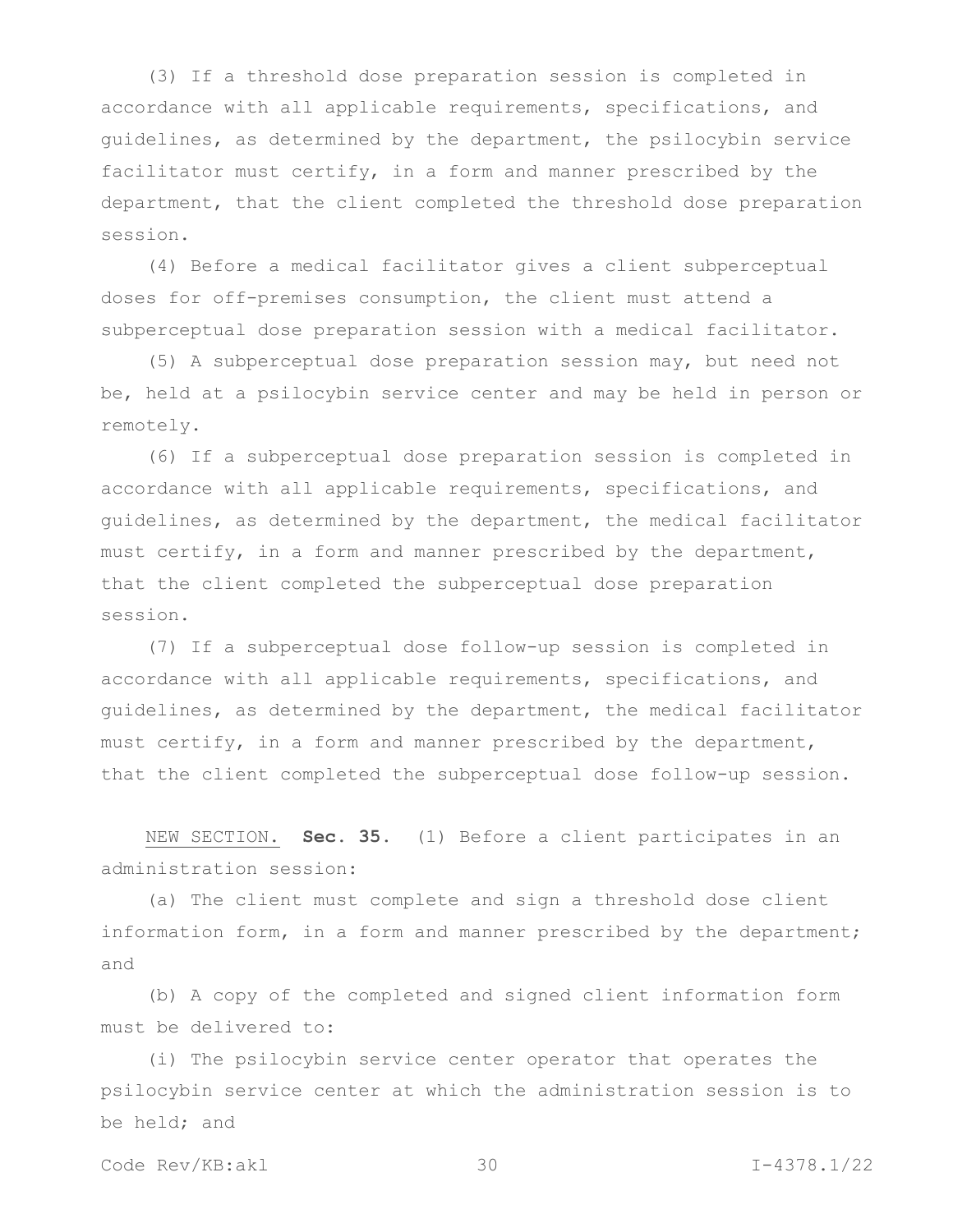(ii) The psilocybin service facilitator that will supervise the administration session.

(2) The client information form:

(a) Must solicit from the client information necessary:

(i) To enable a psilocybin service center operator and a psilocybin service facilitator to determine whether the client should participate in an administration session, including information that may identify risk factors and contraindications; and

(ii) To assist the psilocybin service center operator and the psilocybin service facilitator in meeting any public health and safety standards and industry best practices during the administration session; and

(b) Must contain health and safety warnings and other disclosures to the client as required by the department.

(3) Before a client is given a first subperceptual dose of psilocybin:

(a) The client must complete and sign a subperceptual dose client information form, in a form and manner prescribed by the department; and

(b) A copy of the completed and signed client information form must be delivered to:

(i) The psilocybin service center operator who operates the psilocybin service center at which the administration session is to be held; and

(ii) The medical facilitator responsible for giving the client subperceptual doses of psilocybin.

(4) The subperceptual dose client information form:

(a) Must solicit from the client information necessary:

(i) To enable a psilocybin service center operator and a medical facilitator to determine whether the client should be given subperceptual doses of psilocybin, including information that may identify risk factors and contraindications; and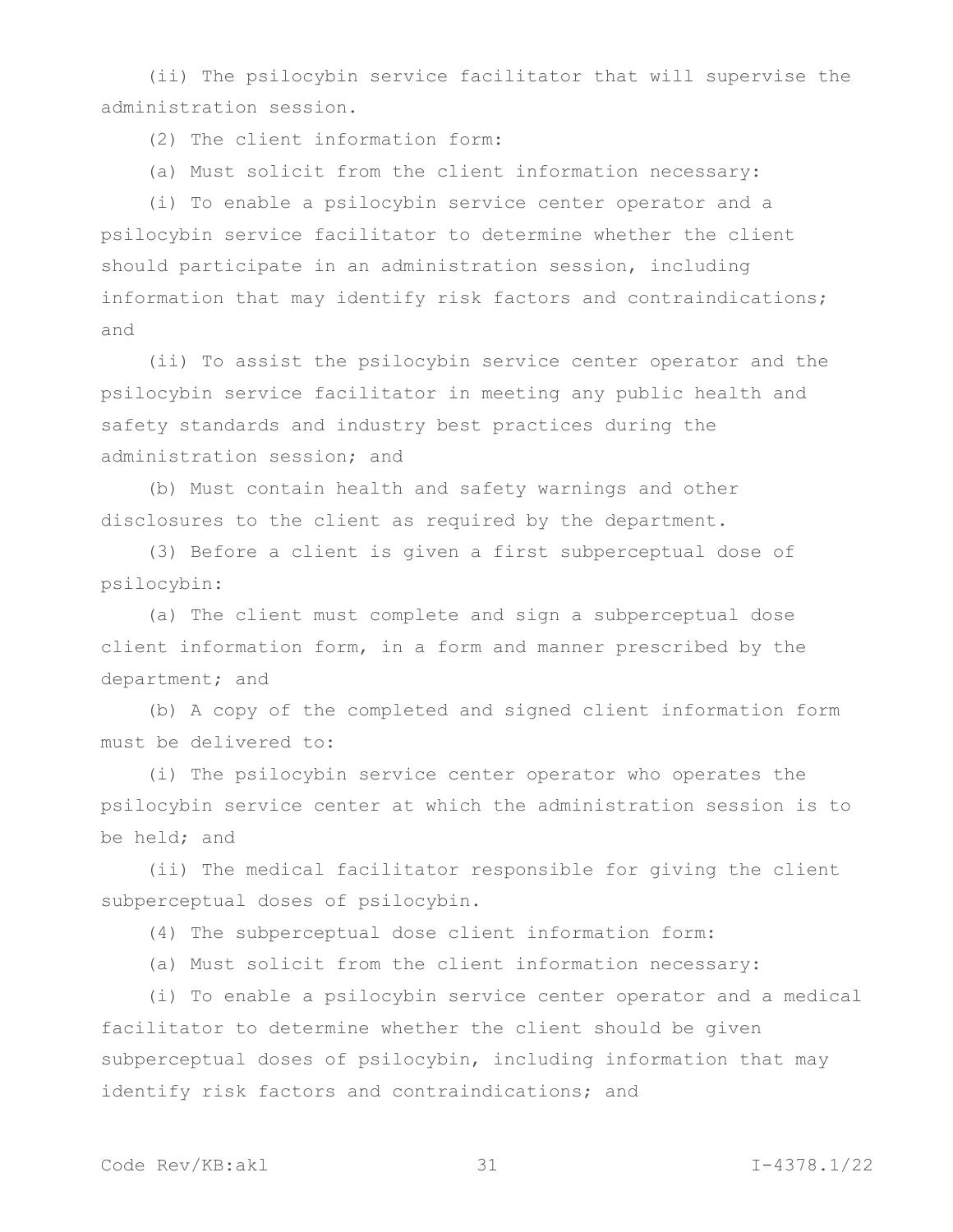(ii) To assist the psilocybin service center operator and the medical facilitator in meeting any public health and safety standards and industry best practices during the administration session; and

(b) Must contain health and safety warnings and other disclosures to the client as required by the department.

(5) After a client is given their initial subperceptual dose for off-premises use, the medical facilitator supervising the client shall conduct a subperceptual dose follow-up session. In addition to any applicable requirements, specifications, and guidelines, as determined by the department, the purpose of the subperceptual dose follow-up session shall be:

(i) To answer client questions or concerns about the subperceptual dose;

(ii) To ensure the client is receiving the proper dosage of psilocybin; and

(iii) For the provider to ensure the client is using the subperceptual dose properly.

NEW SECTION. **Sec. 36.** (1) After a client completes a threshold dose preparation session and completes and signs a threshold dose client information form, the client may participate in a threshold dose administration session.

(2) A threshold dose administration session must be held at a psilocybin service center unless an exception is made under rules established by the department under section 26 of this act to accommodate a client who is medically unable to travel to a psilocybin service center.

(3) If a threshold dose administration session is completed in accordance with all applicable requirements, specifications, and guidelines, as determined by the department, the psilocybin service facilitator must certify, in a form and manner prescribed by the department, that the client completed the threshold dose administration session.

Code Rev/KB:akl 32 I-4378.1/22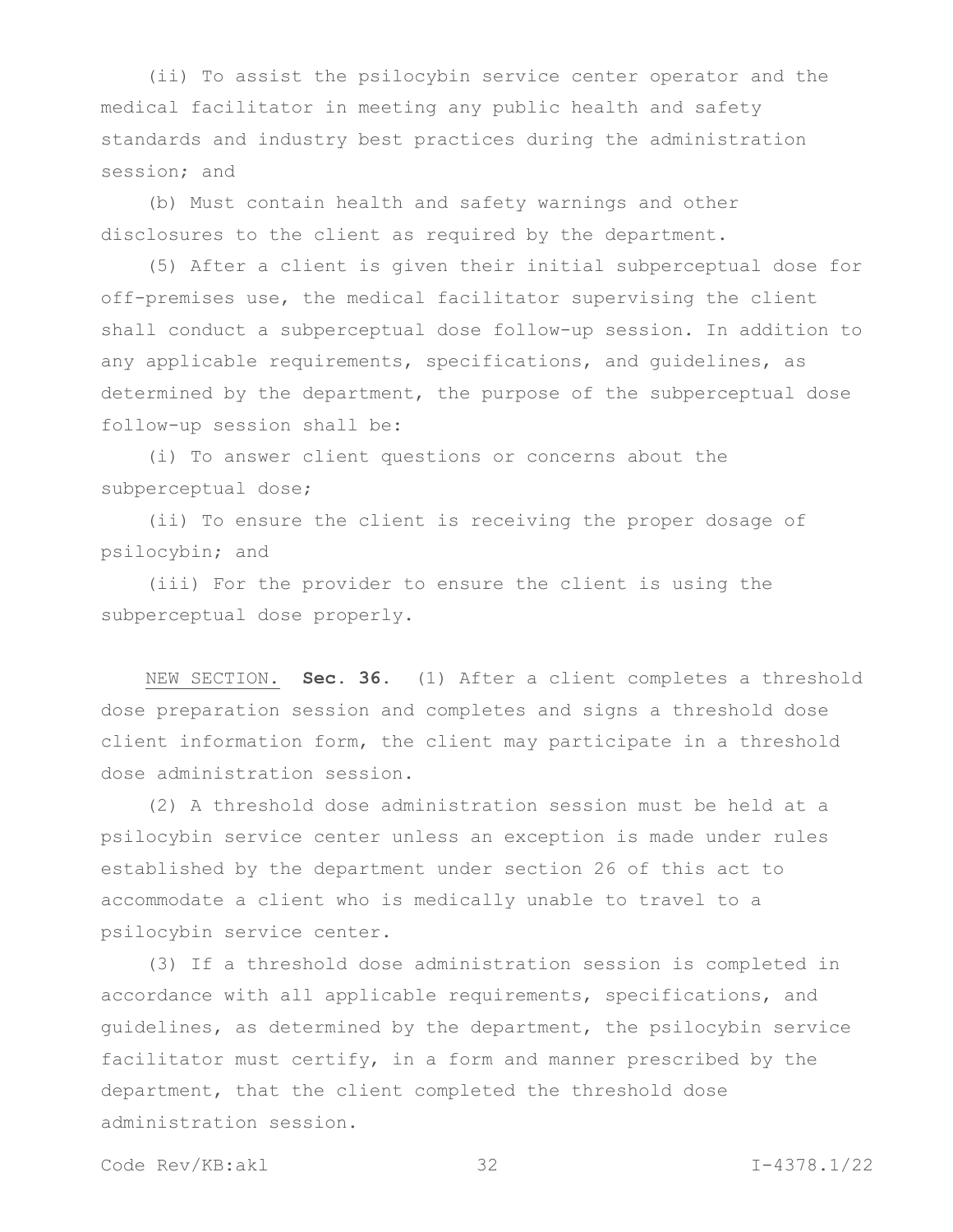(4) After a client completes a subthreshold dose preparation session and completes and signs a subthreshold dose client information form, the client may be given a subperceptual dose of psilocybin for off-premises consumption.

(5)(a) A client provided with a first subperceptual dose from a provider must participate in at least one subperceptual dose followup session before the client can be provided with additional subperceptual doses for off-premises consumption.

(b) A subperceptual dose follow-up session may be in person or remote and may, but need not be, held at a psilocybin service center.

(6) If a subperceptual dose follow-up session is completed in accordance with all applicable requirements, specifications, and guidelines, as determined by the department, the psilocybin service facilitator must certify, in a form and manner prescribed by the department, that the client completed the subperceptual dose followup session.

(7) Once a client completes a subperceptual dose follow-up session and the medical provider determines subperceptual doses are helpful for the client and the client is using the subperceptual doses in the intended manner, the provider may offer a client additional subperceptual doses without requiring a follow-up session. A medical provider may at any point require the client to participate in a subperceptual dose follow-up session before issuing the client further subperceptual doses of psilocybin.

NEW SECTION. **Sec. 37.** (1) After a client completes a threshold dose administration session, the psilocybin service facilitator who supervised the threshold dose administration session must offer the client an opportunity to participate in an integration session. The client may, but need not, participate in an integration session.

(2) An integration session may be, but need not be, held at a psilocybin service center and may be held in person or remotely.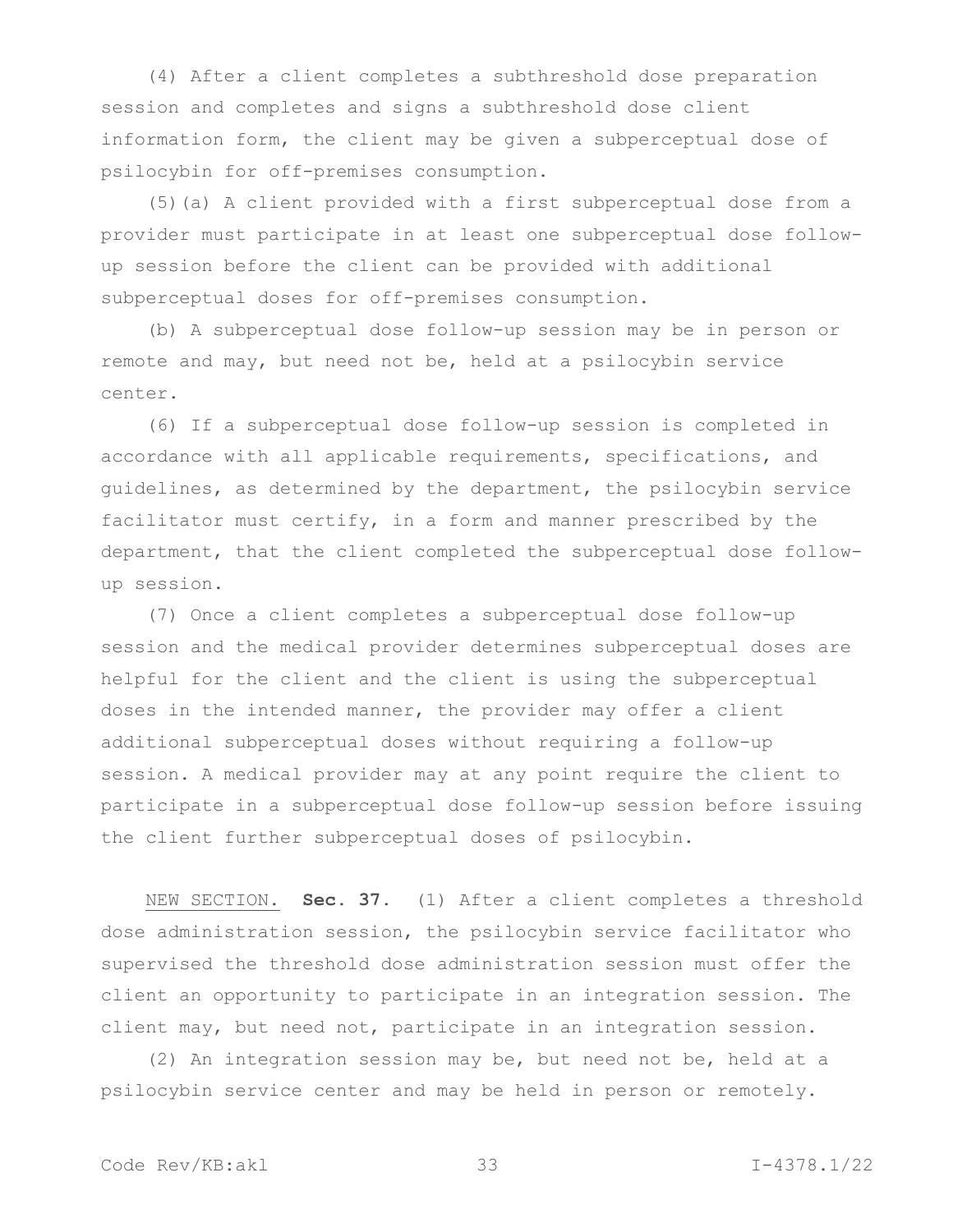(3) If an integration session is completed in accordance with all applicable requirements, specifications, and guidelines, as determined by the department, the psilocybin service facilitator must certify, in a form and manner prescribed by the department, that the client completed the integration session.

NEW SECTION. **Sec. 38.** (1) If any psilocybin related client information form is offered as evidence in any administrative or criminal prosecution of a licensee or licensee representative for sale or service of a psilocybin product to a client, the licensee or licensee representative is not guilty of any offense prohibiting a person from selling or serving a psilocybin product to a client unless it is demonstrated that a reasonable person would have determined that the responses provided by the client on the client information form were incorrect or altered.

(2) A licensee or licensee representative may rely upon all statements, declarations, and representations made by a client in a client information form unless it is demonstrated that:

(a) A reasonable person would have determined that one or more of the statements, declarations, and representations made by the client in the client information form were incorrect or altered; or

(b) The licensee or licensee representative violated a provision of this chapter or a department rule relative to the client information form.

(3) Except as provided in subsection (2) of this section, no licensee or licensee representative shall incur legal liability by virtue of any untrue statements, declarations, or representations so relied upon in good faith by the licensee or licensee representative.

NEW SECTION. **Sec. 39.** (1) Subject to other applicable law, a licensee or licensee representative may refuse to provide psilocybin services to a potential client for any or no reason.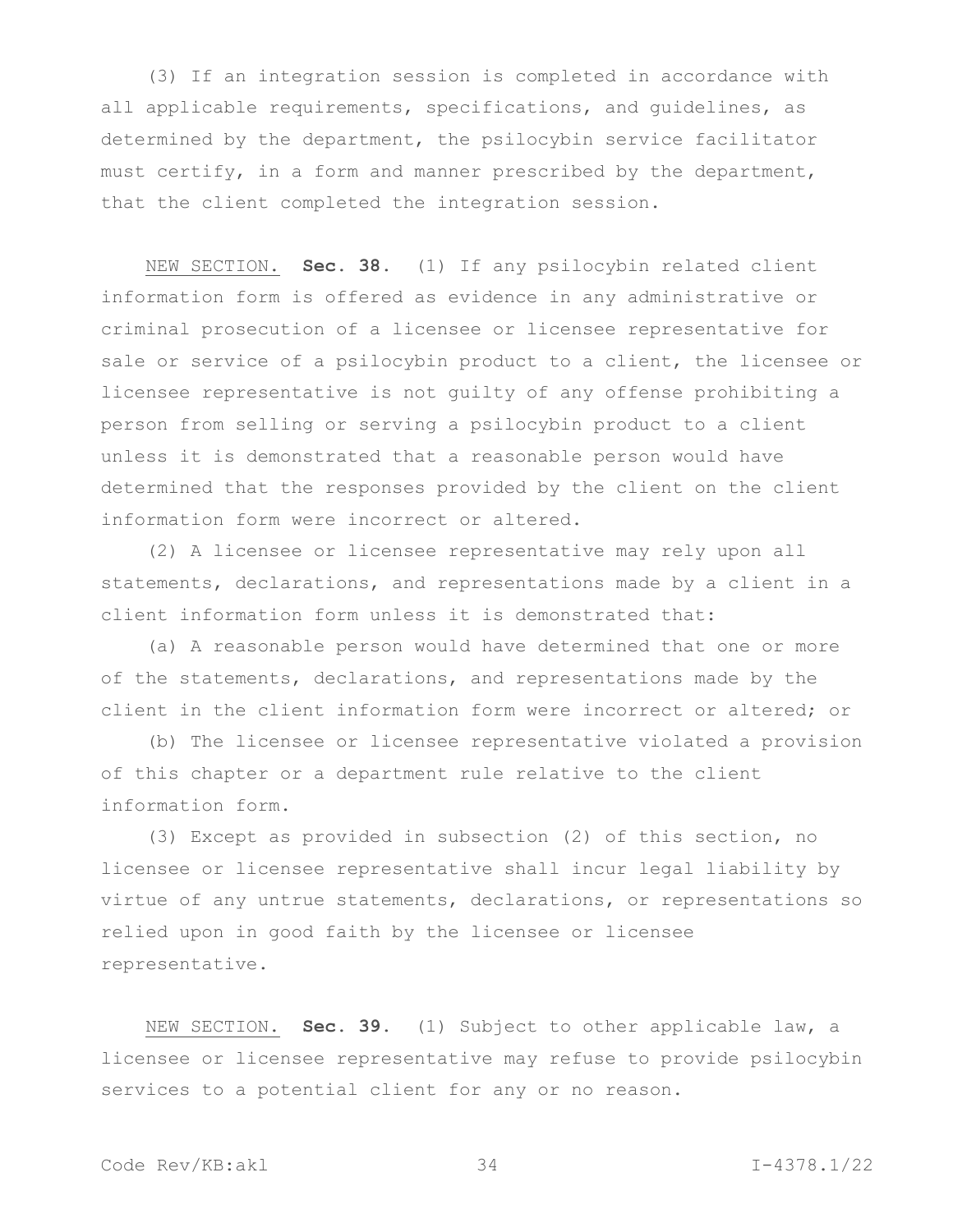(2)(a) Except as provided in (b) of this subsection, and subject to other applicable law, a licensee or licensee representative may cease providing psilocybin services to a client for any or no reason.

(b) A psilocybin service center operator and a psilocybin service facilitator may not cease providing psilocybin services to a client during an administration session after the client has consumed a psilocybin product, except as authorized by the department by rule, or as necessary in an emergency.

# **POWERS AND DUTIES OF WASHINGTON STATE DEPARTMENT OF HEALTH WITH RESPECT TO LICENSEES**

NEW SECTION. **Sec. 40.** The department shall:

(1) Determine the qualifications, training, education, and fitness of applicants for licenses to facilitate psilocybin services, giving particular consideration to:

(a) Facilitation skills that are affirming, nonjudgmental, culturally competent, and nondirective;

(b) Support skills for clients during an administration session, including specialized skills for:

(i) Client safety; and

(ii) Clients who may have a behavioral health condition;

(c) The environment in which psilocybin services should occur; and

(d) Social and cultural considerations.

(2) Formulate a code of professional conduct for psilocybin service facilitators, giving particular consideration to a code of ethics;

(3) Establish standards of practice and professional responsibility for individuals licensed by the department to facilitate psilocybin services;

(4) Select licensing examinations for licenses to facilitate psilocybin services; and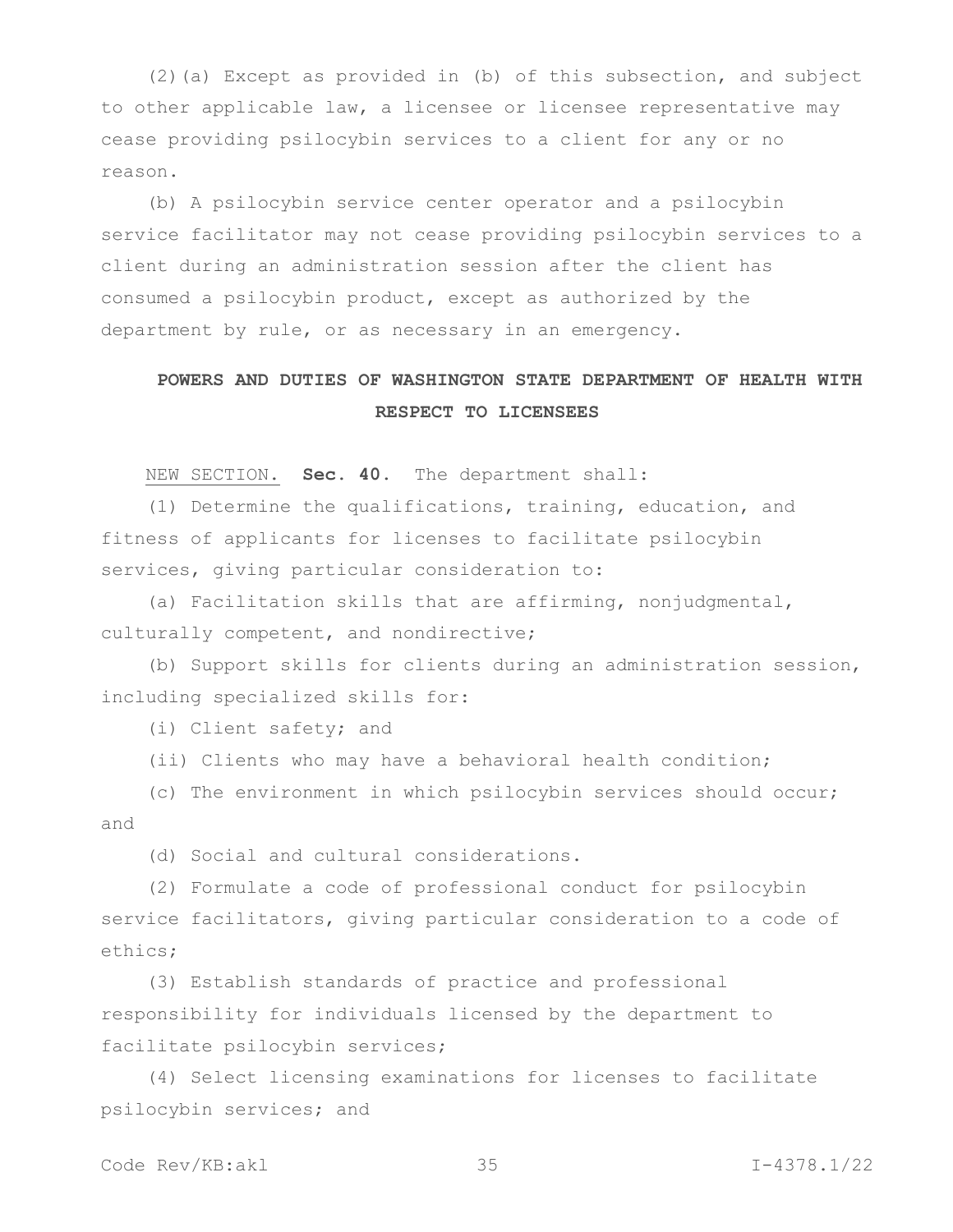(5) Appoint representatives to conduct or supervise examinations of applicants for licenses to facilitate psilocybin services.

NEW SECTION. **Sec. 41.** (1) The department shall adopt by rule minimum standards of education and training requirements for psilocybin service facilitators.

(2) The department shall approve courses for psilocybin service facilitators. To obtain approval of a course, the provider of a course must submit an outline of instruction to the department. The outline must include the approved courses, total hours of instruction, hours of lectures in theory, and the hours of instruction in application of practical skills.

(3) Psilocybin service facilitator training must be modular, allowing the offering of comprehensive training programs and partial training programs, so that a candidate may elect to piece together a training curriculum among modules offered by different training programs.

(4) The core curriculum may be completed in person or through distance education. The practical portion of the curriculum must be completed in person.

NEW SECTION. **Sec. 42.** (1) The department may, after 72 hours' notice, make an examination of the books of a licensee for the purpose of determining compliance with this chapter and rules adopted under this chapter.

(2) The department may at any time make an examination of a premises for which a license has been issued under this chapter for the purpose of determining compliance with this chapter and rules adopted under this chapter.

(3) The department may not require the books of a licensee to be maintained on a premises of the licensee.

NEW SECTION. **Sec. 43.** If a licensee holds more than one license issued under this chapter for the same premises, the

Code Rev/KB:akl 36 I-4378.1/22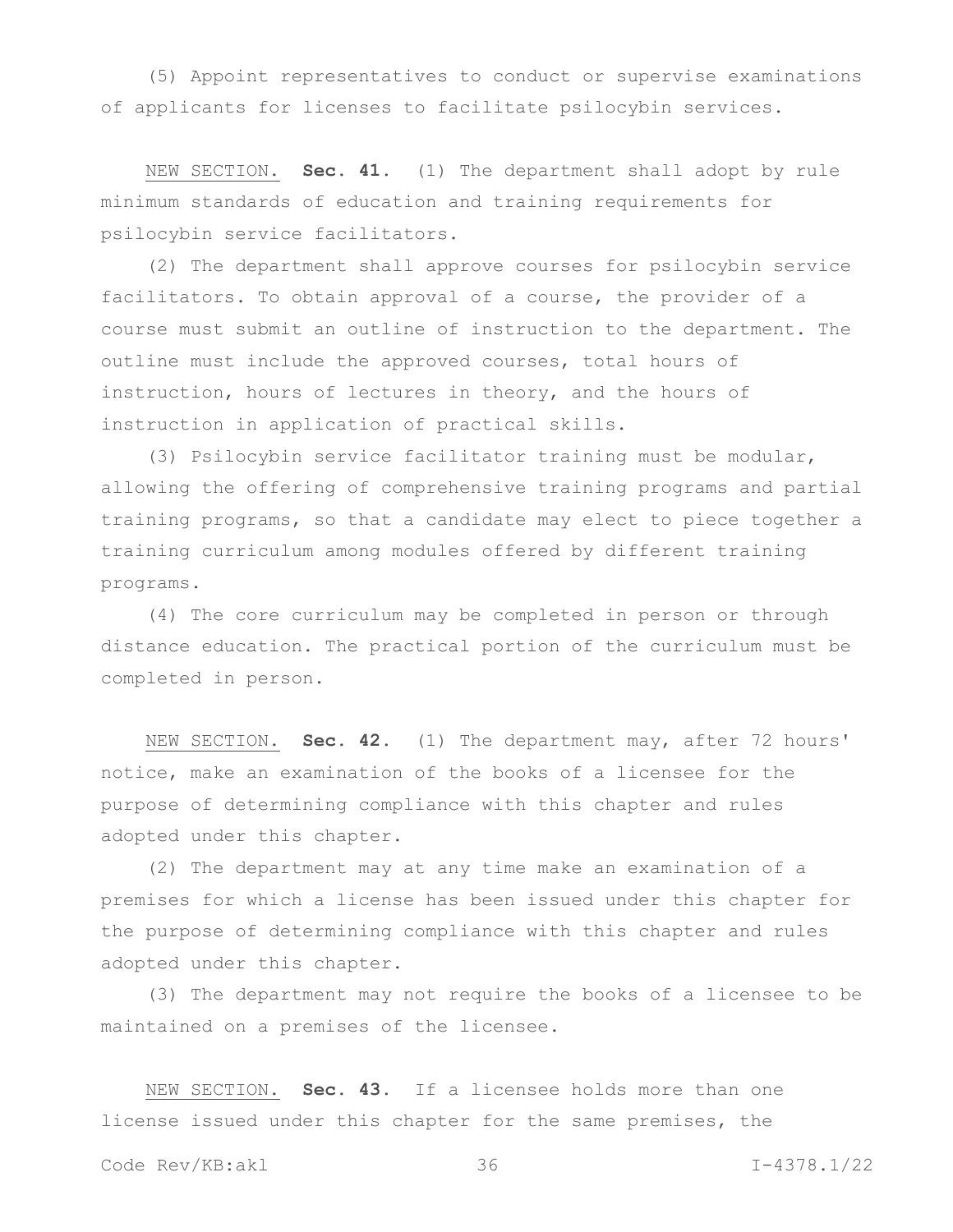department may require the premises to be segregated into separate areas for conducting the activities permitted under each license as is necessary to protect the public health and safety.

NEW SECTION. **Sec. 44.** As is necessary to protect the public health and safety, the department may require a licensee to maintain general liability insurance in an amount that the department determines is reasonably affordable and available for the purpose of protecting the licensee against damages resulting from a cause of action related to activities undertaken under the license held by the licensee.

NEW SECTION. **Sec. 45.** (1) The department must:

(a) Develop and maintain a system for tracking the transfer of psilocybin products between premises for which licenses have been issued under this chapter; or

(b) Enter into an agreement with the liquor and cannabis board under which the board permits the department to use the system developed and maintained by the board to track cannabis products to track the transfer of psilocybin products between premises for which the department has issued licenses under this chapter.

(2) The purposes of the system include, but are not limited to:

(a) Preventing the diversion of psilocybin products to other states;

(b) Preventing persons from substituting or tampering with psilocybin products;

(c) Ensuring an accurate accounting of the production, processing, and sale of psilocybin products;

(d) Ensuring that laboratory testing results are accurately reported; and

(e) Ensuring compliance with this chapter, rules adopted under this chapter and any other law of this state that charges the department or board with a duty, function or power related to psilocybin.

Code Rev/KB:akl 37 I-4378.1/22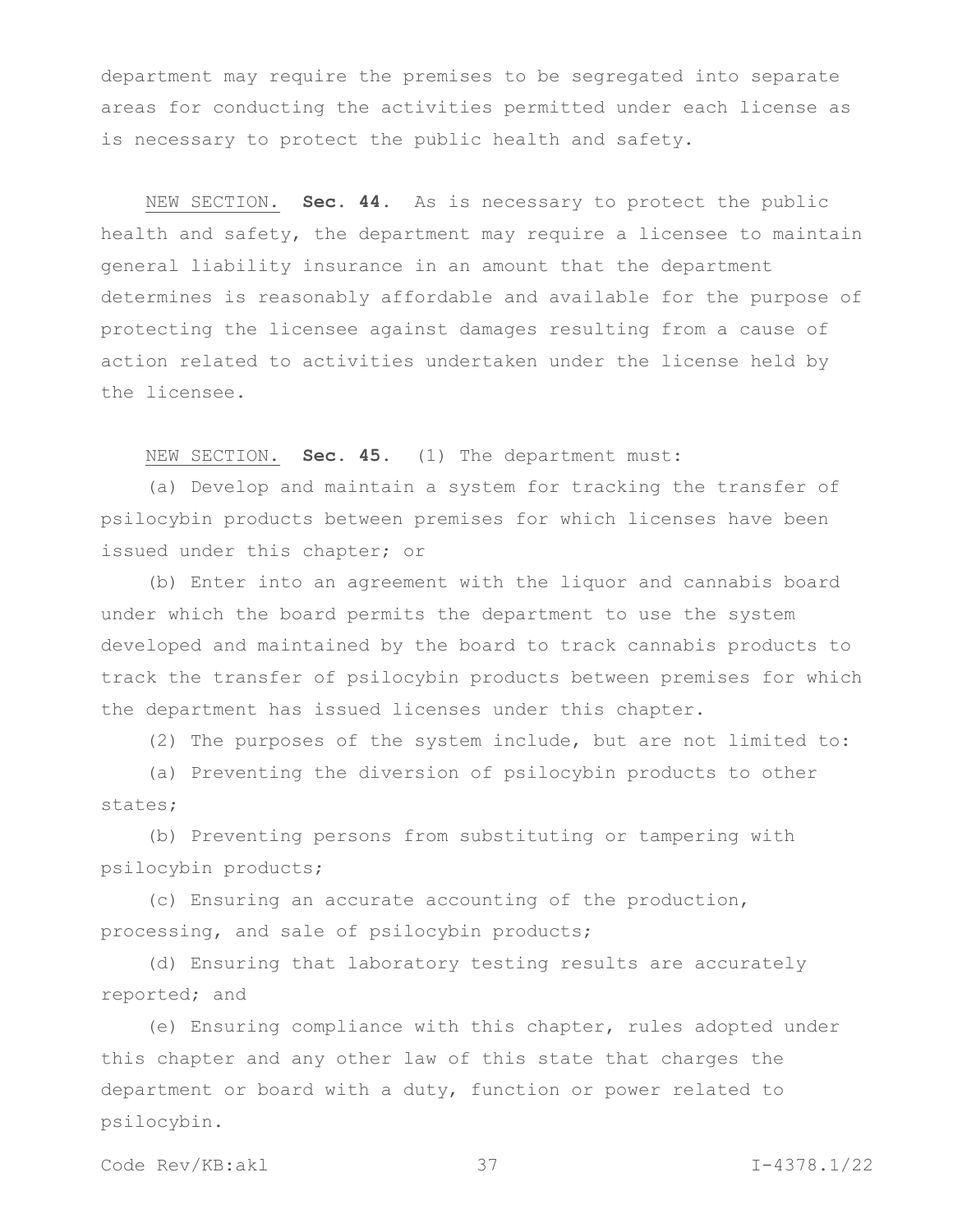(3) The system must be capable of tracking, at a minimum:

(a) The manufacturing of psilocybin products;

(b) The sale of psilocybin products by a psilocybin service center operator to a client;

(c) The sale and purchase of psilocybin products between licensees, as permitted by this chapter;

(d) The transfer of psilocybin products between premises for which licenses have been issued under this chapter; and

(e) Any other information that the department determines is reasonably necessary to accomplish the duties, functions, and powers of the department under this chapter.

NEW SECTION. **Sec. 46.** Except as otherwise provided by law, the department has any power, and may perform any function, necessary for the department to prevent the diversion of psilocybin products from licensees to a source that is not operating legally under the laws of this state.

NEW SECTION. **Sec. 47.** In addition to any other disciplinary action available to the department under this chapter, the department may immediately restrict, suspend, or refuse to renew a license issued under this chapter if circumstances create probable cause for the department to conclude that a licensee has purchased or received a psilocybin product from an unlicensed source or that a licensee has sold, stored, or transferred a psilocybin product in a manner that is not permitted by the licensee's license.

NEW SECTION. **Sec. 48.** (1) The department may require a licensee or applicant for a license under this chapter to submit, in a form and manner prescribed by the department, to the department a sworn statement showing:

(a) The name and address of each person that has a financial interest in the business operating or to be operated under the license; and

Code Rev/KB:akl 38 I-4378.1/22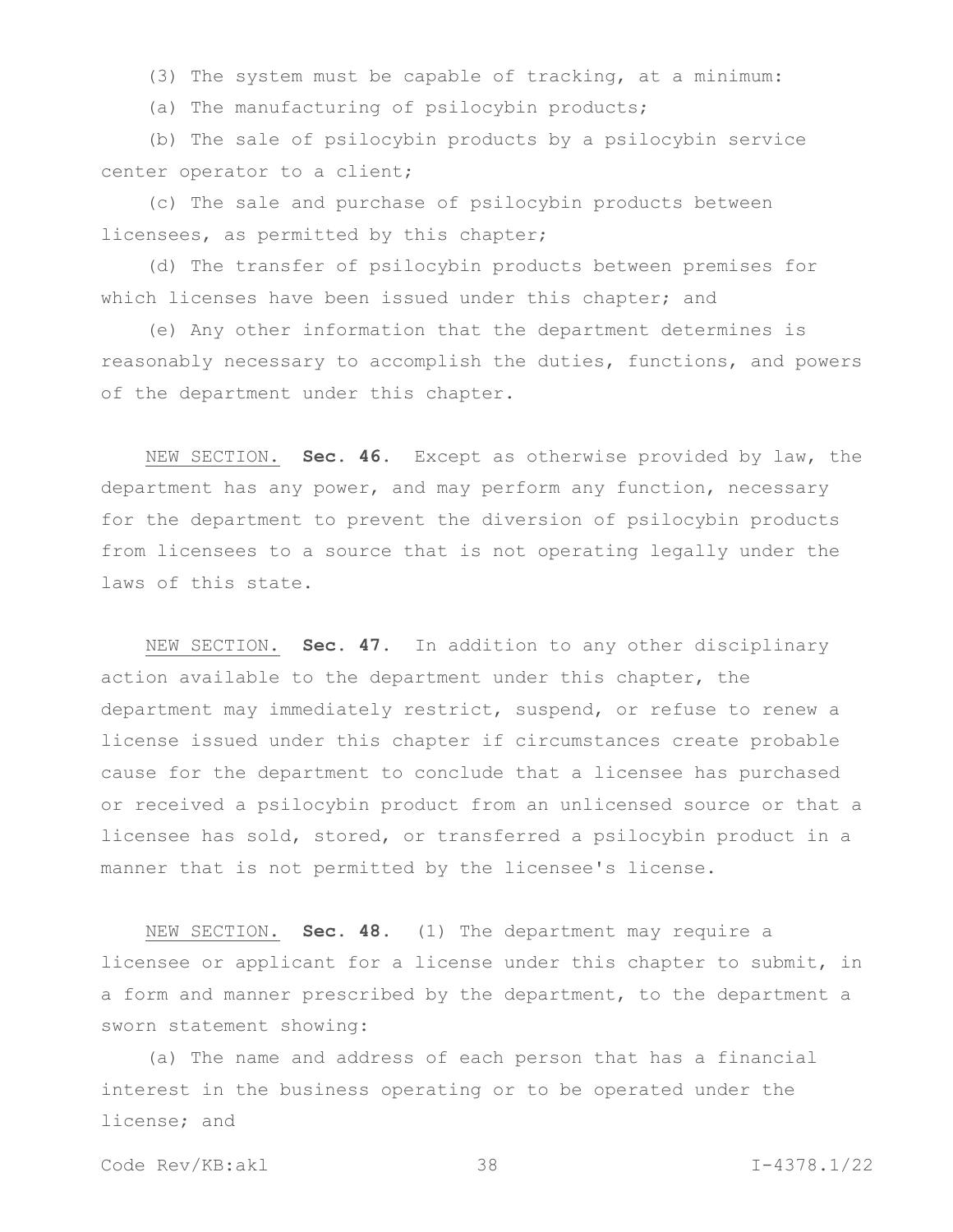(b) The nature and extent of the financial interest of each person that has a financial interest in the business operating or to be operated under the license.

(2) The department may refuse to issue, or may suspend, revoke, or refuse to renew, a license issued under this chapter if the department determines that a person that has a financial interest in the business operating or to be operated under the license committed or failed to commit an act that would constitute grounds for the department to refuse to issue, or to suspend, revoke, or refuse to renew, the license if the person were the licensee or applicant for the license.

NEW SECTION. **Sec. 49.** (1) Notwithstanding the lapse, suspension, or revocation of a license issued under this chapter, the department may:

(a) Proceed with any investigation of, or any action or disciplinary proceeding against, the person who held the license; or

(b) Revise or render void an order suspending or revoking the license.

(2) In cases involving the proposed denial of a license issued under this chapter, the applicant for licensure may not withdraw the applicant's application.

NEW SECTION. **Sec. 50.** (1) Notwithstanding the lapse, suspension, or revocation of a permit issued under section 66 of this act, the department may:

(a) Proceed with any investigation of, or any action or disciplinary proceeding against, the person who held the permit; or

(b) Revise or render void an order suspending or revoking the permit.

(2) In cases involving the proposed denial of a permit issued under section 66 of this act, the applicant may not withdraw the applicant's application.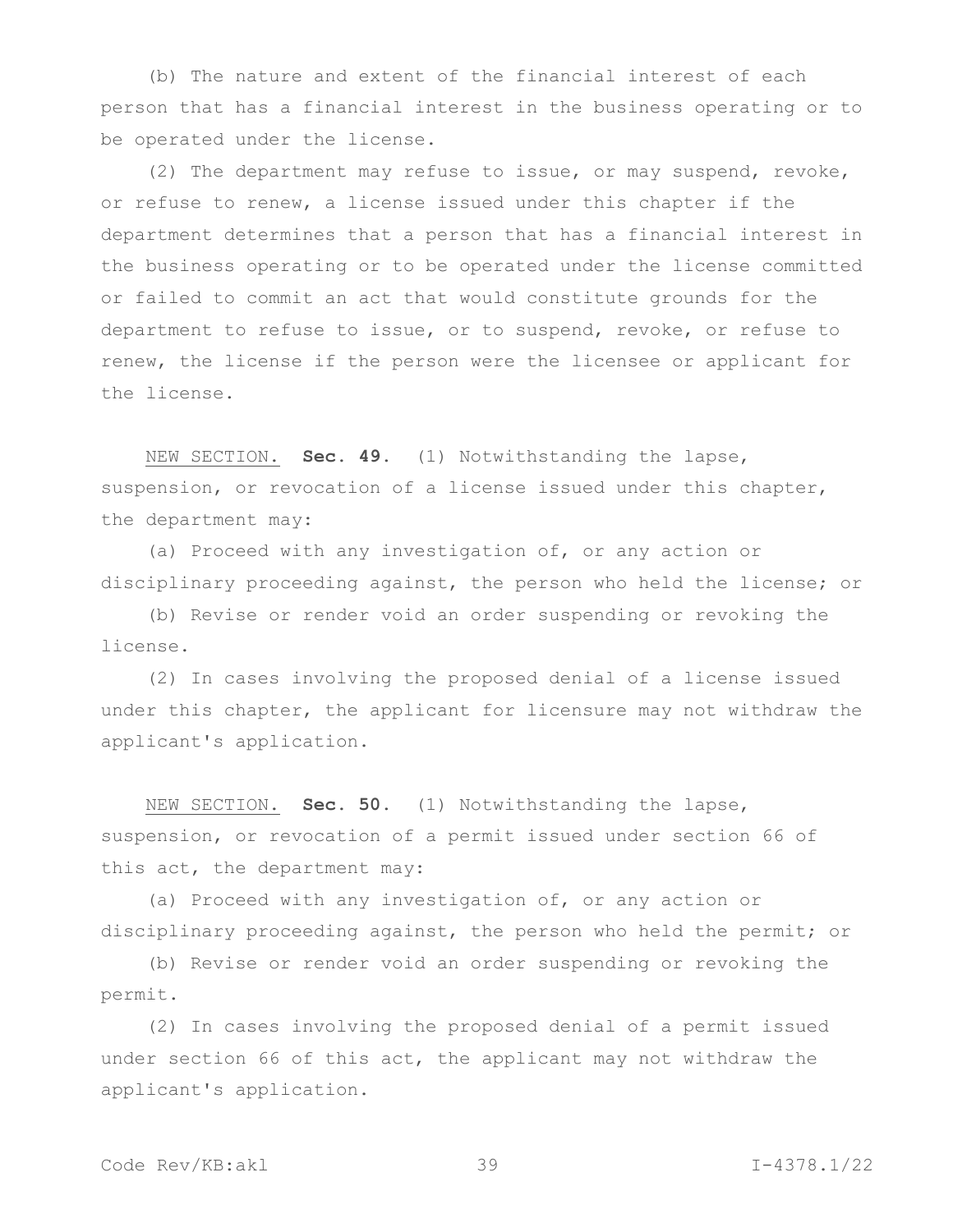NEW SECTION. **Sec. 51.** The department may, by rule or order, provide for the manner and conditions under which:

(1) Psilocybin products left by a deceased, insolvent, or bankrupt person or licensee, or subject to a security interest, may be foreclosed, sold under execution, or otherwise disposed;

(2) The business of a deceased, insolvent, or bankrupt licensee may be operated for a reasonable period following the death, insolvency, or bankruptcy; or

(3) A secured party may continue to operate at a premises for which a license has been issued under this chapter for a reasonable period after default on the indebtedness by the debtor.

#### **CONDUCT OF LICENSEES**

NEW SECTION. **Sec. 52.** A psilocybin product manufacturer that holds a license under section 23 of this act may not manufacture psilocybin products outdoors.

NEW SECTION. **Sec. 53.** (1) A psilocybin product manufacturer that holds a license under section 23 or 26 of this act:

(a) May deliver psilocybin products only to or on a premises for which a license has been issued under section 23 or 26 of this act; and

(b) May receive psilocybin products only from a psilocybin product manufacturer that holds a license under section 23 of this act.

(2) A psilocybin service center operator that holds a license under section 26 of this act:

(a) May deliver psilocybin products only to or on a premises for which a license has been issued under section 26 of this act; and

(b) May receive psilocybin products only from a psilocybin product manufacturer that holds a license under section 23 of this act or a psilocybin service center operator that holds a license under section 26 of this act.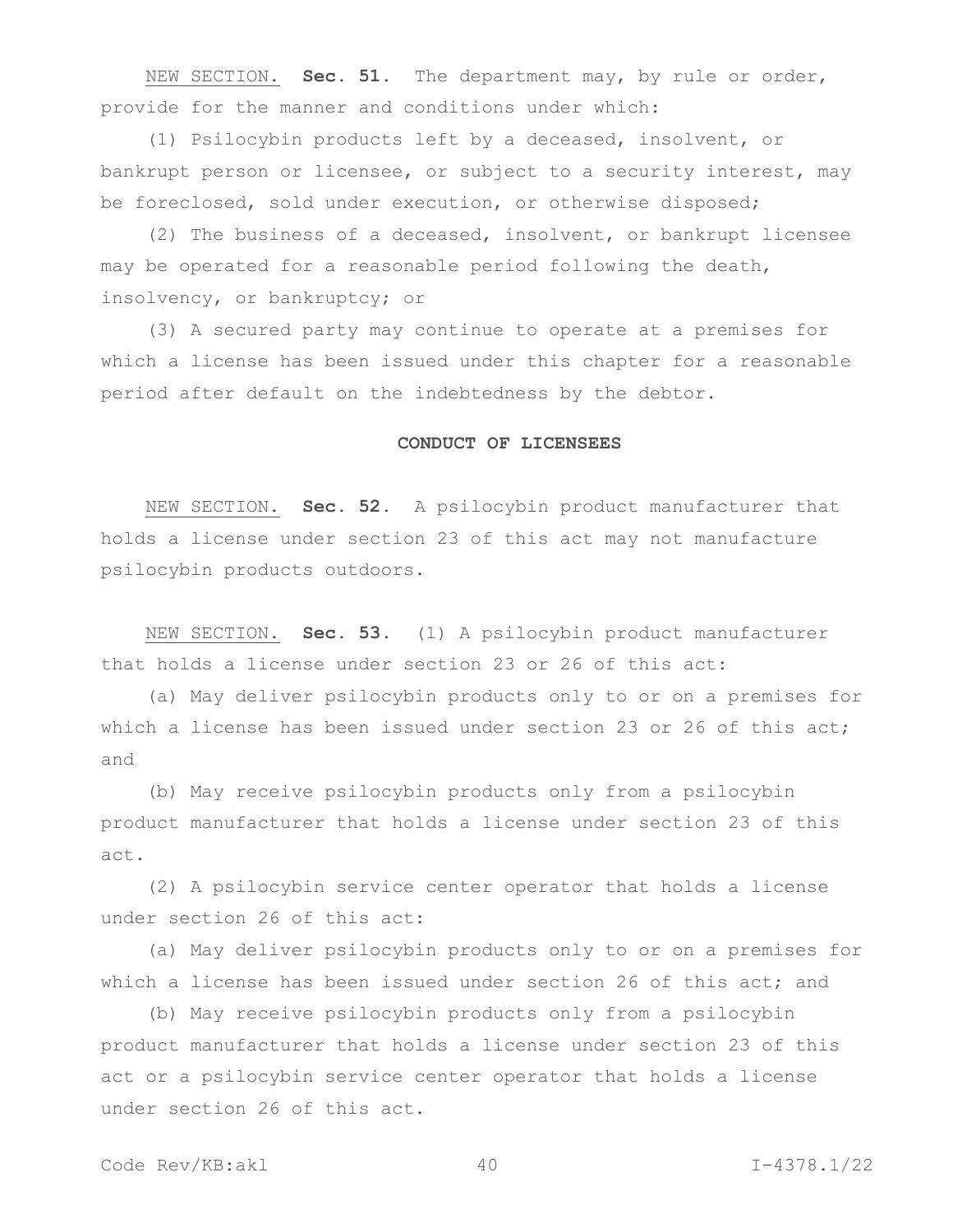(3) The sale of psilocybin products to a client by a psilocybin service center operator that holds a license issued under section 26 of this act must be restricted to the premises for which the license has been issued.

(4) The department may by order waive the requirements of subsections (1) and (2) of this section to ensure compliance with this chapter or the rules adopted under this chapter. An order issued under this subsection does not constitute a waiver of any other requirement of this chapter or the rules of the department.

NEW SECTION. **Sec. 54.** A licensee or licensee representative may not sell or deliver a psilocybin product to a person under 21 years of age.

NEW SECTION. **Sec. 55.** (1) Subject to subsection (2) of this section, a licensee or licensee representative, before selling or providing a psilocybin product to another person, must require the person to produce one of the following pieces of identification:

(a) The person's passport;

(b) The person's driver license, issued by the state of Washington or another state of the United States;

(c) An identification card issued under RCW 46.20.035;

(d) A United States military identification card;

(e) An identification card issued by a federally recognized Indian tribe; or

(f) Any other identification card issued by a state or territory of the United States that bears a picture of the person, the name of the person, the person's date of birth and a physical description of the person.

(2) The department may adopt rules exempting a licensee or licensee representative from this section.

(3) A client may not be required to procure for the purpose of acquiring or purchasing a psilocybin product a piece of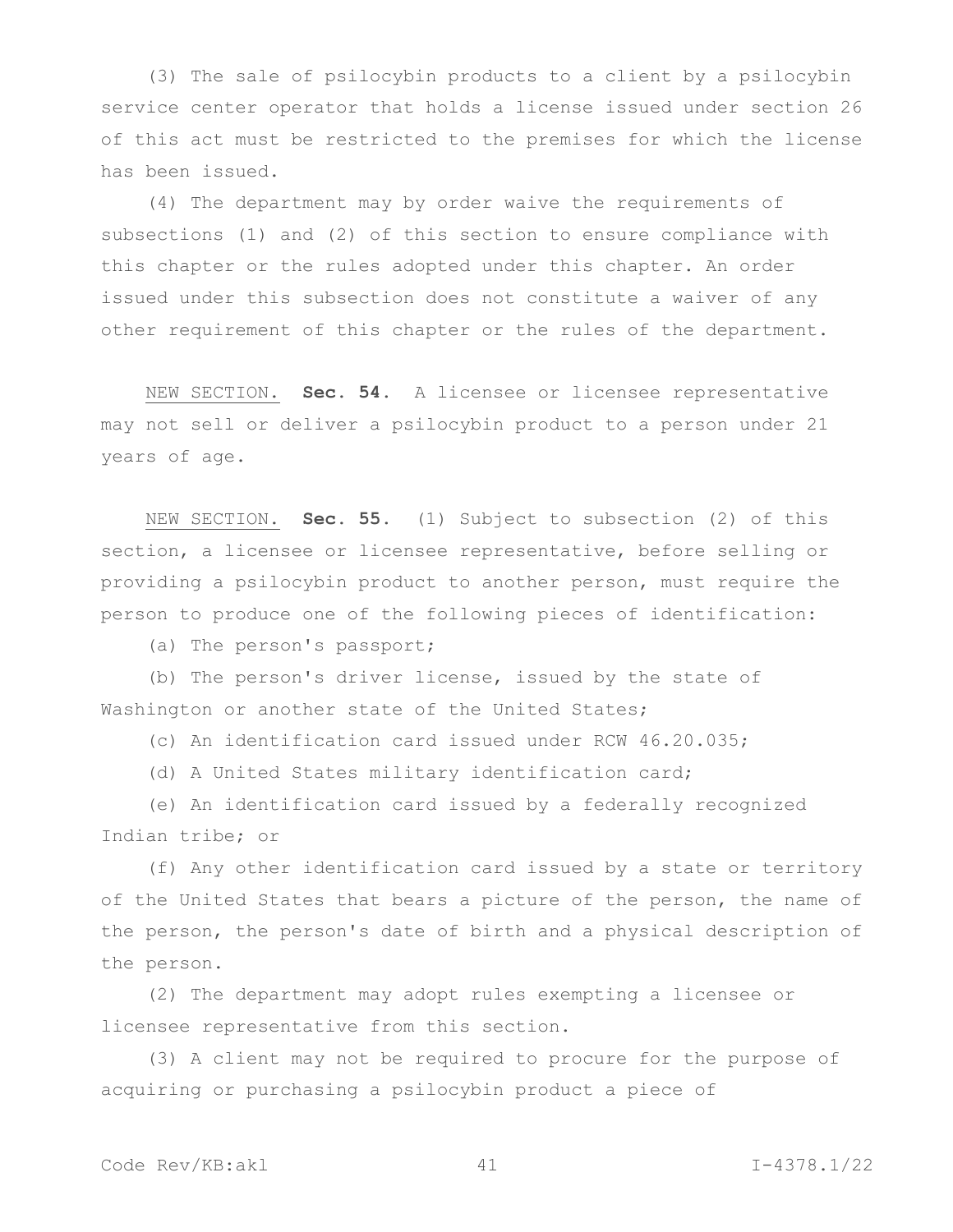identification other than a piece of identification described in subsection (1) of this section.

NEW SECTION. **Sec. 56.** A psilocybin service center operator, a psilocybin service facilitator, or any employee of a psilocybin service center operator or psilocybin service facilitator may not disclose any information that may be used to identify a client, or any communication made by a client during the course of providing psilocybin services or selling psilocybin products to the client, except:

(1) When the client or a person authorized to act on behalf of the client gives consent to the disclosure;

(2) When the client initiates legal action or makes a complaint against the psilocybin service center operator, the psilocybin service facilitator, or the employee;

(3) When the communication reveals the intent to commit a crime harmful to the client or others;

(4) When the communication reveals that a minor may have been a victim of a crime or physical, sexual, or emotional abuse or neglect; or

(5) When responding to an inquiry by the department made during the course of an investigation into the conduct of the psilocybin service center operator, the psilocybin service facilitator, or the employee under this chapter.

NEW SECTION. **Sec. 57.** A client may purchase, possess, and consume a psilocybin product:

(1) Only under the supervision of a psilocybin service facilitator;

(2) Only at a psilocybin service center unless:

(a) An exception is made under rules established by the department under section 26 of this act to accommodate a client who is medically unable to travel to a psilocybin service center; or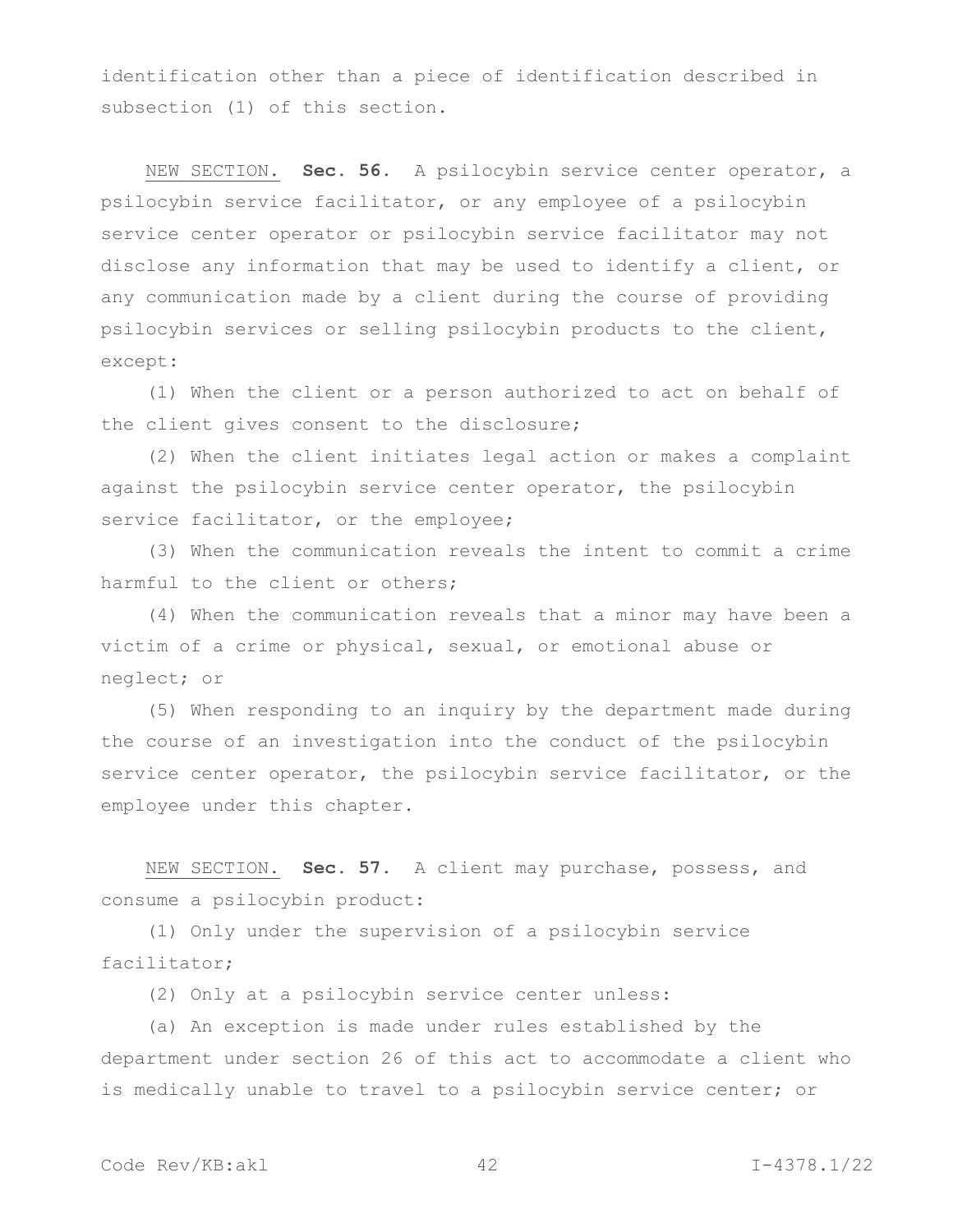(b) The psilocybin products are provided to a client by a medical facilitator for subperceptual usage authorized under this chapter.

NEW SECTION. **Sec. 58.** A psilocybin service facilitator may not consume a psilocybin product during an administration session that the psilocybin service facilitator is supervising.

NEW SECTION. **Sec. 59.** (1) A licensee may not employ a person under 21 years of age at a premises for which a license has been issued under this chapter.

(2) During an inspection of a premises for which a license has been issued under this chapter, the department may require proof that a person performing work at the premises is 21 years of age or older. If the person does not provide the department with acceptable proof of age upon request, the department may require the person to immediately cease any activity and leave the premises until the department receives acceptable proof of age. This subsection does not apply to a person temporarily at the premises to make a service, maintenance, or repair call or for other purposes independent of the premises operations.

(3) If a person performing work has not provided proof of age requested by the department under subsection (2) of this section, the department may request that the licensee provide proof that the person is 21 years of age or older. Failure of the licensee to respond to a request made under this subsection by providing acceptable proof of age for a person is prima facie evidence that the licensee has allowed the person to perform work at the premises for which a license has been issued under this chapter in violation of the minimum age requirement.

NEW SECTION. **Sec. 60.** (1) A licensee may not use or allow the use of a mark or label on the container of a psilocybin product that is kept for sale if the mark or label does not precisely and clearly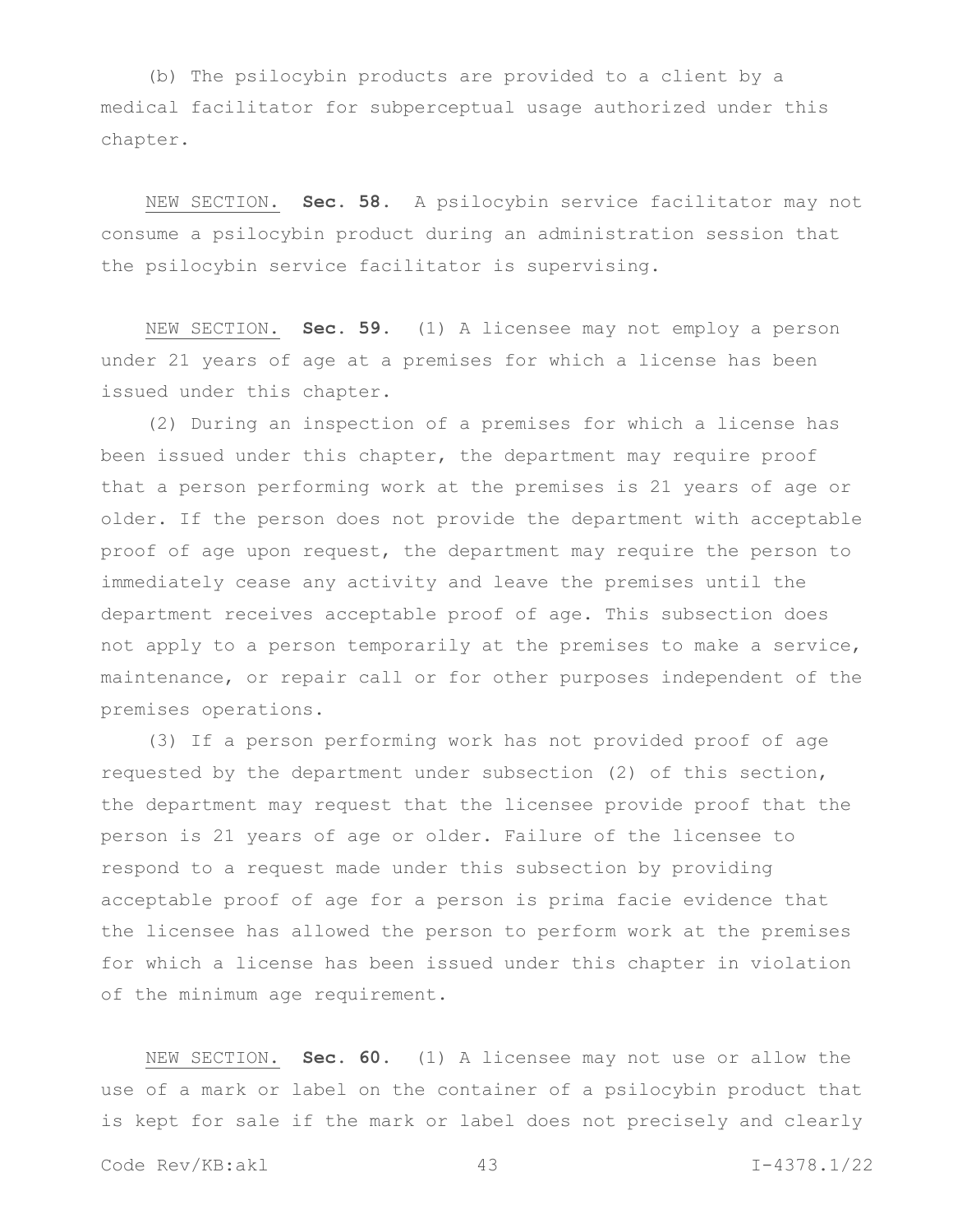indicate the nature of the container's contents or if the mark or label in any way might deceive a person about the nature, composition, quantity, age, or quality of the container's contents.

(2) The department may prohibit a licensee from selling any psilocybin product that in the department's judgment is deceptively labeled or contains injurious or adulterated ingredients.

NEW SECTION. **Sec. 61.** (1) A psilocybin product may not be sold or offered for sale within this state unless the psilocybin product complies with the minimum standards prescribed by this chapter.

(2) The department may prohibit the sale of a psilocybin product by a psilocybin service center operator for a reasonable period of time for the purpose of determining whether the psilocybin product complies with the minimum standards prescribed by this chapter.

NEW SECTION. **Sec. 62.** (1) A person may not make false representations or statements to the department in order to induce or prevent action by the department.

(2) A licensee may not maintain a noisy, lewd, disorderly, or insanitary establishment or supply impure or otherwise deleterious psilocybin products.

(3) A licensee may not misrepresent to a person or to the public any psilocybin products.

NEW SECTION. **Sec. 63.** A license issued under this chapter serves the purpose of exempting the person that holds the license from the criminal laws of this state for possession, delivery, or manufacture of psilocybin products, provided that the person complies with all state laws and rules applicable to licensees.

## **DISCIPLINING LICENSEES**

Code Rev/KB:akl 44 I-4378.1/22 NEW SECTION. **Sec. 64.** The department may revoke, suspend, or restrict a license issued under this chapter or require a licensee or licensee representative to undergo training if the department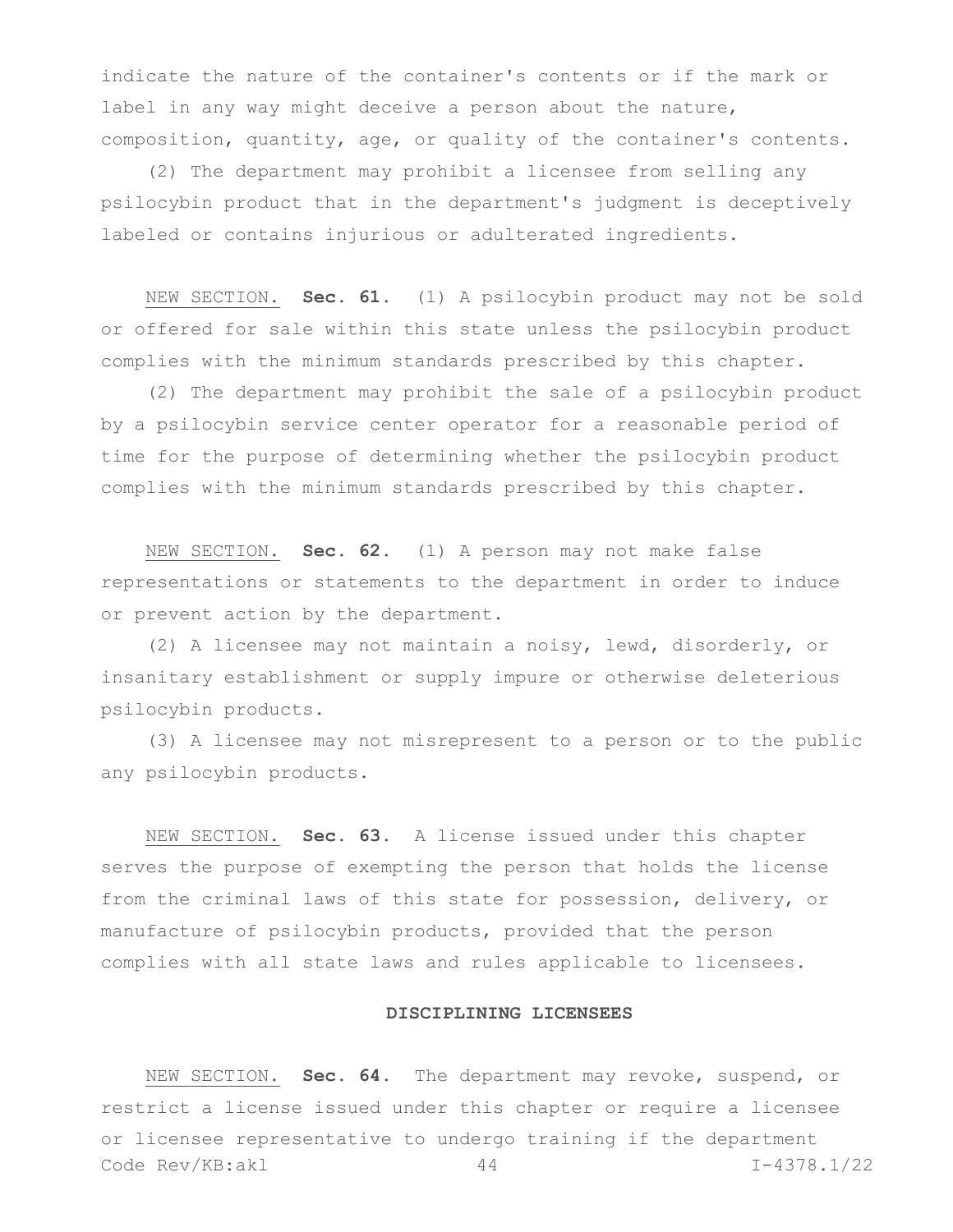finds or has reasonable ground to believe any of the following to be true:

(1) That the licensee or licensee representative:

(a) Has violated a provision of this chapter or a rule adopted under this chapter, including any code of professional conduct or code of ethics;

(b) Has made any false representation or statement to the department in order to induce or prevent action by the department;

(c) Is insolvent, incompetent, or physically unable to carry on the management of the establishment of the licensee;

(d) Is in the habit of using alcoholic liquor, habit-forming drugs, marijuana, psilocybin products, or controlled substances to excess;

(e) Has misrepresented to a person or the public any psilocybin products sold by the licensee or licensee representative; or

(f) Since the issuance of the license, has been convicted of a felony, of violating any of the psilocybin products laws of this state, general or local, or of any misdemeanor or violation of any municipal ordinance committed on the premises for which the license has been issued.

(2) That there is any other reason that, in the opinion of the department, based on public convenience or necessity, warrants revoking, suspending, or restricting the license.

## **EMPLOYEES AND OTHER WORKERS**

NEW SECTION. **Sec. 65.** (1) An individual who performs work for or on behalf of a licensee must have a valid permit issued by the department under section 66 of this act if the individual participates in:

(a) The provision of psilocybin services at the premises for which the license has been issued;

Code Rev/KB:akl 45 I-4378.1/22 (b) The possession, manufacturing, securing, or selling of psilocybin products at the premises for which the license has been issued;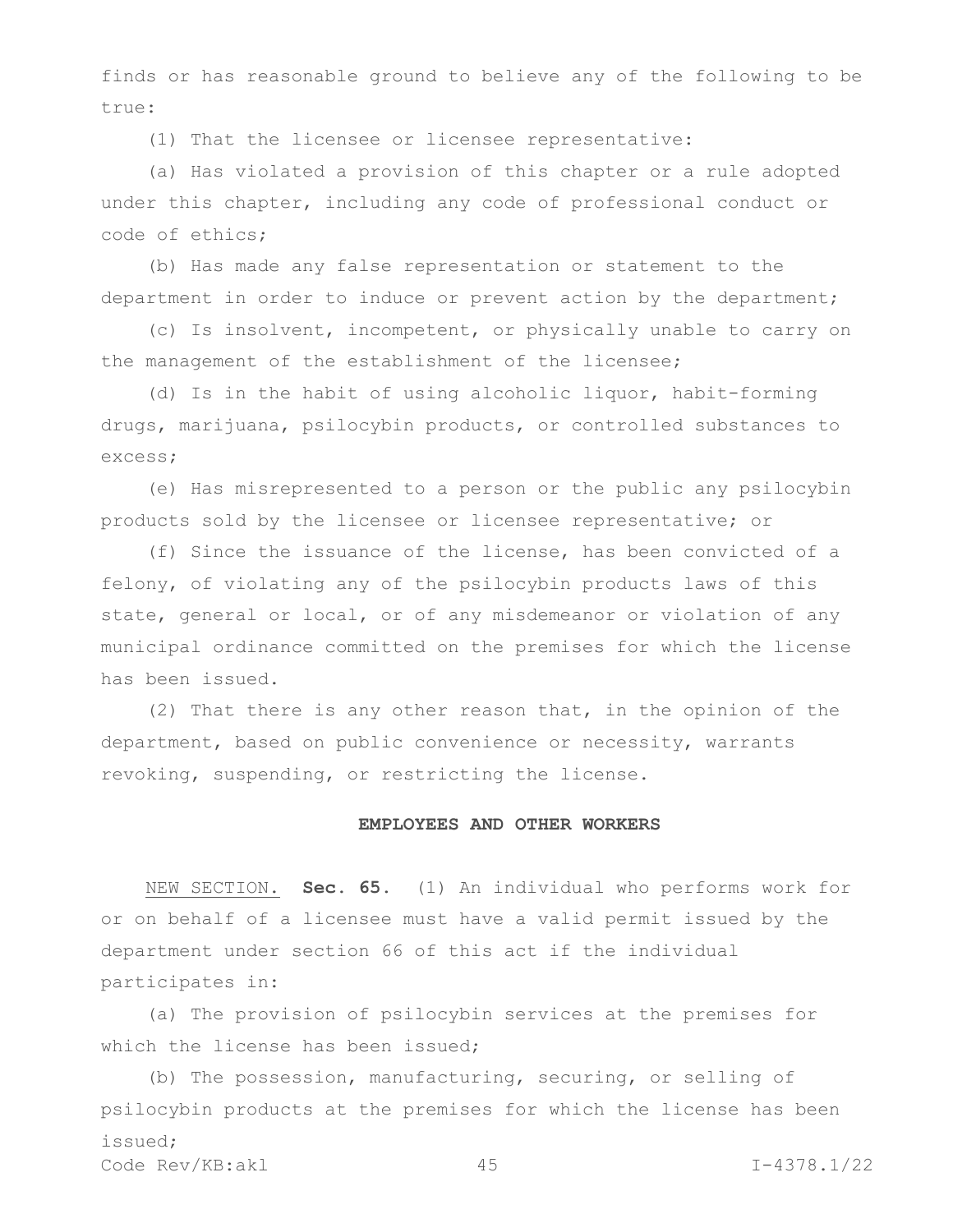(c) The recording of the possession, manufacturing, securing, or selling of psilocybin products at the premises for which the license has been issued; or

(d) The verification of any document described in section 55 of this act.

(2) A licensee must verify that an individual has a valid permit issued under section 66 of this act before allowing the individual to perform any work described in subsection (1) of this section at the premises for which the license has been issued.

NEW SECTION. **Sec. 66.** (1) The department shall issue permits to qualified applicants to perform work described in section 65 of this act. The department shall adopt rules establishing:

(a) The qualifications for performing work described in section 65 of this act;

(b) The term of a permit issued under this section;

(c) Procedures for applying for and renewing a permit issued under this section; and

(d) Reasonable application, issuance, and renewal fees for a permit issued under this section.

(2)(a) The department may require an individual applying for a permit under this section to successfully complete a course, made available by or through the department, through which the individual receives training on:

(i) Checking identification;

(ii) Detecting intoxication;

(iii) Handling psilocybin products;

(iv) If applicable, the manufacturing of psilocybin products;

(v) The content of this chapter and rules adopted under this chapter; or

(vi) Any matter deemed necessary by the department to protect the public health and safety.

(b) The department or other provider of a course may charge a reasonable fee to applicants taking the course.

Code Rev/KB:akl 46 I-4378.1/22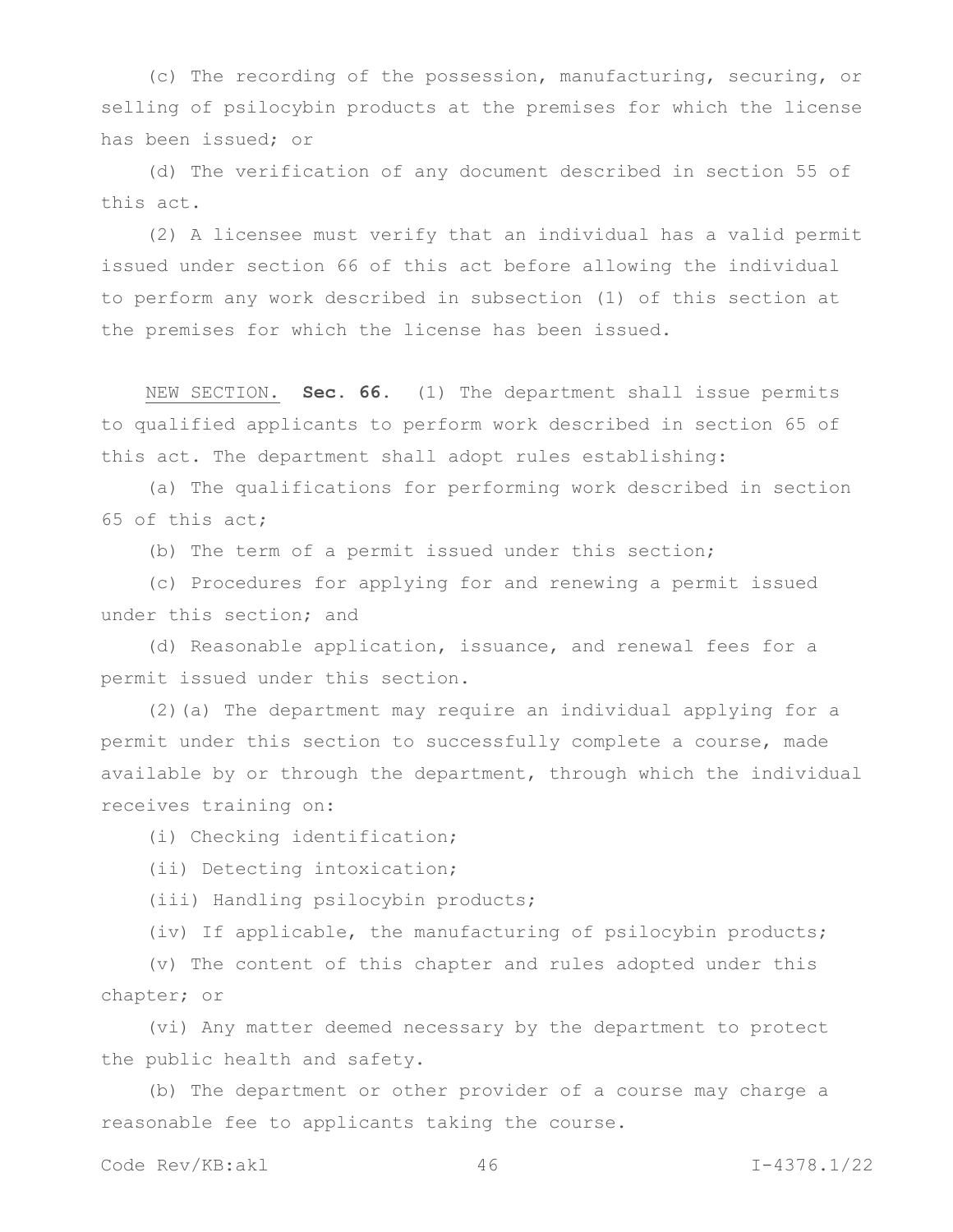(c) The department may not require an individual to successfully complete a course more than once, except that:

(i) As part of a final order suspending a permit issued under this section, the department may require a permit holder to successfully complete the course as a condition of lifting the suspension; and

(ii) As part of a final order revoking a permit issued under this section, the department shall require an individual to successfully complete the course before applying for a new permit.

(3) The department shall conduct a criminal records check under RCW 18.130.064 on an individual applying for a permit under this section.

(4) Subject to the applicable provisions of chapter 18.130 RCW, the department may suspend, revoke, or refuse to issue or renew a permit if the individual who is applying for or who holds the permit:

(a) Is convicted of a felony or is convicted of an offense under this chapter, except that the authority may not consider a conviction for an offense under this chapter if the applicant meets the requirements under RCW 9.41.040 to have the right to possess a firearm restored;

(b) Violates any provision of this chapter or any rule adopted under this chapter; or

(c) Makes a false statement to the department.

(5) A permit issued under this section is a personal privilege and permits work described under section 65 of this act only for the individual who holds the permit.

NEW SECTION. **Sec. 67.** For the purpose of requesting a state or nationwide criminal records check under RCW 18.130.064, the department may require the fingerprints of any individual listed on an application submitted under section 66 of this act.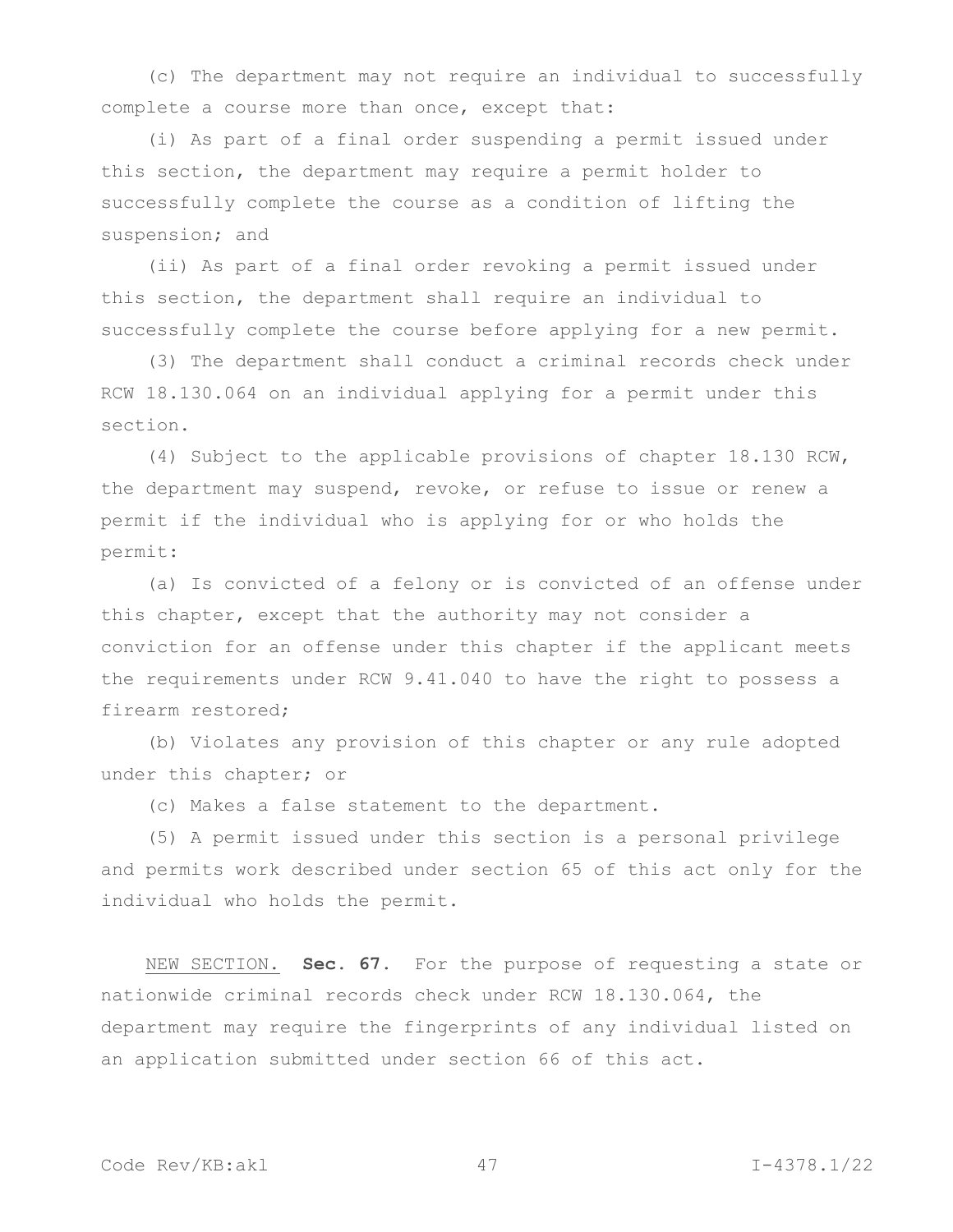NEW SECTION. **Sec. 68.** (1) It is an unlawful employment practice for a licensee to discharge, demote, suspend, or in any manner discriminate or retaliate against an employee of the licensee with regard to promotion, compensation, or other terms, conditions, or privileges of employment on the basis that the employee has in good faith reported information to the department that the employee believes is evidence of a violation of this chapter or a rule adopted under this chapter.

(2) The identity of a whistleblower must remain confidential if that whistleblower complains, in good faith, to the department about the improper conduct, incidents, or quality of services by a licensee under this chapter.

(3) RCW 4.24.500 through 4.24.520 apply to complaints and notifications or reports of improper conduct, incidents, or services under this chapter. The identity of the whistleblower must remain confidential unless the department determines that the complaint, initiation, notification, or report was not made or done in good faith.

(4) An employee who is a whistleblower and who as a result of being a whistleblower has been subjected to workplace reprisal or retaliatory action has the remedies provided under chapter 49.60 RCW.

(5) A whistleblower who is not an employee and who as a result of being a whistleblower has been subjected to reprisal or retaliatory action may initiate a civil action in a court of competent jurisdiction to either enjoin further violations or recover actual damages sustained by the whistleblower, or both, and recover the cost of the suit including reasonable attorneys' fees. The court shall award reasonable attorneys' fees in favor of the respondent if the civil action was initiated by a whistleblower who is not an employee and the court finds that the respondent has not engaged in the alleged reprisal or retaliatory action and that the complaint was frivolous, unreasonable, or groundless.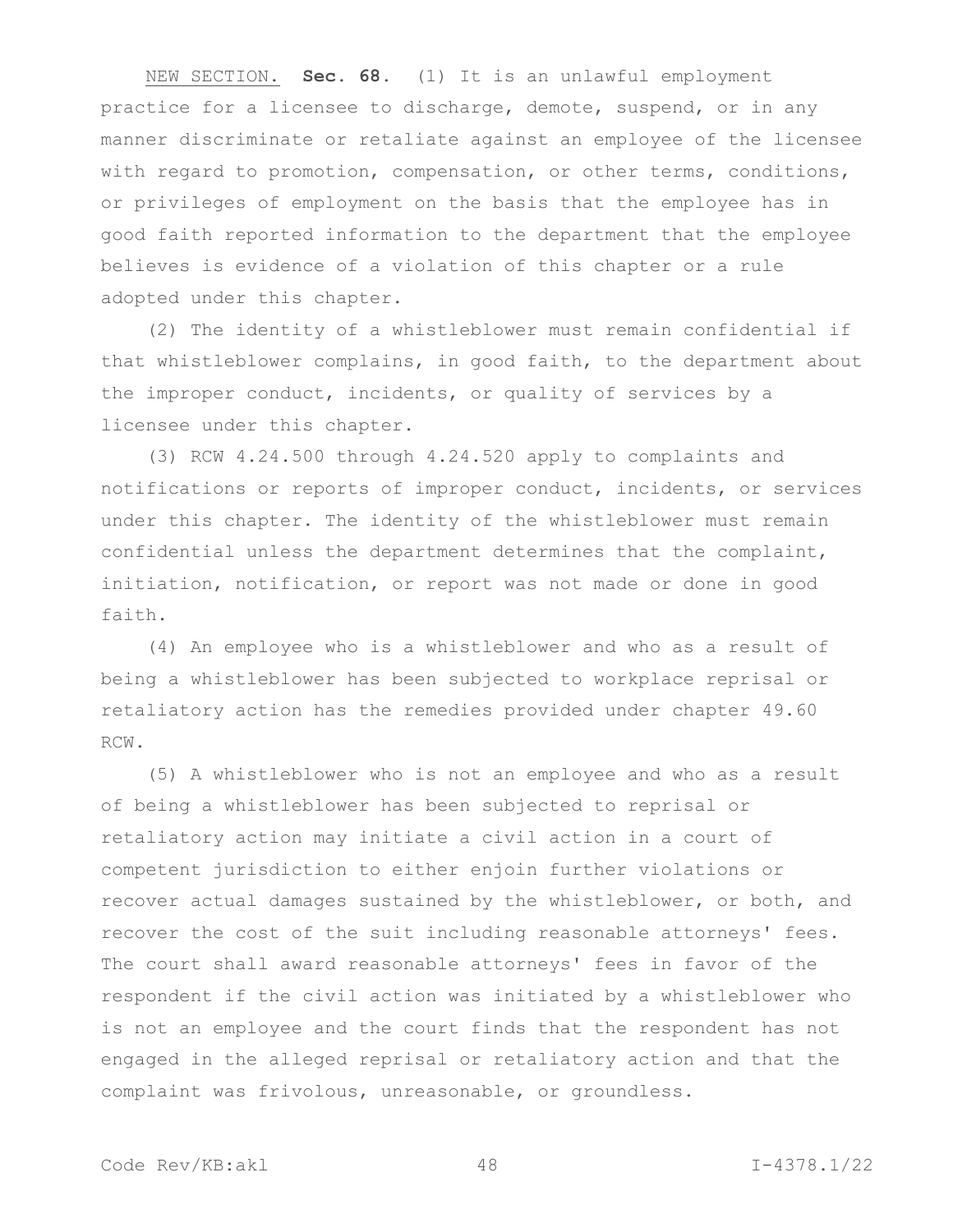(6) A civil action under this section may not be brought more than two years after the date when the retaliation occurred.

(7) Nothing in this section prohibits a facility licensed under this chapter from making any decision exercising its authority to terminate, suspend, or discipline an employee who engages in workplace reprisal or retaliatory action against a whistleblower.

(8) The department shall adopt rules to implement procedures for filing, investigation, and resolution of whistleblower complaints.

(9) The definitions in this subsection apply throughout this section unless the context clearly requires otherwise.

(a) "Reprisal or retaliatory action" means but is not limited to: Denial of adequate staff to perform duties; frequent staff changes; frequent and undesirable office changes; refusal to assign meaningful work; unwarranted and unsubstantiated report of misconduct under Title 18 RCW; letters of reprimand or unsatisfactory performance evaluations; demotion; reduction in pay; denial of promotion; suspension; dismissal; denial of employment; a supervisor or superior encouraging coworkers to behave in a hostile manner toward the whistleblower; and the revocation, suspension, or reduction of medical staff membership or privileges without following a medical staff sanction process that is consistent with RCW 7.71.050.

(b) "Whistleblower" means a consumer, employee, licensee, or member of a medical staff at a facility licensed under this chapter, who in good faith reports alleged quality or conduct concerns to the department or initiates, participates, or cooperates in any investigation or administrative proceeding under this section.

# **PSILOCYBIN CONTROL AND REGULATION FUND**

Code Rev/KB:akl 49 I-4378.1/22 NEW SECTION. **Sec. 69.** The psilocybin control and regulation account is created in the custody of the state treasurer. All receipts from fees collected and civil penalties issued under this chapter must be deposited into the account. Expenditures may be used only for the purpose of administration and enforcement of this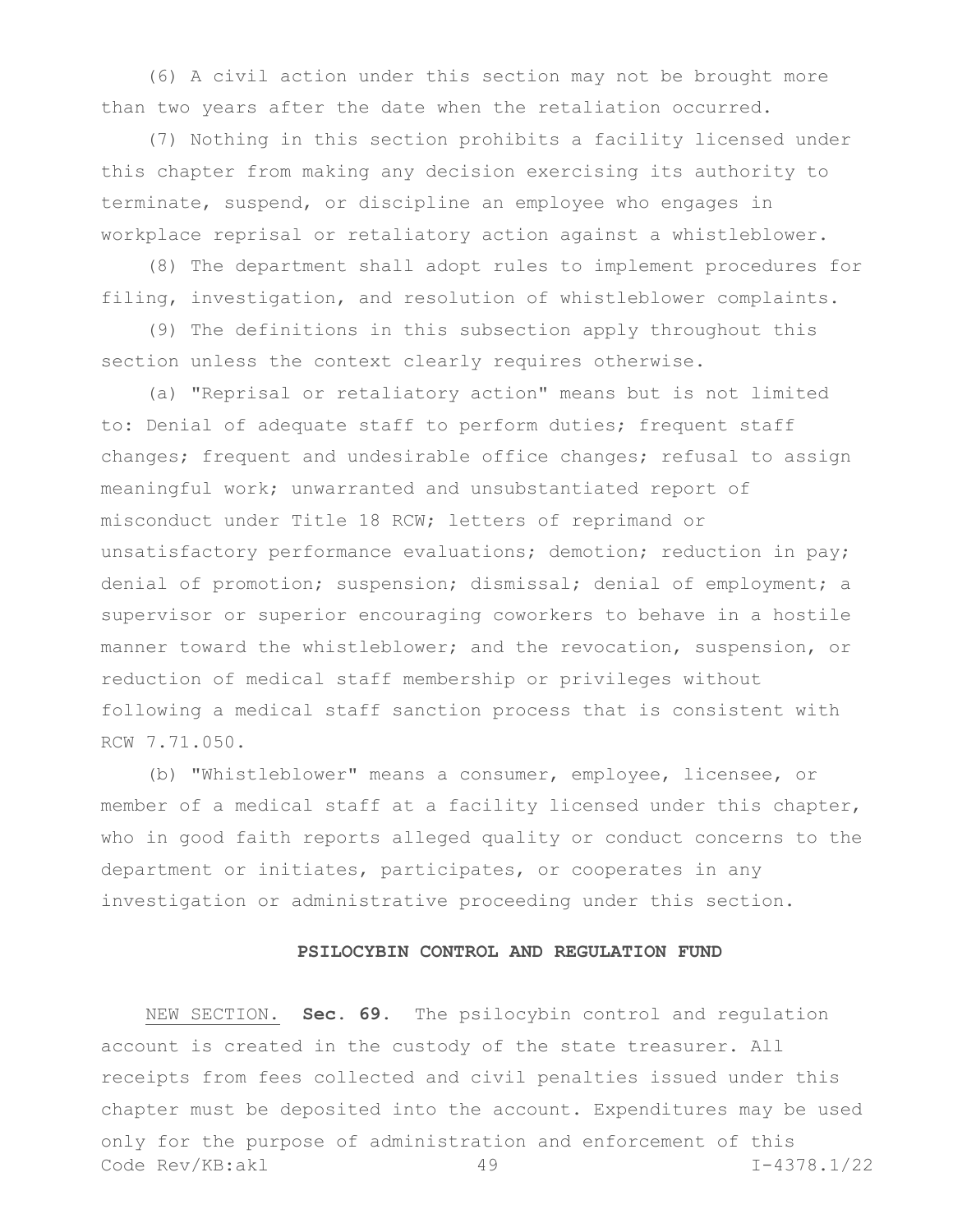chapter. Only the secretary or the secretary's designee may authorize expenditures from the account. The account is subject to allotment procedures under chapter 43.88 RCW, but an appropriation is not required for expenditures.

## **PROHIBITED CONDUCT**

NEW SECTION. **Sec. 70.** (1) Except as authorized by the department by rule, or as necessary in an emergency, a person under 21 years of age may not enter or attempt to enter any portion of a premises licensed under this chapter that is posted or otherwise identified as being prohibited to the use of persons under 21 years of age.

(2) A person who violates subsection (1) of this section commits a class 2 civil infraction under chapter 7.80 RCW.

(3) The prohibitions of this section do not apply to a person under 21 years of age who is acting under the direction of the department or under the direction of state or local law enforcement agencies for the purpose of investigating possible violations of laws prohibiting sales of psilocybin products to persons who are under 21 years of age.

(4) The prohibitions of this section do not apply to a person under 21 years of age who is acting under the direction of a licensee for the purpose of investigating possible violations by employees of the licensee of laws prohibiting sales of psilocybin products to persons who are under 21 years of age.

(5)(a) A person under 21 years of age is not in violation of, and is immune from prosecution under, this section if:

(i) The person contacted emergency medical services or a law enforcement agency in order to obtain medical assistance for another person who was in need of medical assistance because that person consumed a psilocybin product and the evidence of the violation was obtained as a result of the person's having contacted emergency medical services or a law enforcement agency; or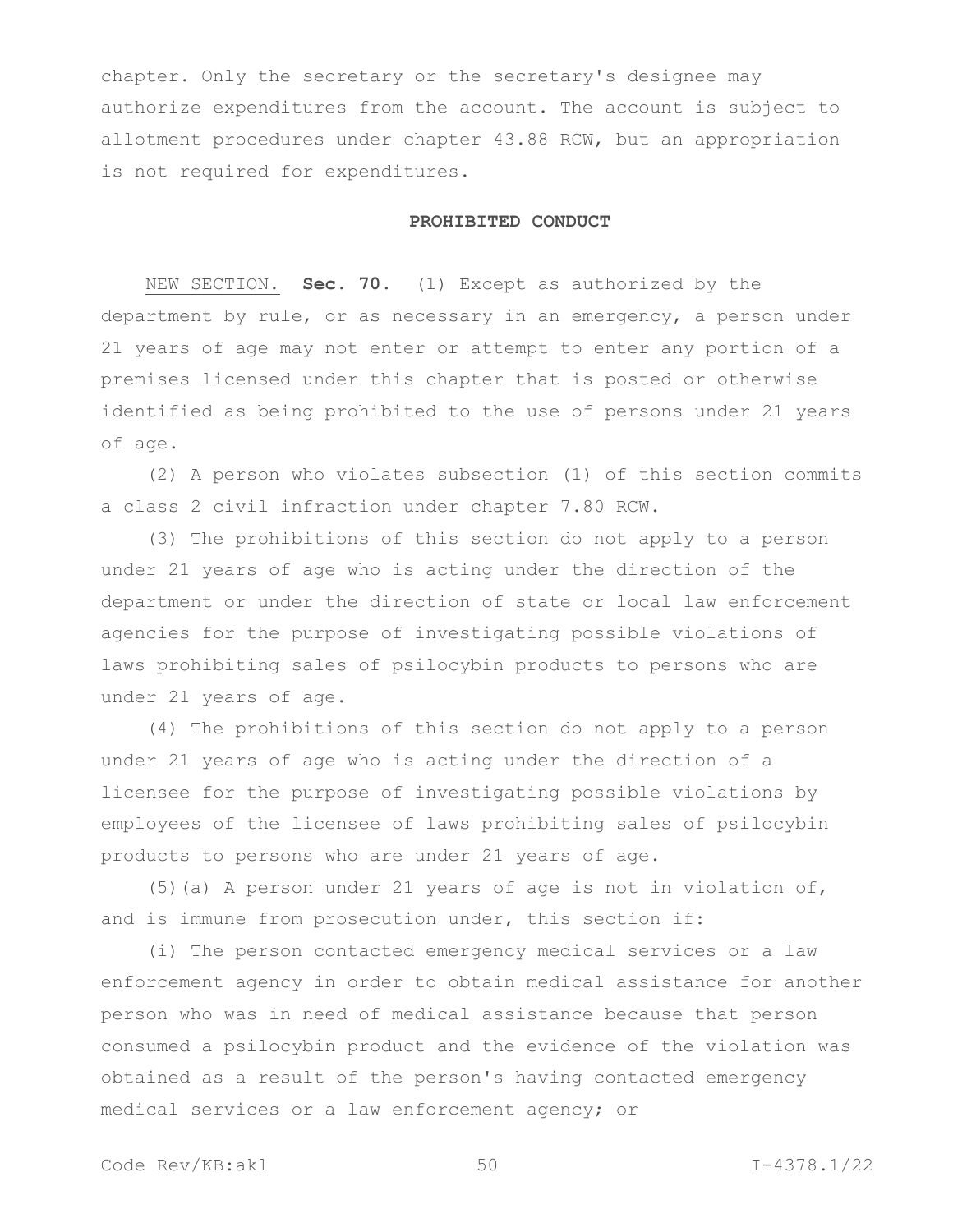(ii) The person was in need of medical assistance because the person consumed a psilocybin product and the evidence of the violation was obtained as a result of the person's having sought or obtained the medical assistance.

(b) This subsection (5) does not exclude the use of evidence obtained as a result of a person's having sought medical assistance in proceedings for crimes or offenses other than a violation of this section.

NEW SECTION. **Sec. 71.** (1) A person may not produce any piece of identification in connection with psilocybin-related activities under this chapter that falsely indicates the person's age.

(2) Violation of this section is a misdemeanor.

(3) If a piece of identification is offered as evidence in any administrative or criminal prosecution of a licensee or licensee representative for sale or service of a psilocybin product to a person under 21 years of age, the licensee or licensee representative is not guilty of any offense prohibiting a person from selling or serving a psilocybin product to a person under 21 years of age unless it is demonstrated that a reasonable person would have determined that the identification exhibited by the person under 21 years of age was altered, or that the identification exhibited by the person under 21 years of age did not accurately describe the person to whom the psilocybin product was sold or served.

NEW SECTION. **Sec. 72.** (1) A person may not sell, give, or otherwise make available a psilocybin product to a person who is visibly intoxicated.

(2) Violation of this section is a civil infraction.

NEW SECTION. **Sec. 73.** (1) A psilocybin product may not be given as a prize, premium, or consideration for a lottery, contest, game of chance, game of skill, or competition of any kind.

Code Rev/KB:akl 51 I-4378.1/22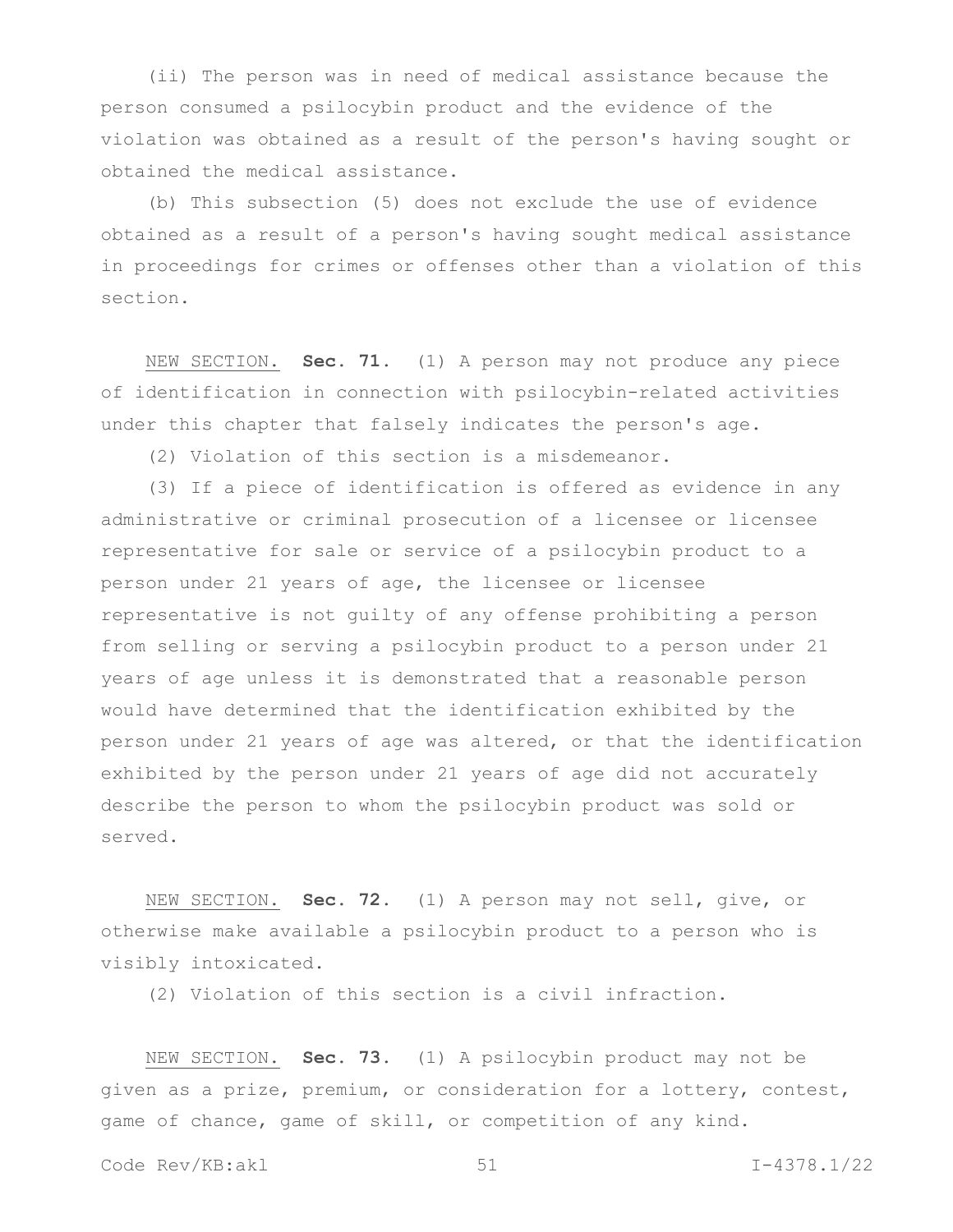(2) Violation of this section is a class 1 civil infraction under chapter 7.80 RCW.

#### **CIVIL ENFORCEMENT**

NEW SECTION. **Sec. 74.** For purposes of this chapter, the provisions of RCW 43.70.090 apply to subpoenas issued by the department and its authorized agents.

NEW SECTION. **Sec. 75.** In addition to any other liability or penalty provided by law, the department may impose for each violation of a provision of this chapter or a rule adopted under this chapter a civil penalty that does not exceed \$5,000 for each violation. The department shall impose civil penalties under this section in the manner provided by RCW 43.70.095. Moneys collected under this section shall be deposited in the psilocybin control and regulation account established under section 69 of this act.

#### **CRIMINAL ENFORCEMENT**

NEW SECTION. **Sec. 76.** The law enforcement officers of this state may enforce this chapter and assist the department in detecting violations of this chapter and apprehending offenders. A law enforcement officer who has notice, knowledge, or reasonable ground of suspicion of a violation of this chapter shall immediately notify the prosecuting attorney who has jurisdiction over the violation and furnish the prosecuting attorney who has jurisdiction over the violation with names and addresses of any witnesses to the violation or other information related to the violation.

NEW SECTION. **Sec. 77.** The county courts, prosecuting attorneys, and municipal authorities, immediately upon the conviction of a licensee of a violation of this chapter, or of a violation of any other law of this state or of a city or county located in this state an element of which is the possession,

Code Rev/KB:akl 52 I-4378.1/22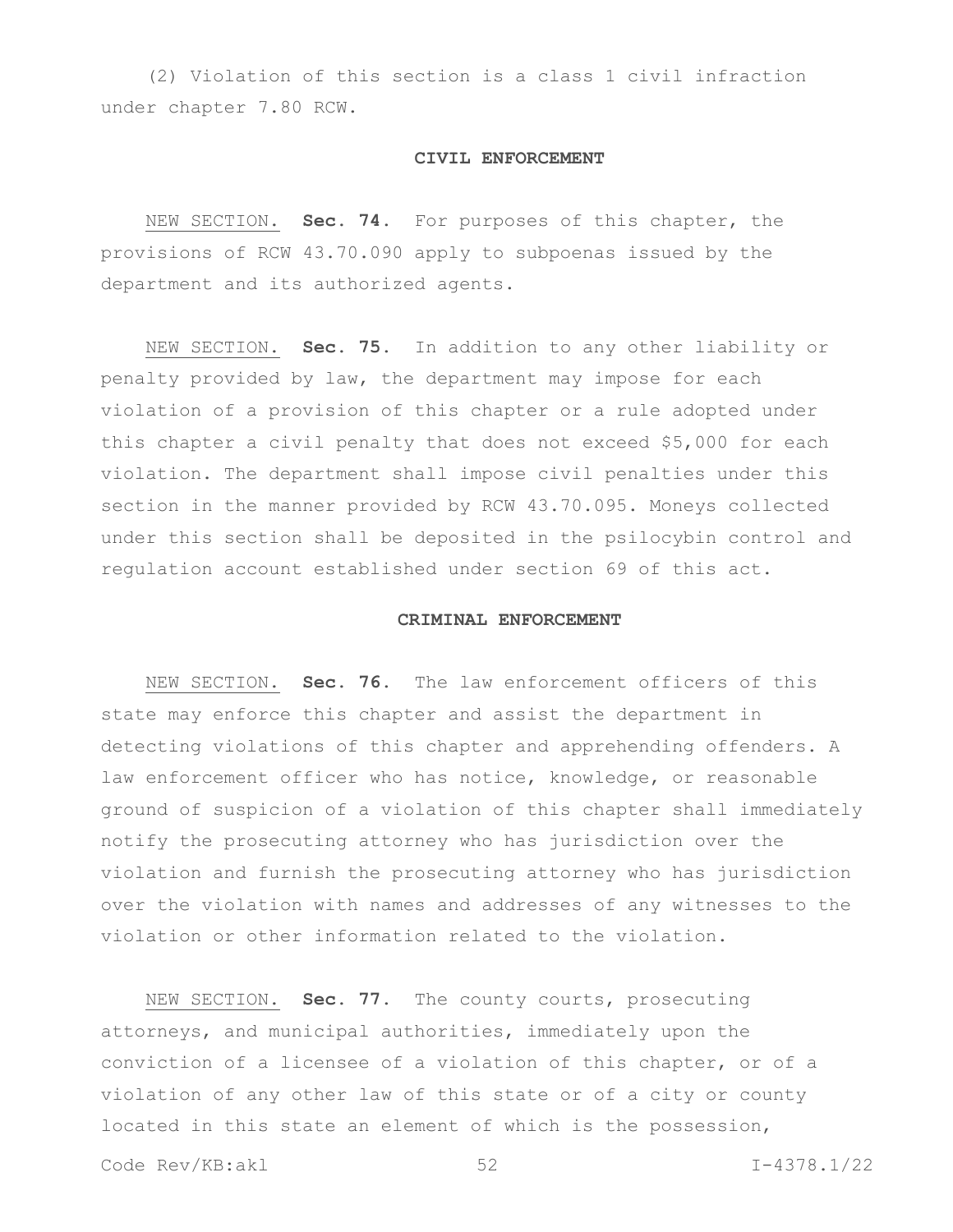delivery, or manufacture of a psilocybin product, shall notify the department of the conviction.

NEW SECTION. **Sec. 78.** Subject to chapter 7.80 RCW, violation of a rule adopted under this chapter is a class 2 civil infraction.

#### **REGULATION BY CITIES AND COUNTIES OF PSILOCYBIN PRODUCTS**

NEW SECTION. **Sec. 79.** This chapter is designed to operate uniformly throughout the state and is paramount and superior to and fully replaces and supersedes any municipal charter amendment or local ordinance inconsistent with this chapter. Amendments and ordinances that are inconsistent with this chapter are repealed.

NEW SECTION. **Sec. 80.** The authority to require a license for the manufacturing or sale of psilocybin products in this state, or for the provision of psilocybin services in this state, is vested solely in the legislature.

NEW SECTION. **Sec. 81.** (1) The governing body of a city or county may adopt ordinances that impose reasonable regulations on the operation of businesses located at premises for which a license has been issued under this chapter if the premises are located in the area subject to the jurisdiction of the city or county, except that the governing body of a city or county may not adopt an ordinance that prohibits a premises for which a license has been issued under section 26 of this act from being located within a distance that is greater than 1,000 feet of another premises for which a license has been issued under section 26 of this act.

(2) For purposes of this section, "reasonable regulations" includes:

(a) Reasonable conditions on the manner in which a psilocybin product manufacturer that holds a license issued under section 23 of this act may manufacture psilocybin products;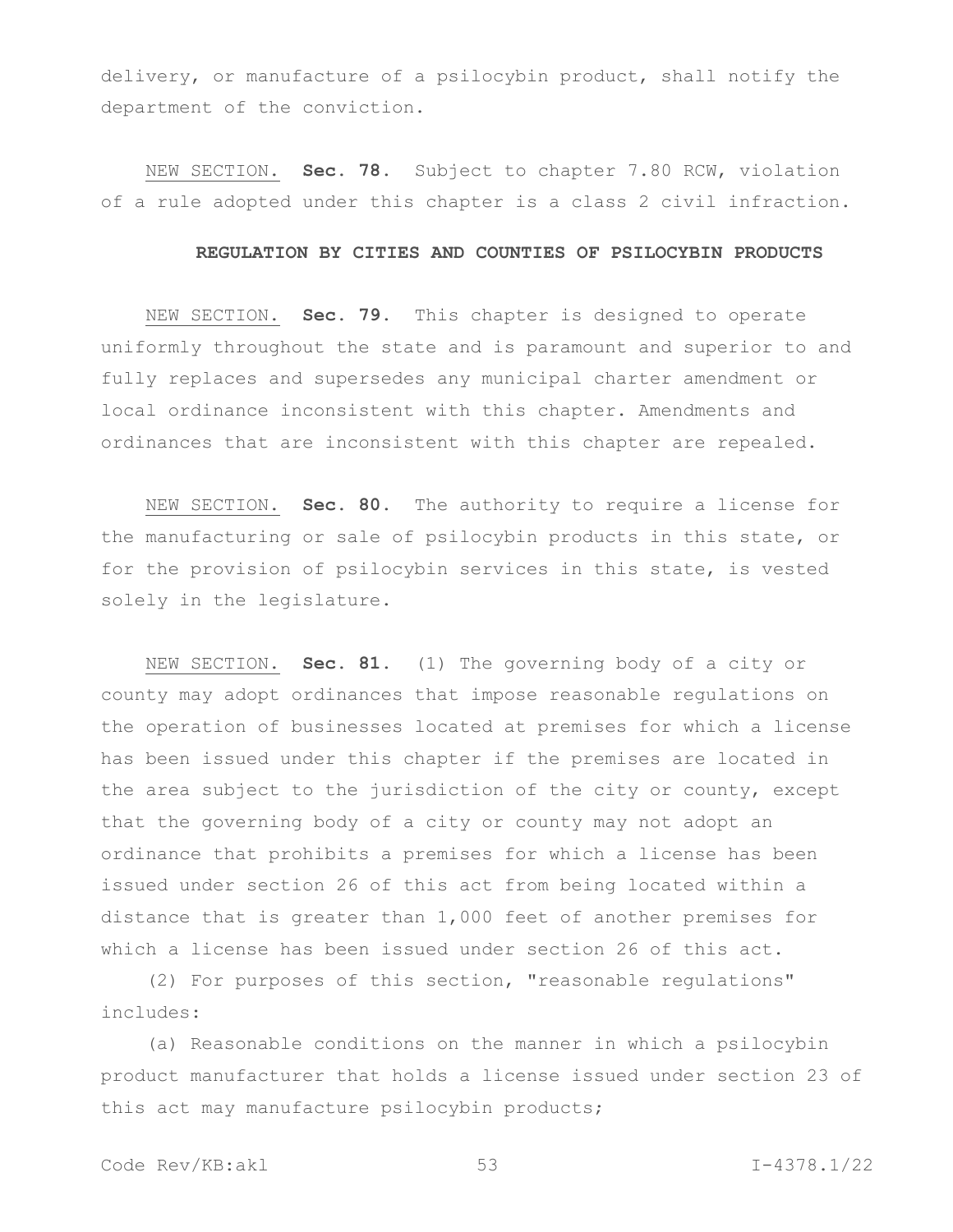(b) Reasonable conditions on the manner in which a psilocybin service center operator that holds a license issued under section 26 of this act may provide psilocybin services;

(c) Reasonable limitations on the hours during which a premises for which a license has been issued under this chapter may operate;

(d) Reasonable requirements related to the public's access to a premises for which a license has been issued under this chapter; and

(e) Reasonable limitations on where a premises for which a license may be issued under this chapter may be located.

NEW SECTION. **Sec. 82.** (1) The authority to impose a tax or fee on the manufacturing or sale of psilocybin products in this state, or on the provision of psilocybin services in this state, is vested solely in the legislature.

(2) A county, city, or other municipal corporation or district may not adopt or enact ordinances imposing a tax or fee on the manufacturing or sale of psilocybin products in this state or on the provision of psilocybin services in this state.

NEW SECTION. **Sec. 83.** (1) The governing body of a city or county may repeal an ordinance that prohibits the establishment of any one or more of the following in the area subject to the jurisdiction of the city or in the unincorporated area subject to the jurisdiction of the county:

(a) Psilocybin product manufacturers that hold a license issued under section 23 of this act;

(b) Psilocybin service center operators that hold a license issued under section 26 of this act; or

(c) Any combination of the entities described in this subsection.

(2) If the governing body of a city or county repeals an ordinance under this section, the governing body must provide the text of the ordinance to the department, in a form and manner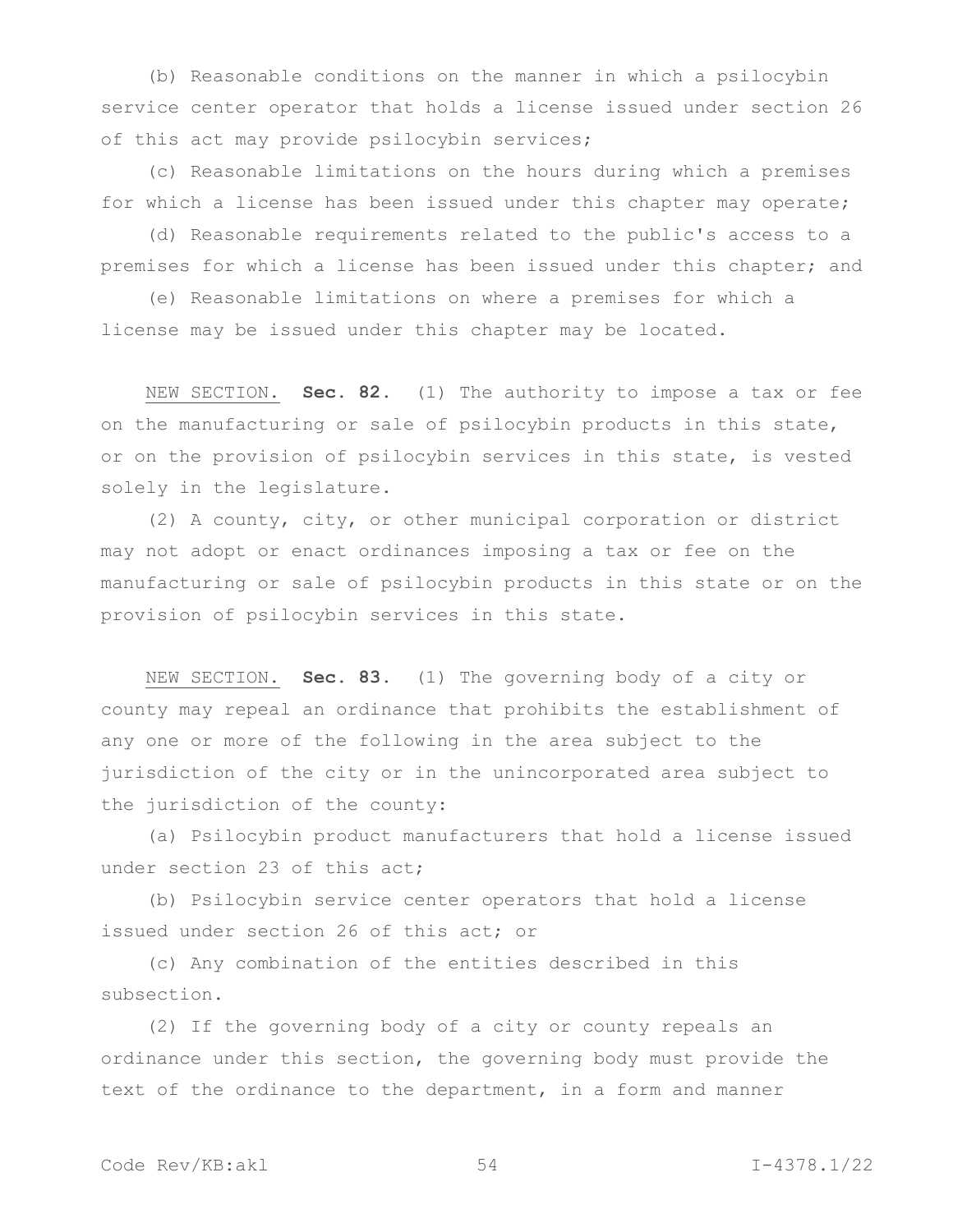prescribed by the department, if the ordinance concerns a premises for which a license has been issued under this chapter.

## **POWERS AND DUTIES OF STATE AGENCIES AND OFFICERS AND GOVERNOR**

NEW SECTION. **Sec. 84.** The liquor and cannabis board shall assist and cooperate with the department and the department of agriculture to the extent necessary to carry out the duties of the departments under this chapter.

NEW SECTION. **Sec. 85.** The department of agriculture shall assist and cooperate with the department to the extent necessary for the department to carry out the duties under this chapter.

NEW SECTION. **Sec. 86.** The department of agriculture may possess, test, and dispose of psilocybin products.

NEW SECTION. **Sec. 87.** (1) The department, the department of agriculture, and the liquor and cannabis board may not refuse to perform any duty under this chapter on the basis that manufacturing, distributing, dispensing, possessing, or using psilocybin products is prohibited by federal law.

(2) The department may not revoke or refuse to issue or renew a license or permit under this chapter on the basis that manufacturing, distributing, dispensing, possessing, or using psilocybin products is prohibited by federal law.

NEW SECTION. **Sec. 88.** A person may not sue the department, the department of agriculture, the liquor and cannabis board, a member of the liquor and cannabis board, or any employee of these entities, for performing or omitting to perform any duty, function, or power of the entity set forth under this chapter or in any other law of this state requiring these entities to perform a duty, function, or power related to psilocybin products.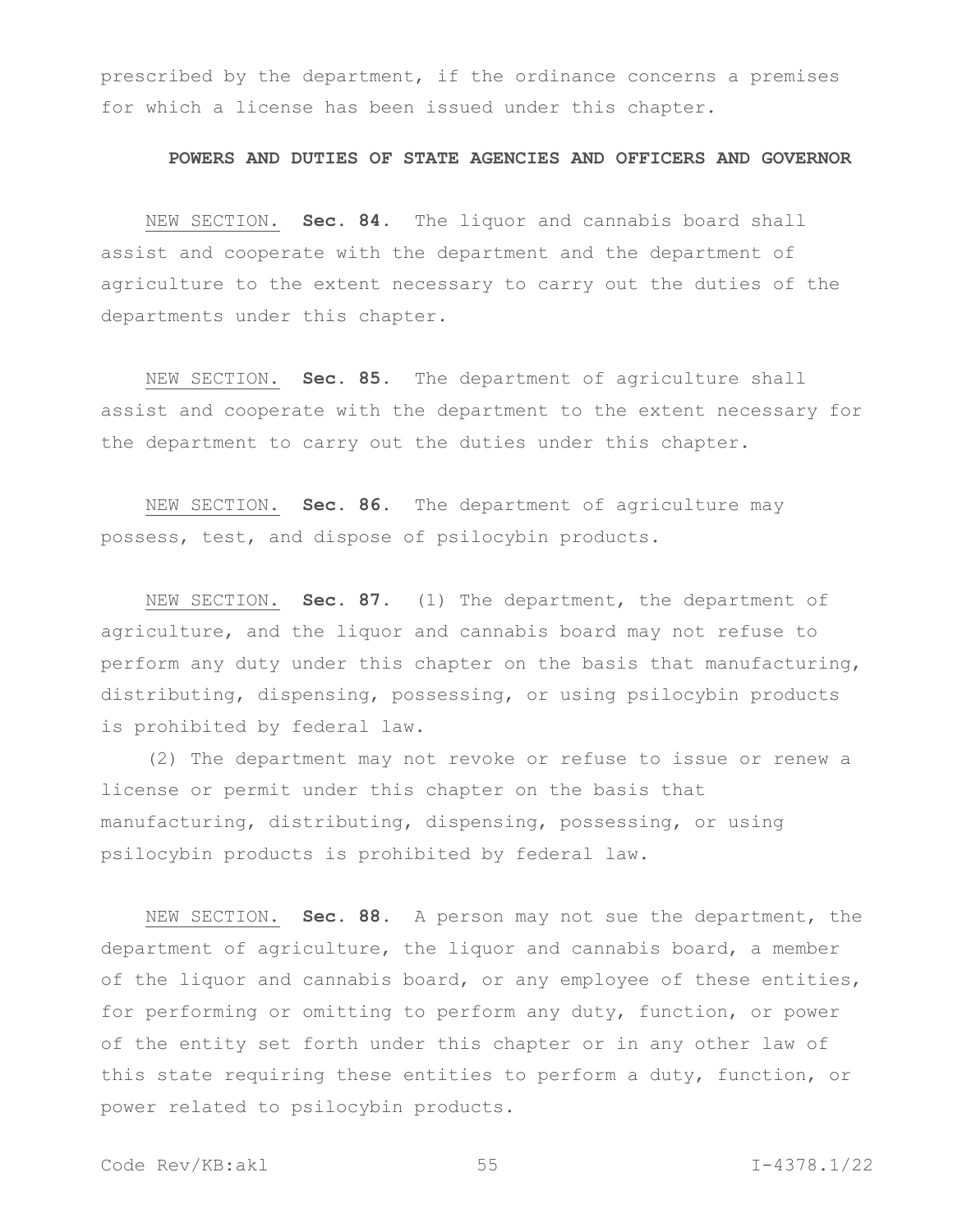NEW SECTION. **Sec. 89.** Subject to any applicable provisions of RCW 10.105.010, RCW 69.50.505, and chapter 34.05 RCW, any state officer, board, commission, corporation, institution, department, or other state body, and any local officer, board, commission, institution, department, or other local government body, that is authorized by the statutory laws of this state to perform a duty, function, or power with respect to a psilocybin product, may purchase, possess, seize, or dispose of the psilocybin product as the state officer, board, commission, corporation, institution, department, or other state body, or the local officer, board, commission, institution, department, or other local government body, considers necessary to ensure compliance with and enforce the applicable statutory law or any rule adopted under the applicable statutory law.

NEW SECTION. **Sec. 90.** In case of invasion, disaster, insurrection, or riot, or imminent danger of invasion, disaster, insurrection, or riot, the governor may, for the duration of the invasion, disaster, insurrection, or riot, or imminent danger, immediately and without notice suspend, in the area involved, any license or permit issued under this chapter.

#### **OTHER PROVISIONS**

NEW SECTION. **Sec. 91.** (1) Psilocybin-producing fungi is:

(a) An agricultural commodity for the purposes of RCW 84.34.020 and an accessory use for the purposes of RCW 36.70A.177;

(b) A crop for purposes of "farmland" and "farm product" as those terms are defined under RCW 7.48.310; and

(c) An agricultural activity for the purposes of RCW 7.48.305.

(2) The following are not permitted uses on land designated for exclusive farm use:

(a) A new dwelling used in conjunction with a psilocybinproducing fungi crop;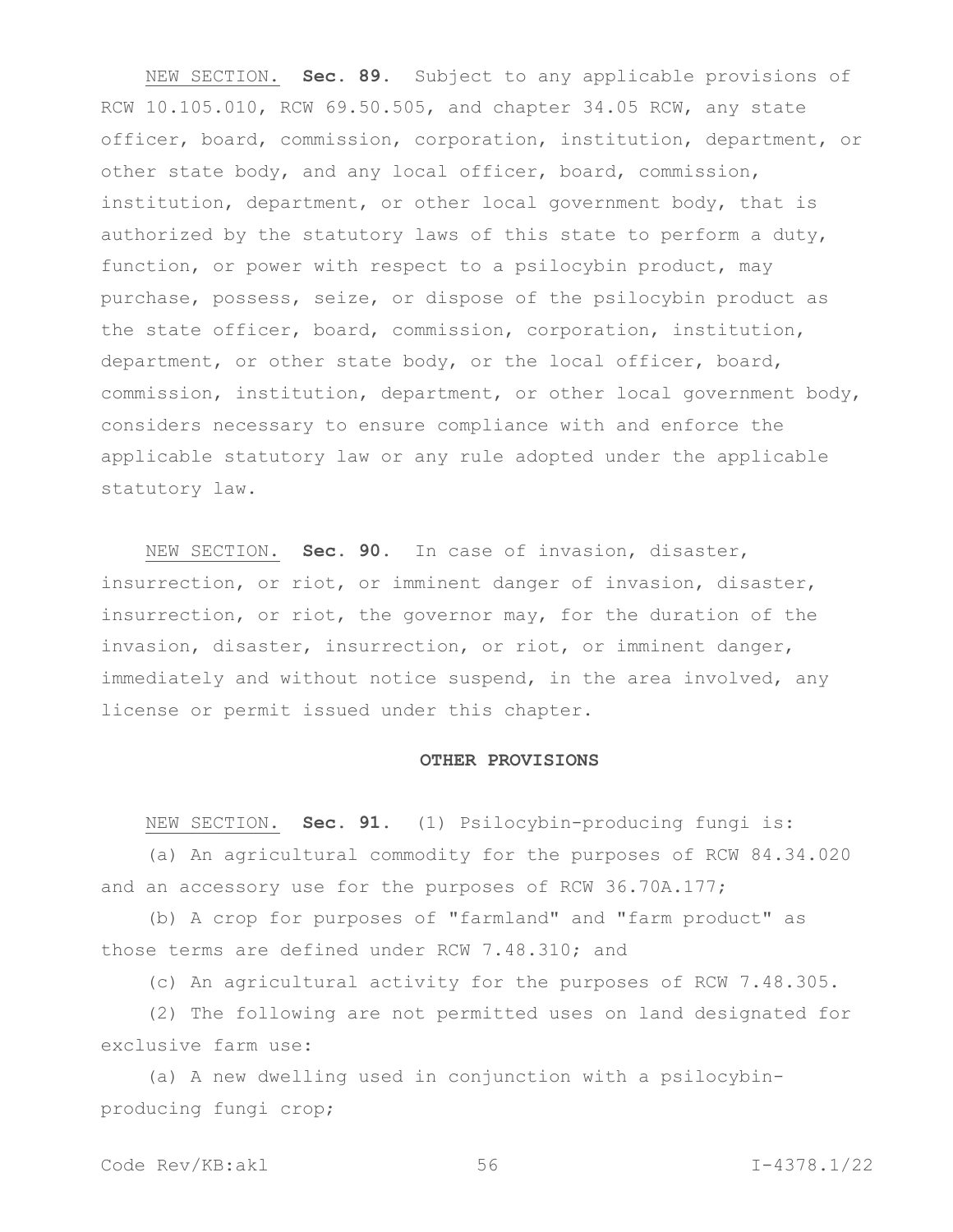(b) A farm stand used in conjunction with a psilocybin-producing fungi crop; and

(c) Subject to subsection (3) of this section, a commercial activity carried on in conjunction with a psilocybin-producing fungi crop.

(3) The operation of a psilocybin service center may be carried on in conjunction with a psilocybin-producing fungi crop.

(4) A county may allow the manufacture of psilocybin products as a farm use on land zoned for farm or forest use in the same manner as the manufacture of psilocybin products is allowed in exclusive farm use zones under this section.

(5) This section applies to psilocybin product manufacturers that hold a license under section 23 of this act.

NEW SECTION. **Sec. 92.** (1) The department of agriculture may not exercise authority over psilocybin products or a licensee, except as provided by the department in rule.

(2) In exercising its authority under chapter 15.130 RCW, the department of agriculture may not:

(a) Establish standards for psilocybin products as a food additive, as defined under RCW 15.130.110;

(b) Consider psilocybin products to be an adulterant, unless the concentration of a psilocybin product exceeds acceptable levels established by the department by rule; or

(c) Apply or enforce RCW 15.130.140 and 15.130.200 through 15.130.230 to psilocybin products.

NEW SECTION. **Sec. 93.** A contract is not unenforceable on the basis that manufacturing, distributing, dispensing, possessing, or using psilocybin products is prohibited by federal law.

NEW SECTION. **Sec. 94.** The department shall maintain a telephone hotline, website, or other effective means of communication for the following persons to inquire if an address is

Code Rev/KB:akl 57 I-4378.1/22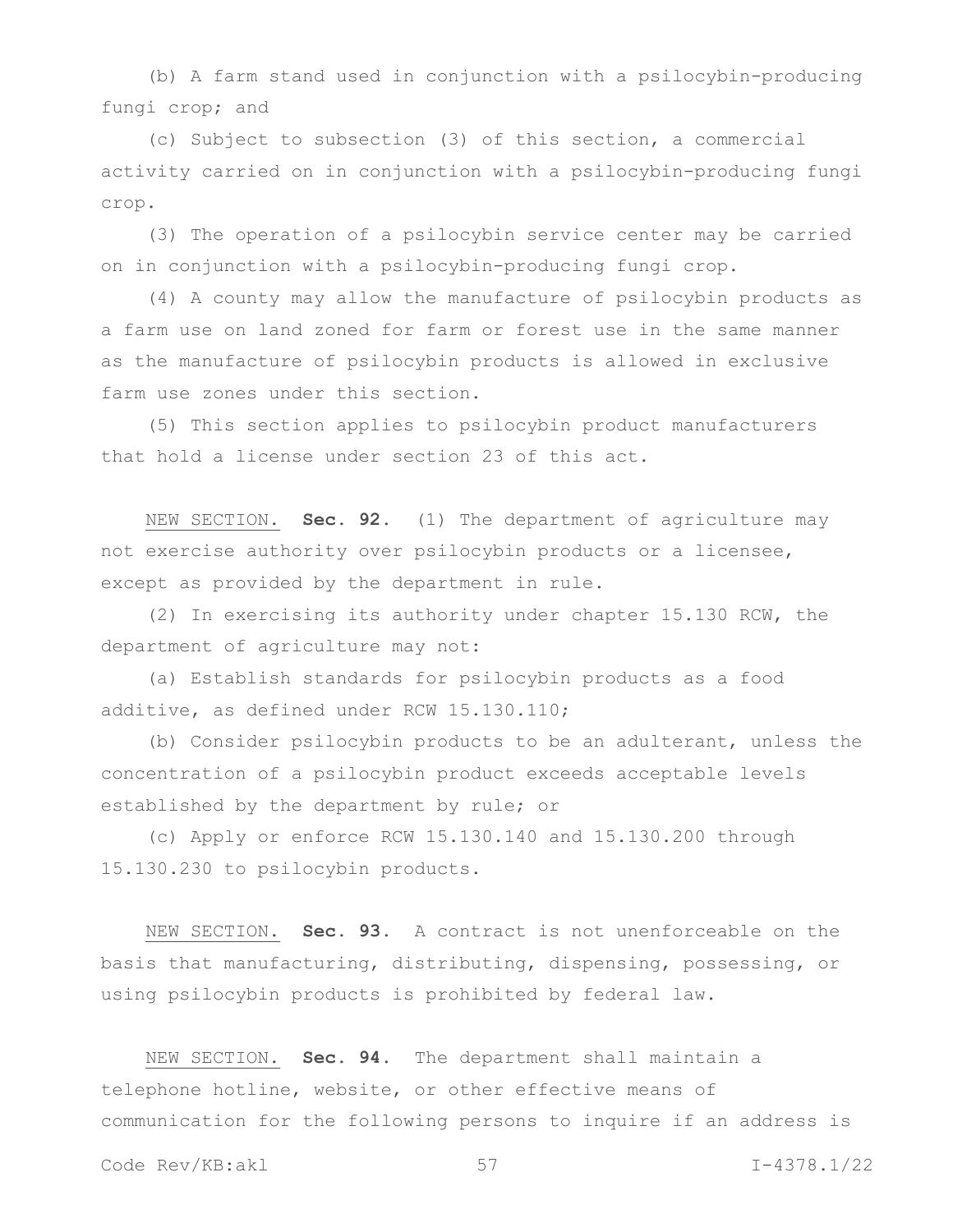the location of a premises for which a license has been issued under this chapter or is the location of a premises for which an application for licensure has been submitted under section 14 of this act:

(1) A person designated by a city or a county;

(2) A person designated by the department of natural resources; and

(3) A person designated by the water master of any water district.

NEW SECTION. **Sec. 95.** (1) Subject to subsection (2) of this section, information is exempt from public disclosure under chapter 42.56 RCW if the information is:

(a) Personally identifiable information;

(b) The address of a premises for which a license has been issued or for which an applicant has proposed licensure under section 23, 26, or 97 of this act;

(c) Related to the security plan or the operational plan for a premises for which a license has been issued or for which an applicant has proposed licensure under section 23, 26, or 97 of this act; or

(d) Related to any record that the department determines contains proprietary information of a licensee.

(2) The exemption from public disclosure as provided by this section does not apply to:

(a) The name of an individual listed on an application, if the individual is a direct owner of the business operating or to be operated under the license; or

(b) A request for information if the request is made by a law enforcement agency.

(3) For purposes of subsection (2)(a) of this section, an individual is not a direct owner of the business operating or to be operated under the license if: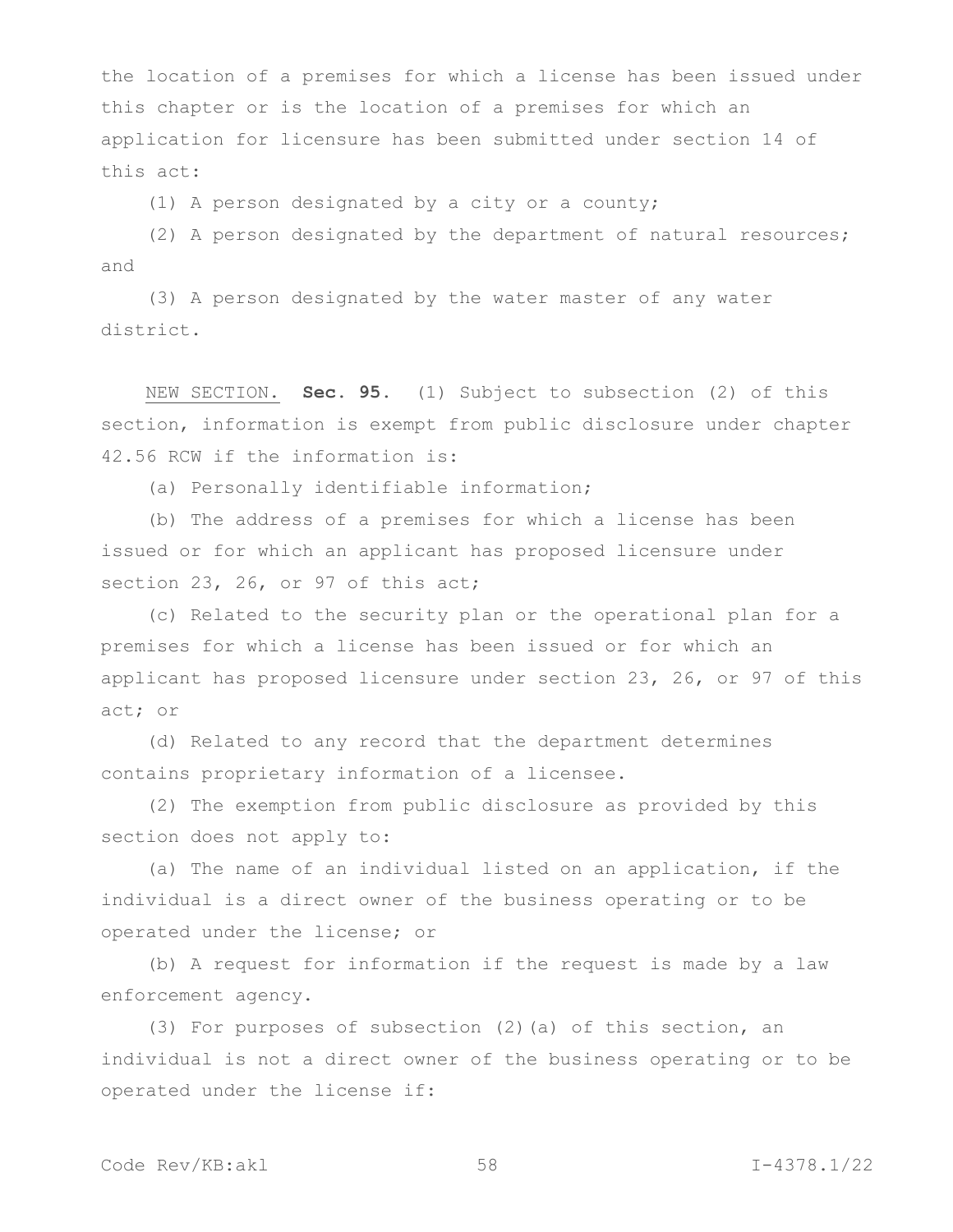(a) The direct owner of the business operating or to be operated under the license is a legal entity; and

(b) The individual is merely a general partner, limited partner, member, shareholder, or other direct or indirect owner of the legal entity.

## **TESTING OF PSILOCYBIN PRODUCTS**

NEW SECTION. **Sec. 96.** (1) As is necessary to protect the public health and safety, and in consultation with the liquor and cannabis board and the department of agriculture, the department shall adopt rules:

(a) Establishing standards for testing psilocybin products;

(b) Identifying appropriate tests for psilocybin products, depending on the type of psilocybin product and the manner in which the psilocybin product was manufactured, that are necessary to protect the public health and safety, which may include, but not be limited to, tests for:

(i) Microbiological contaminants;

(ii) Pesticides;

(iii) Other contaminants;

(iv) Solvents or residual solvents; and

(v) Psilocybin concentration;

(c) Establishing procedures for determining batch sizes and for sampling psilocybin products; and

(d) Establishing different minimum standards for different varieties of psilocybin products.

(2) In addition to the testing requirements established under subsection (1) of this section, the department may require psilocybin products to be tested in accordance with any applicable law of this state, or any applicable rule adopted under a law of this state, related to the production and processing of food products or commodities.

Code Rev/KB:akl 59 I-4378.1/22 (3) In adopting rules under this chapter, the department may require a psilocybin product manufacturer that holds a license under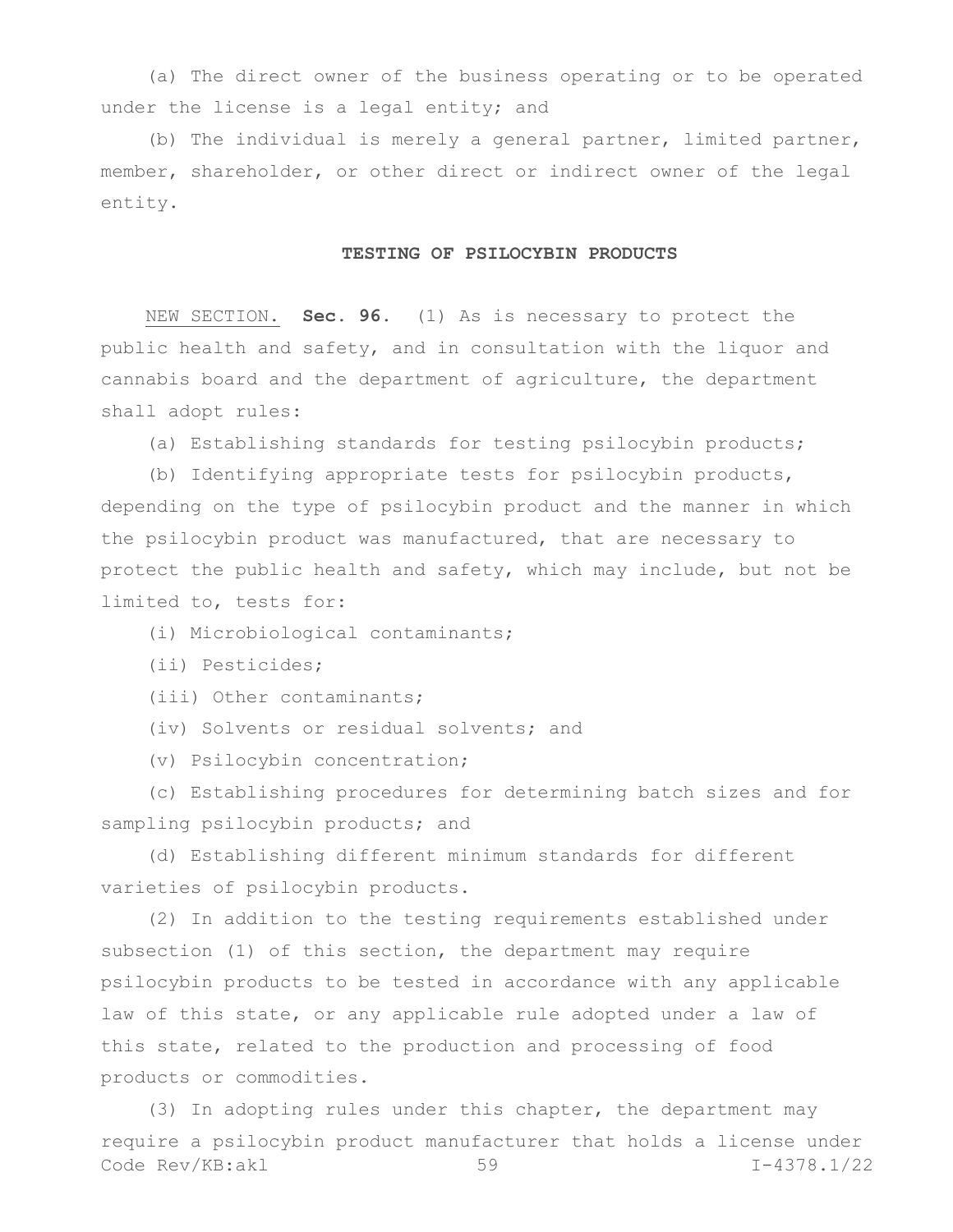section 23 of this act to test psilocybin products before selling or transferring the psilocybin products.

(4) The department may conduct random testing of psilocybin products for the purpose of determining whether a licensee subject to testing under subsection (3) of this section is in compliance with this section.

(5) In adopting rules to implement this section, the department may not require a psilocybin product to undergo the same test more than once unless the psilocybin product is processed into a different type of psilocybin product or the condition of the psilocybin product has fundamentally changed.

(6) The testing of psilocybin products as required by this section must be conducted by a laboratory licensed by the department under section 97 of this act and accredited by the department under section 100 of this act.

(7) In adopting rules under subsection (1) of this section, the department:

(a) Must consider the cost of a potential testing procedure and how that cost will affect the cost to the ultimate client; and

(b) May not adopt rules that are more restrictive than is reasonably necessary to protect the public health and safety.

NEW SECTION. **Sec. 97.** (1) A laboratory that conducts testing of psilocybin products as required by section 96 of this act must have a license to operate at the premises at which the psilocybin products are tested.

(2) For purposes of this section, the department must adopt rules establishing:

(a) Qualifications to be licensed under this section, including that an applicant for licensure under this section must be accredited by the department as described in section 100 of this act;

(b) Processes for applying for and renewing a license under this section;

Code Rev/KB:akl 60 I-4378.1/22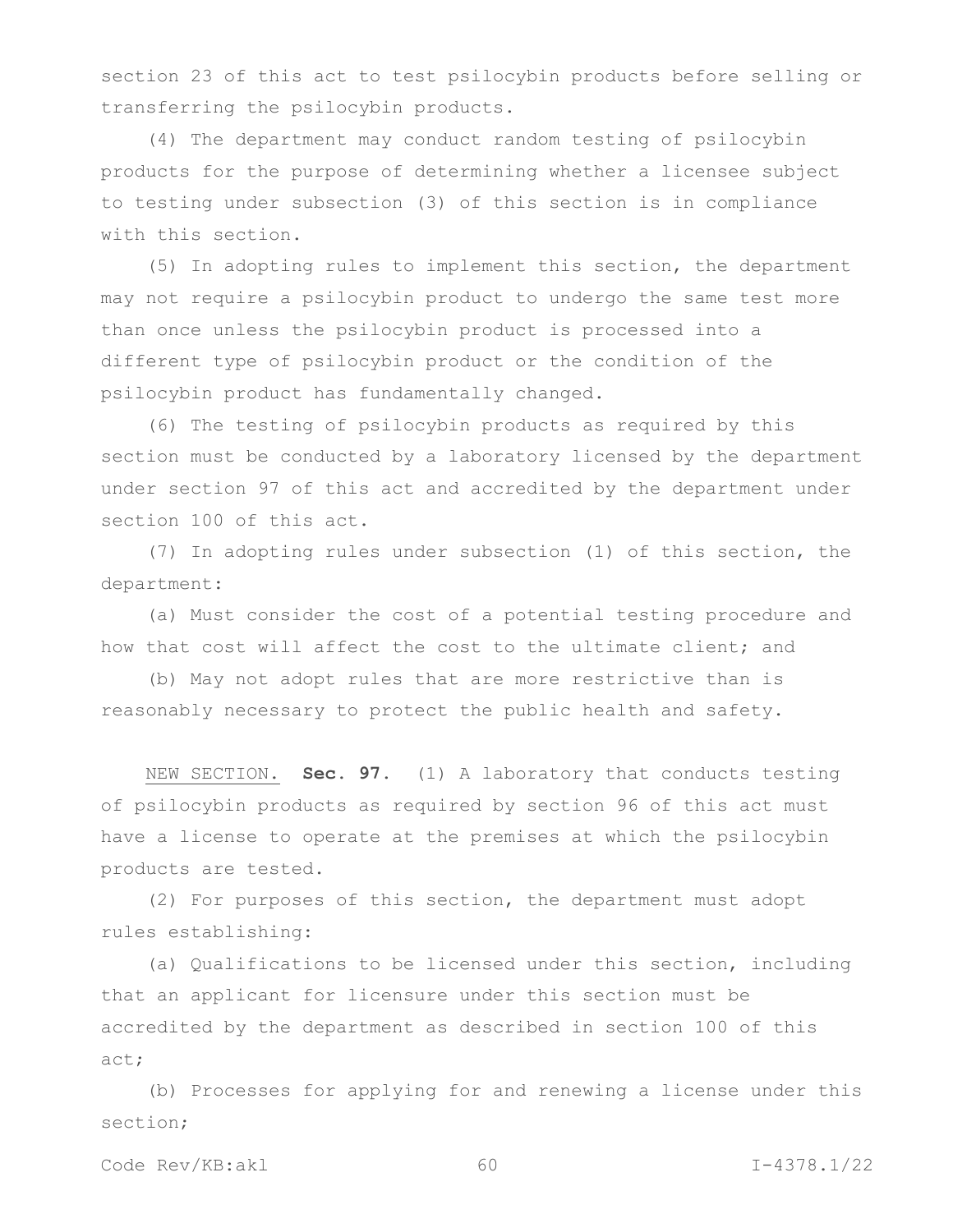(c) Fees for applying for, receiving, and renewing a license under this section; and

(d) Procedures for:

(i) Tracking psilocybin products to be tested;

(ii) Documenting and reporting test results; and

(iii) Disposing of samples of psilocybin products that have been tested.

(3) A license issued under this section must be renewed annually.

(4) The department may inspect a premises licensed under this section to ensure compliance with sections 96 through 104 of this act and rules adopted under sections 96 through 104 of this act.

(5) Subject to the applicable provisions of chapter 34.05 RCW, the department may refuse to issue or renew, or may suspend or revoke, a license issued under this section for violation of a provision of this chapter or a rule adopted under a provision of this chapter.

(6) Fees adopted under subsection (2)(c) of this section must be reasonably calculated to pay the expenses incurred by the department under this chapter.

(7) Fees collected under this section must be deposited in the psilocybin control and regulation account established under section 69 of this act.

NEW SECTION. **Sec. 98.** For the purpose of requesting a state or nationwide criminal records check under RCW 18.130.064, the department may require the fingerprints of any individual listed on an application submitted under section 97 of this act. The powers conferred on the department under this section include the power to require the fingerprints of:

(1) If the applicant is a limited partnership, each general partner of the limited partnership;

(2) If the applicant is a manager-managed limited liability company, each manager of the limited liability company;

```
Code Rev/KB:akl 61 I-4378.1/22
```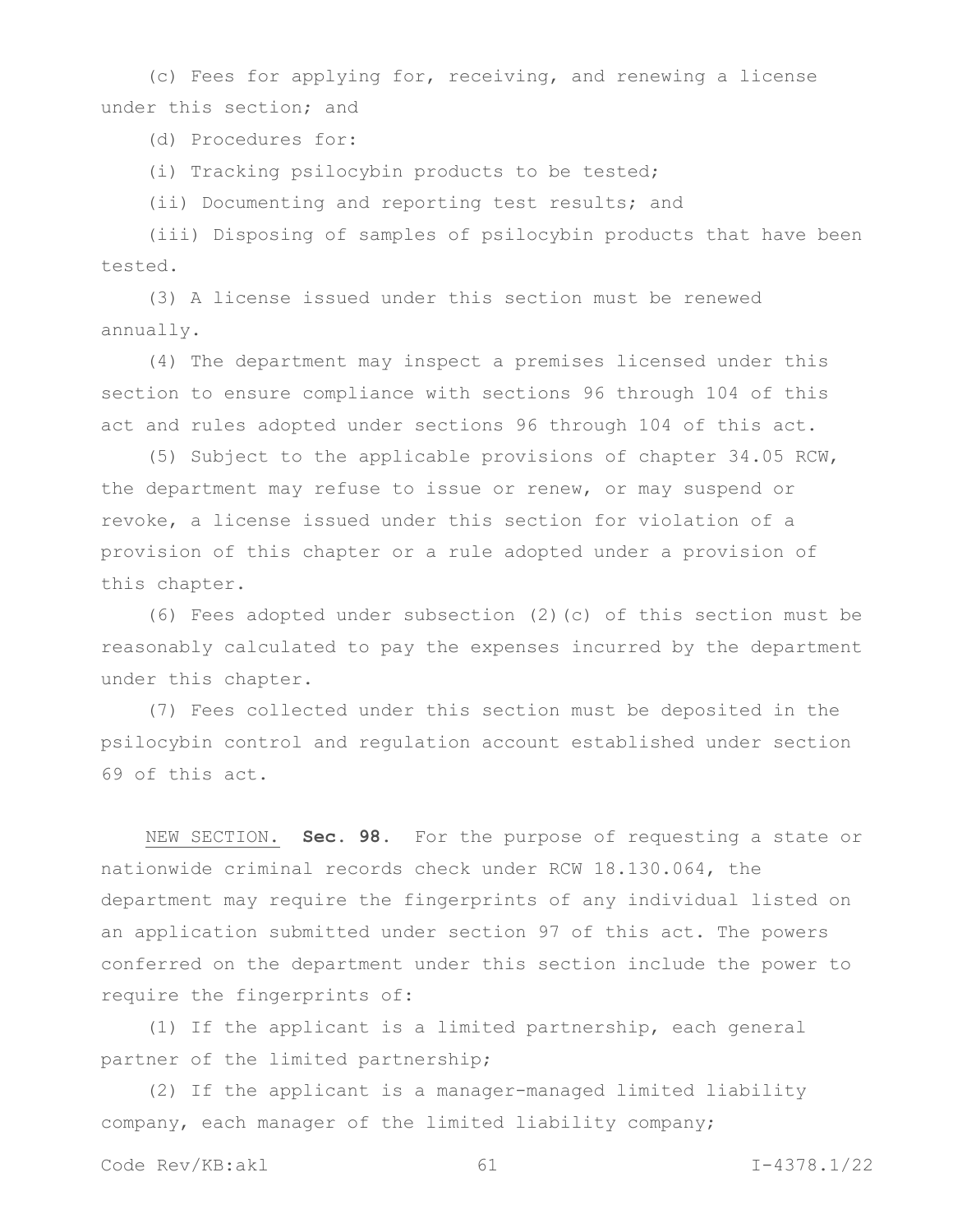(3) If the applicant is a member-managed limited liability company, each voting member of the limited liability company;

(4) If the applicant is a corporation, each director and officer of the corporation; and

(5) Any individual who holds a financial interest of 10 percent or more in the person applying for the license.

NEW SECTION. **Sec. 99.** (1) The department may require a licensee or applicant for a license under section 97 of this act to submit, in a form and manner prescribed by the department, to the department a sworn statement showing:

(a) The name and address of each person who has a financial interest in the business operating or to be operated under the license; and

(b) The nature and extent of the financial interest of each person that has a financial interest in the business operating or to be operated under the license.

(2) The department may refuse to issue, or may suspend, revoke, or refuse to renew, a license issued under section 97 of this act if the department determines that a person that has a financial interest in the business operating or to be operated under the license committed or failed to commit an act that would constitute grounds for the department to refuse to issue, or to suspend, revoke, or refuse to renew, the license if the person were the licensee or applicant for the license.

NEW SECTION. **Sec. 100.** (1) A laboratory that conducts testing of psilocybin products as required by section 96 of this act must be accredited and meet other qualifications as established by the department under this section.

(2) In addition to other qualifications required, the department shall require an applicant for accreditation for purposes related to the testing of psilocybin products to:

(a) Complete an application;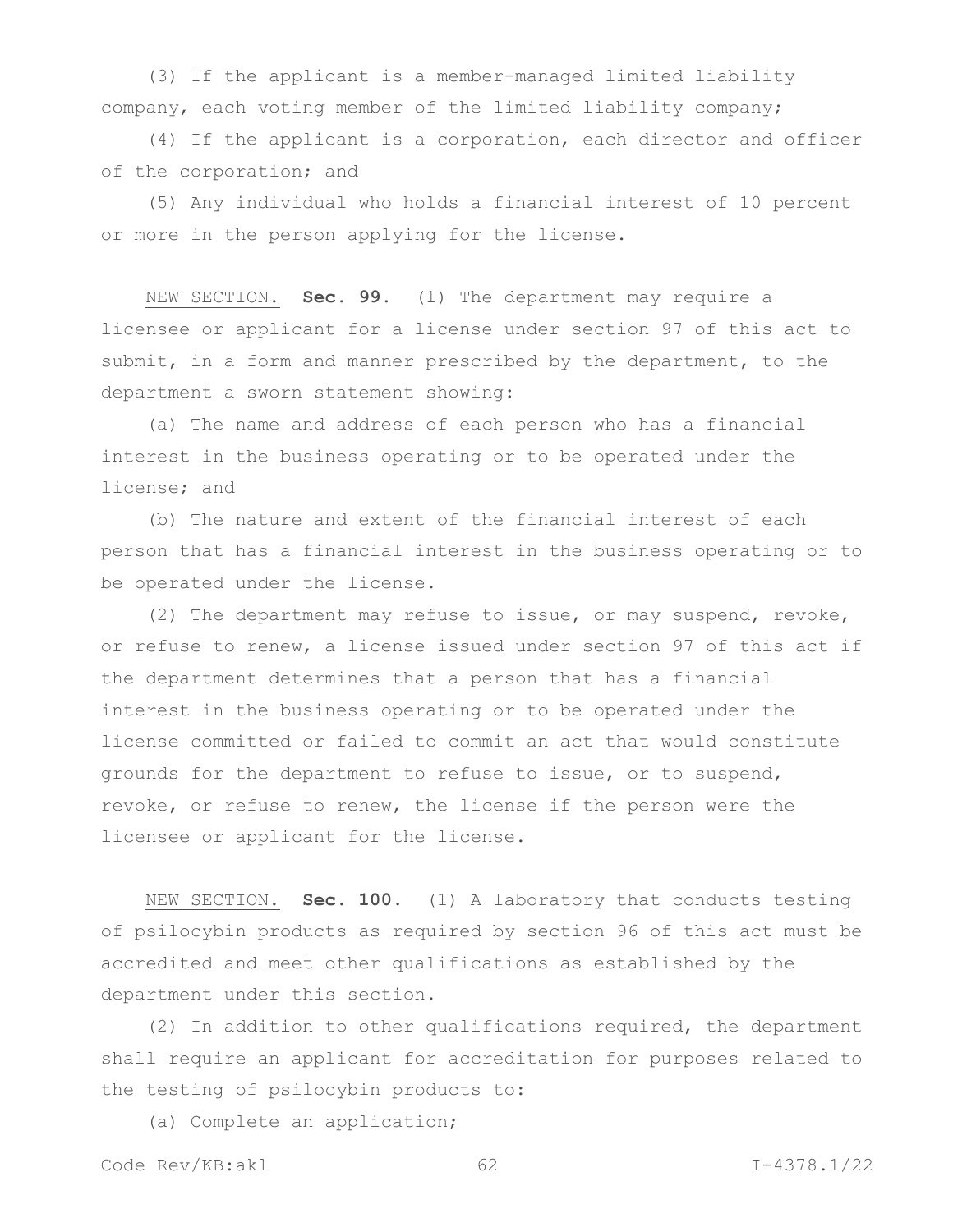(b) Undergo an onsite inspection; and

(c) Meet other applicable requirements, specifications, and guidelines for testing psilocybin products, as determined to be appropriate by the department by rule.

(3) The department may inspect premises licensed under section 97 of this act to ensure compliance with sections 96 through 104 of this act and rules adopted under sections 96 through 104 of this act.

(4) Subject to chapter 34.05 RCW, the department may refuse to issue or renew, or may suspend or revoke, a laboratory's accreditation granted under this section for violation of this chapter or a rule adopted under this chapter.

(5) In establishing fees for laboratories that test psilocybin products, the department must establish fees that are reasonably calculated to pay the expenses incurred by the department under this section in accrediting laboratories that test psilocybin products.

NEW SECTION. **Sec. 101.** Subject to chapter 34.05 RCW, if an applicant or licensee violates a provision of sections 96 through 104 of this act or a rule adopted to implement sections 96 through 104 of this act, the department may refuse to issue or renew, or may suspend or revoke, a license issued under section 23, 26, 30, or 97 of this act.

NEW SECTION. **Sec. 102.** (1) Notwithstanding the lapse, suspension, or revocation of a license issued under section 97 of this act, the department may:

(a) Proceed with any investigation of, or any action or disciplinary proceeding against, the person who held the license; or

(b) Revise or render void an order suspending or revoking the license.

(2) In cases involving the proposed denial of a license issued under this chapter, the applicant for licensure may not withdraw the applicant's application.

Code Rev/KB:akl 63 I-4378.1/22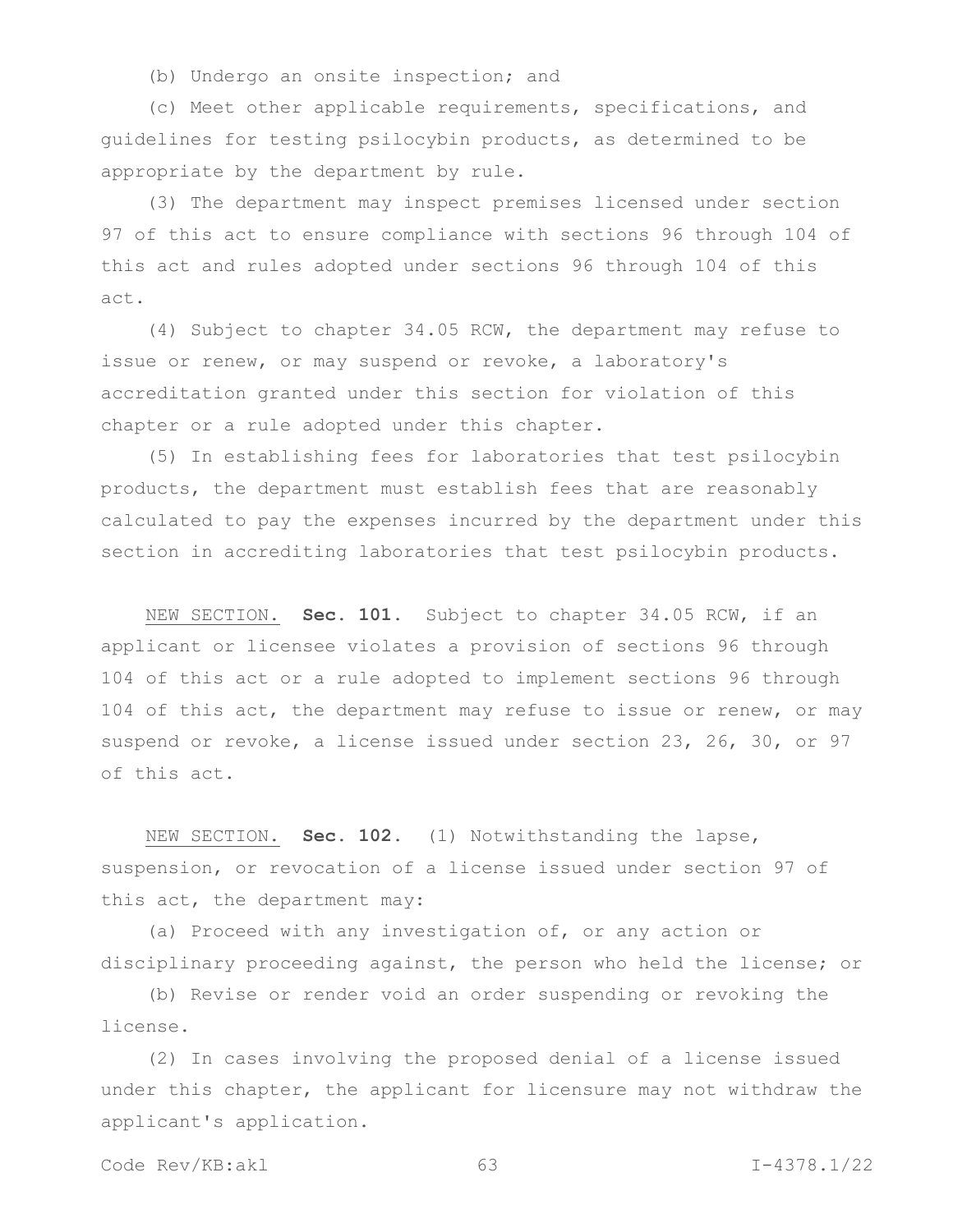NEW SECTION. **Sec. 103.** (1) In addition to any other liability or penalty provided by law, the department may impose for each violation of sections 96 through 104 of this act, or a rule adopted to implement sections 96 through 104 of this act, a civil penalty that does not exceed \$500 for each day that the violation occurs.

(2) The department shall impose civil penalties under this section in the manner provided by RCW 43.70.095.

(3) Moneys collected under this section must be deposited in the psilocybin control and regulation account established under section 69 of this act.

NEW SECTION. **Sec. 104.** A person who holds a license under section 97 of this act, and an employee of or other person who performs work for a person who holds a license under section 97 of this act, are exempt from the criminal laws of this state for possession, delivery, or manufacture of psilocybin, aiding and abetting another in the possession, delivery, or manufacture of psilocybin, or any other criminal offense in which possession, delivery, or manufacture of psilocybin is an element, while performing activities related to testing as described in sections 96 through 104 of this act.

#### **PACKAGING, LABELING, AND DOSAGE OF PSILOCYBIN PRODUCTS**

NEW SECTION. **Sec. 105.** (1) As is necessary to protect the public health and safety, and in consultation with the department of agriculture and the liquor and cannabis board, the department shall adopt rules establishing standards for the labeling of psilocybin products, including but not limited to:

(a) Ensuring that psilocybin products have labeling that communicates:

(i) Health and safety warnings;

- (ii) If applicable, activation time;
- (iii) Potency;

Code Rev/KB:akl 64 I-4378.1/22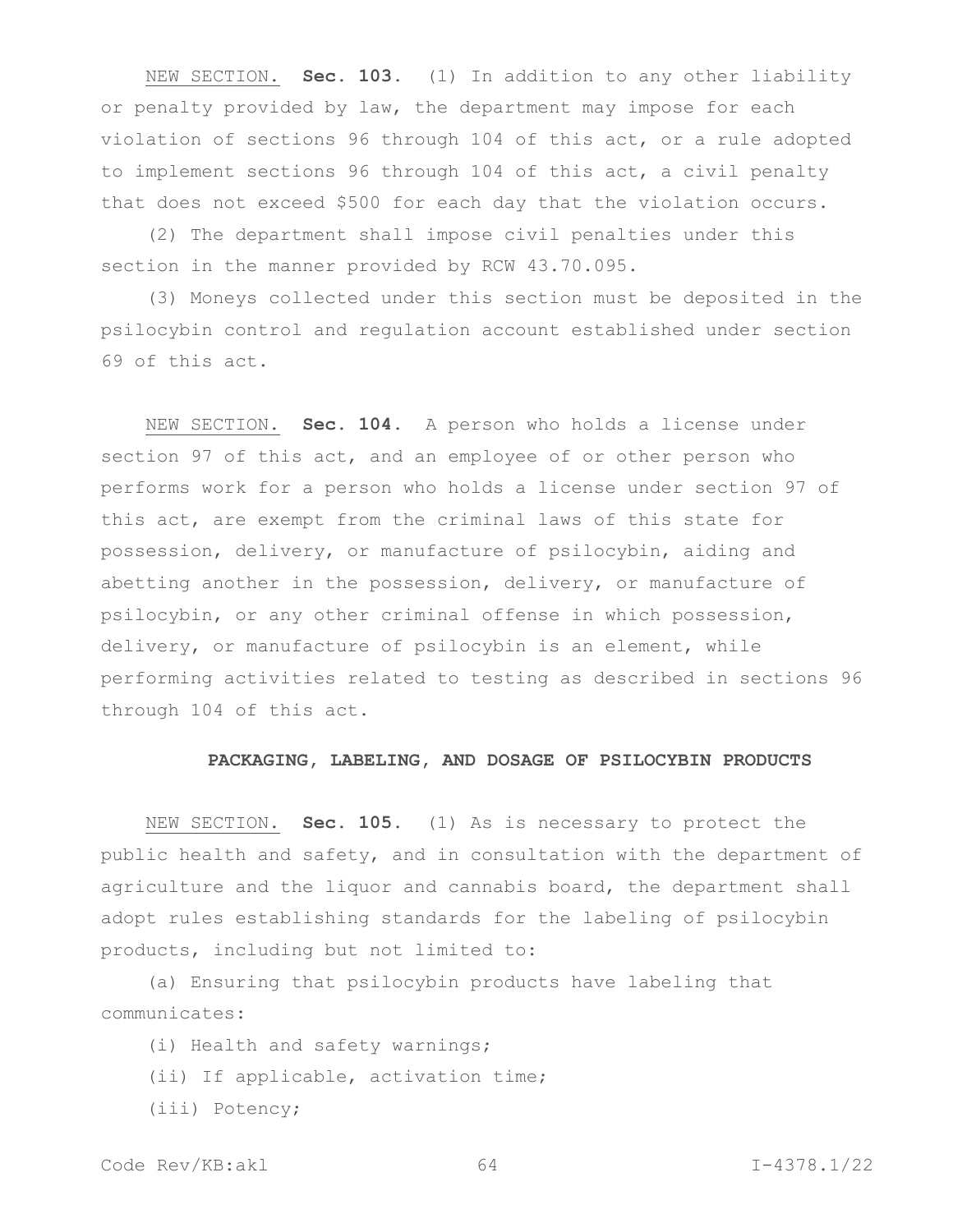(iv) If applicable, serving size and the number of servings included in a psilocybin product; and

(v) Content of the psilocybin product; and

(b) Labeling that is in accordance with applicable state food labeling requirements for the same type of food product or potable liquid when the food product or potable liquid does not contain psilocybin.

(2) In adopting rules under this chapter, the department shall require all psilocybin products sold or transferred by a psilocybin service center that holds a license issued under section 26 of this act to be labeled in accordance with subsection (1) of this section and rules adopted under subsection (1) of this section.

(3) In adopting rules under subsection (1) of this section, the department:

(a) May establish different labeling standards for different varieties and types of psilocybin products;

(b) Shall consider the cost of a potential requirement and how that cost will affect the cost to the ultimate client; and

(c) May not adopt rules that are more restrictive than is reasonably necessary to protect the public health and safety.

NEW SECTION. **Sec. 106.** (1) The department may by rule require a licensee to submit a label intended for use on a psilocybin product for preapproval by the department before the licensee may sell or transfer a psilocybin product bearing the label. The department must determine whether a label submitted under this section complies with section 105 of this act and any rule adopted under section 105 of this act.

(2) The department may impose a fee for submitting a label for preapproval under this section that is reasonably calculated to not exceed the cost of administering this section.

NEW SECTION. **Sec. 107.** (1) As is necessary to protect the public health and safety, and in consultation with the department of

Code Rev/KB:akl 65 1-4378.1/22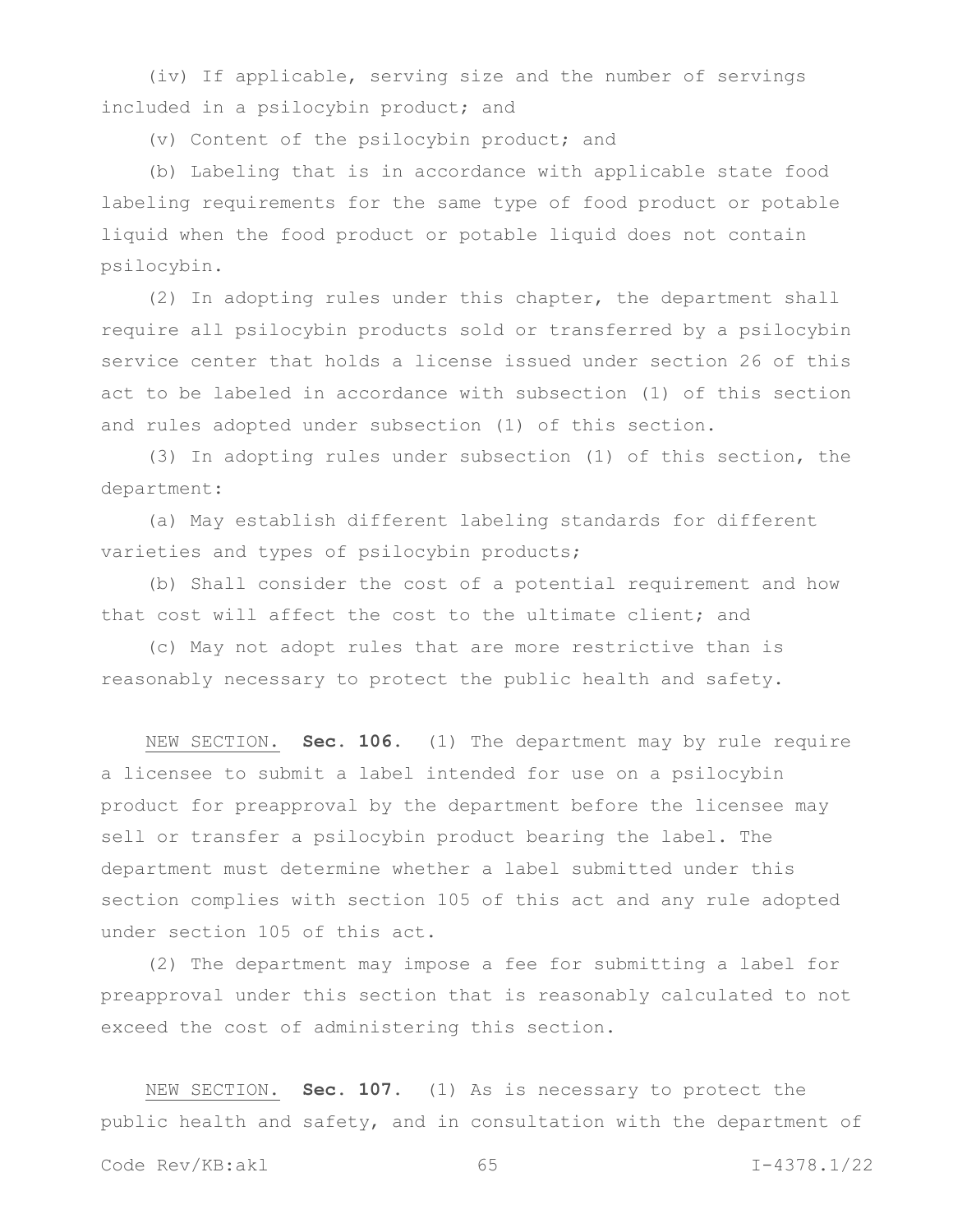agriculture and the liquor and cannabis board, the department must adopt rules establishing standards for the packaging of psilocybin products, including but not limited to ensuring that psilocybin products are not marketed in a manner that:

(a) Is untruthful or misleading; or

(b) Otherwise creates a significant risk of harm to public health and safety.

(2) In adopting rules under this chapter, the department must require all psilocybin products sold or transferred by a psilocybin service center that holds a license issued under section 26 of this act to be packaged in accordance with subsection (1) of this section and rules adopted under subsection (1) of this section.

(3) In adopting rules under subsection (1) of this section, the department:

(a) May establish different packaging standards for different varieties and types of psilocybin products;

(b) May consider the effect on the environment of requiring certain packaging;

(c) Must consider the cost of a potential requirement and how that cost will affect the cost to the ultimate client; and

(d) May not adopt rules that are more restrictive than is reasonably necessary to protect the public health and safety.

NEW SECTION. **Sec. 108.** (1) The department may by rule require a licensee to submit packaging intended for a psilocybin product for preapproval by the department before the licensee may sell or transfer a psilocybin product packaged in the packaging. The department must determine whether packaging submitted under this section complies with section 107 of this act and any rule adopted under section 107 of this act.

(2) The department may impose a fee for submitting packaging for preapproval under this section that is reasonably calculated to not exceed the cost of administering this section.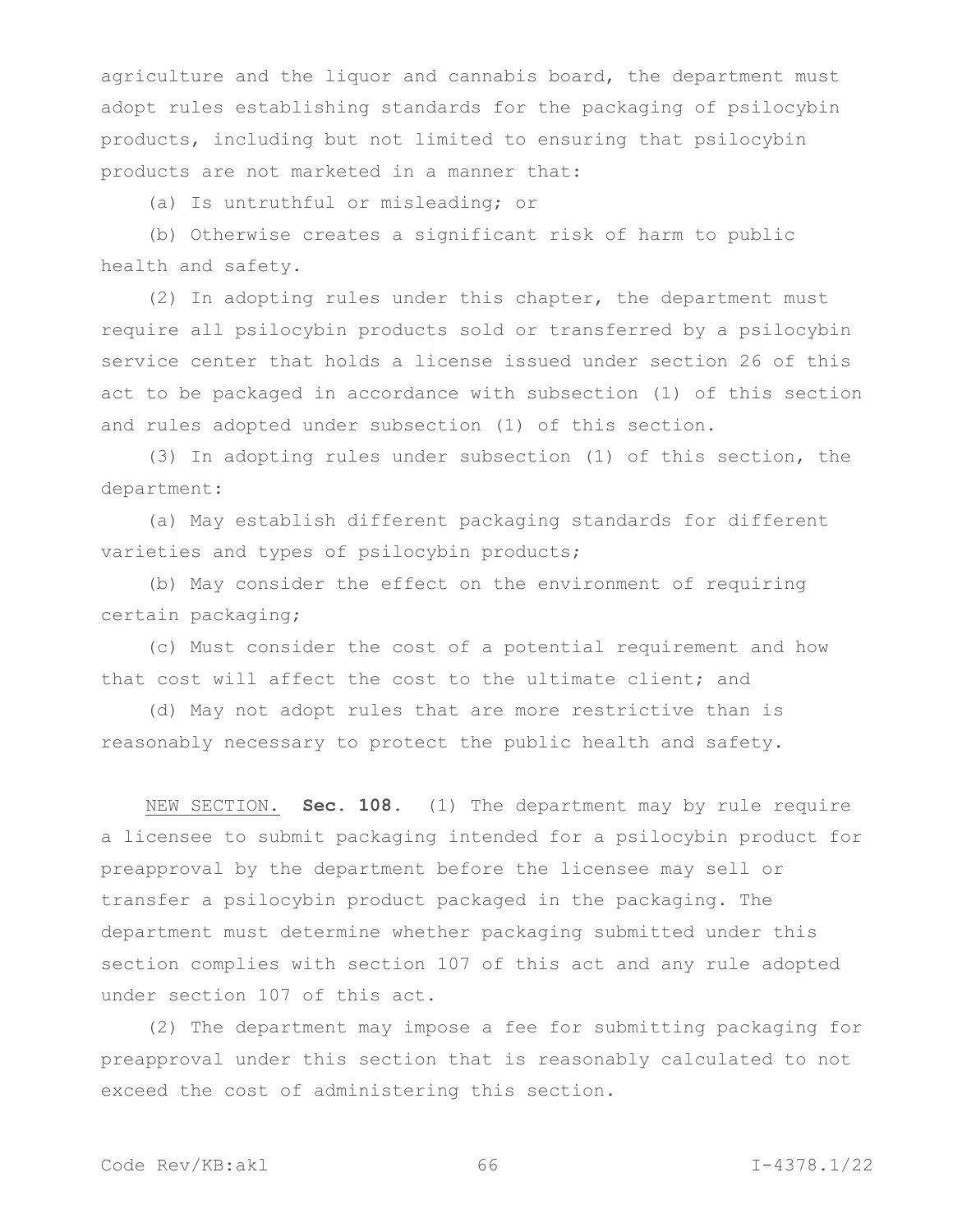NEW SECTION. **Sec. 109.** (1) The department must adopt rules establishing:

(a) The maximum concentration of psilocybin that is permitted in a single serving of a psilocybin product; and

(b) The number of servings that are permitted in a psilocybin product package.

(2) In adopting rules under this chapter, the department must require all psilocybin products sold or transferred by a psilocybin service center that holds a license under section 26 of this act to meet the concentration standards and packaging standards adopted by rule under this section.

NEW SECTION. **Sec. 110.** To ensure compliance with sections 105 through 112 of this act and any rule adopted under sections 105 through 112 of this act, the department may inspect the premises of a person that holds a license under section 23 or 26 of this act.

NEW SECTION. **Sec. 111.** Subject to chapter 34.05 RCW, if the applicant or licensee violates sections 105 through 112 of this act or a rule adopted to implement sections 105 through 112 of this act, the department may refuse to issue or renew, or may suspend or revoke, a license issued under section 23, 26, or 30 of this act.

NEW SECTION. **Sec. 112.** (1) In addition to any other liability or penalty provided by law, the department may impose for each violation of a provision of sections 105 through 112 of this act, or a rule adopted under a provision of sections 105 through 112 of this act, a civil penalty that does not exceed \$500 for each day that the violation occurs.

(2) The department shall impose civil penalties under this section in the manner provided by RCW 43.70.095.

(3) Moneys collected under this section must be deposited in the psilocybin control and regulation account established under section 69 of this act.

Code Rev/KB:akl 67 I-4378.1/22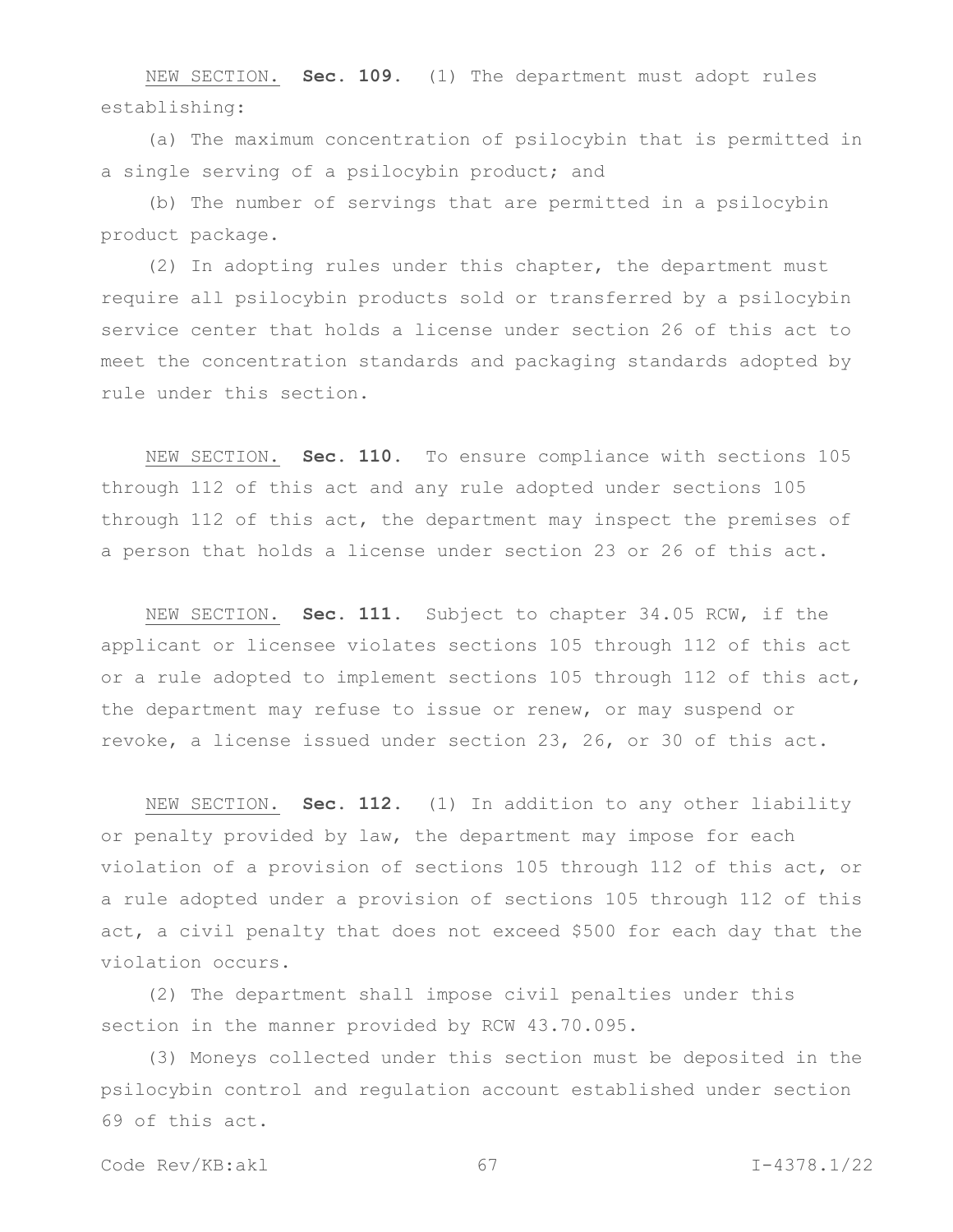# **AUTHORITY OF CITIES AND COUNTIES TO PROHIBIT ESTABLISHMENT OF PSILOCYBIN RELATED BUSINESSES**

NEW SECTION. **Sec. 113.** (1) The governing body of a city or county may adopt ordinances that prohibit or allow the establishment of any one or more of the following in the area subject to the jurisdiction of the city or in the unincorporated area subject to the jurisdiction of the county:

(a) Psilocybin product manufacturers that hold a license issued under section 23 of this act;

(b) Psilocybin service center operators that hold a license issued under section 26 of this act; or

(c) Any combination of the entities described in this subsection.

(2) If the governing body of a city or county adopts an ordinance under this section, the governing body must provide the text of the ordinance to the department.

(3) Upon receiving notice of a prohibition under subsection (2) of this section, the department must discontinue licensing those premises to which the prohibition applies.

(4) Notwithstanding any other provisions of law, a city or county that adopts an ordinance under this section that prohibits the establishment of an entity described in subsection (1) of this section may not impose a tax or fee on the manufacturing or sale of psilocybin products.

NEW SECTION. **Sec. 114.** An employer in the state of Washington may not discriminate against an employee for receiving psilocybin services as sanctioned under this chapter absent the employee's visible impairment at work and may not test an employee for the presence of psilocybin unless they exhibit clear, observable symptoms of impairment.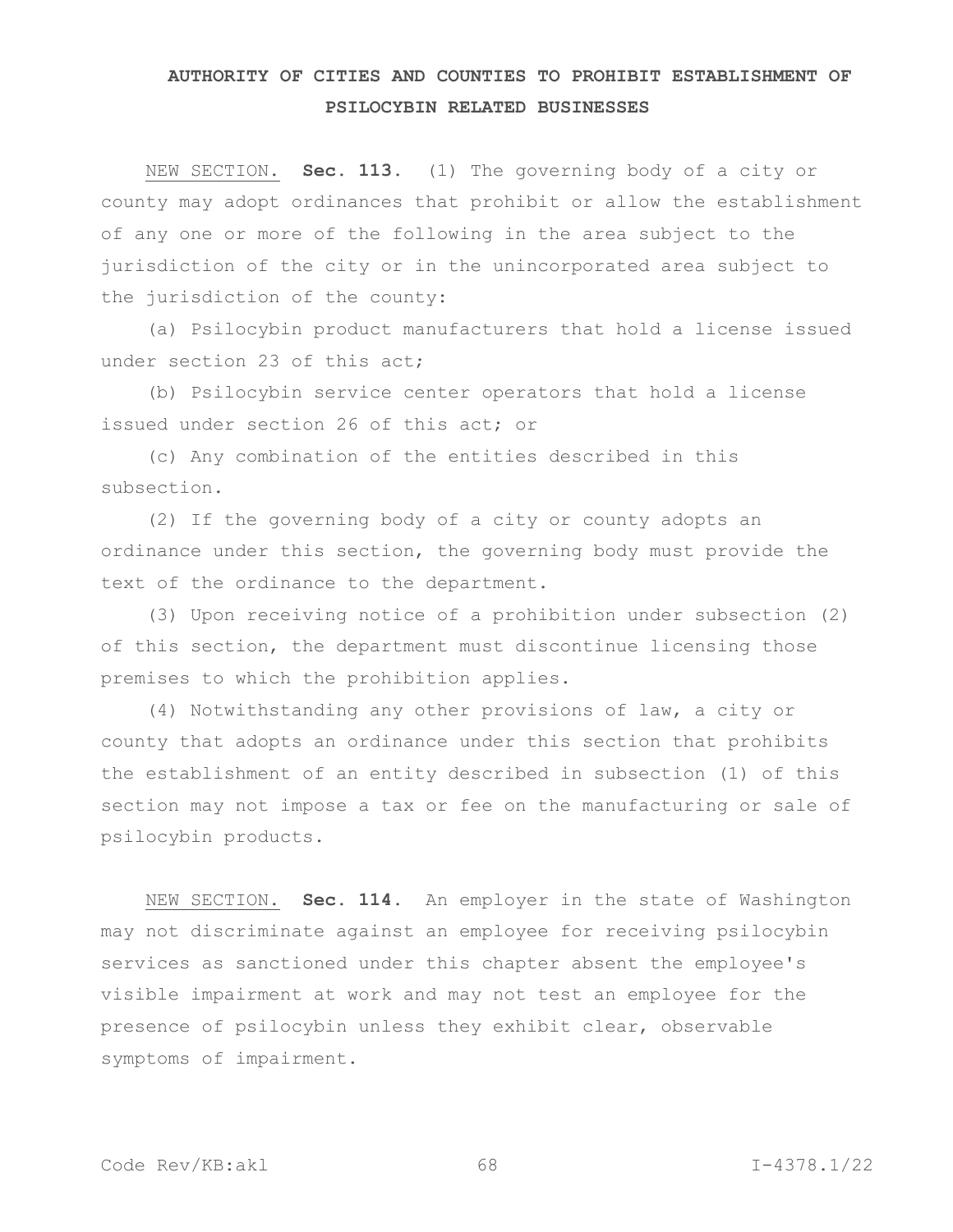NEW SECTION. **Sec. 115.** (1) The legislature finds that in the interest of establishing a legal psilocybin industry that is equitable and accessible to all, it is appropriate to establish a social opportunity program for the psilocybin industry to help remedy the harms resulting from historical injustice and the disproportionate and targeted enforcement of drug-related laws on poor and marginalized communities.

(2) The department shall create and administer a social opportunity program to help individuals who qualify as social opportunity applicants and meet the requirements to become licensed under this chapter. In furtherance of this, the department may:

(a) Identify geographic areas that are distressed areas;

(b) Establish other appropriate criteria to identify social opportunity applicants by rule;

(c) Provide technical assistance to social opportunity applicants either through direct assistance or by methods such as establishing a partnership network of entities available to support social opportunity applicants;

(d) Provide reduced license fees for social opportunity applicants; and

(e) If applicable, create eligibility for social opportunity applicants to receive points towards a license application score.

(3) For purposes of this section:

(a) "Distressed area" means an area:

(i) That is categorized as a distressed area by the Washington state employment security department or bureau of labor statistics; or

(ii) That is a state legislative district in which:

(A) Fifty percent or more of the children in the area participate in the federal free lunch program according to reported statistics from the state board of education; or

(B) At least 20 percent of the households in the area receive assistance under the federal supplemental nutrition assistance program.

Code Rev/KB:akl 69 1-4378.1/22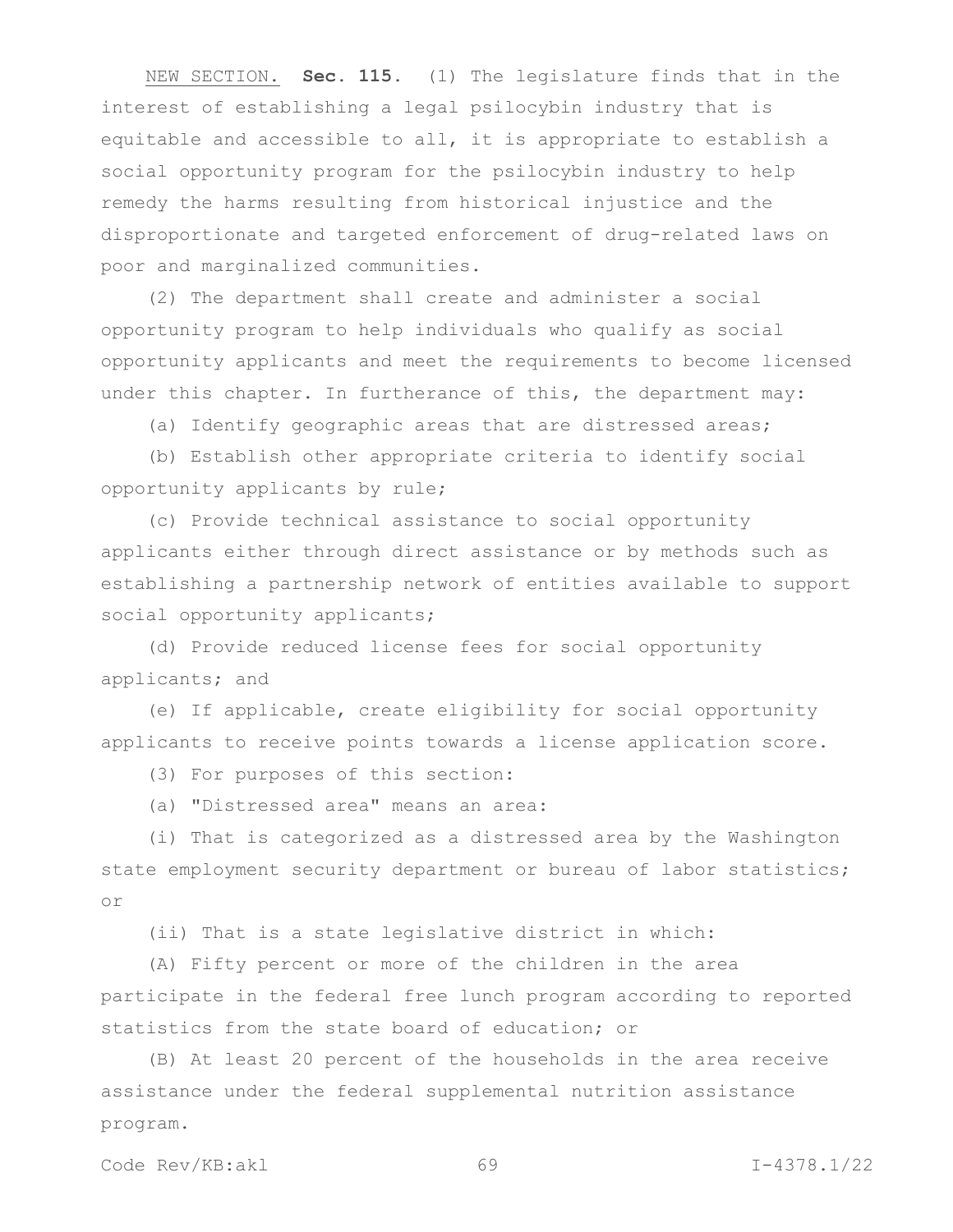(b) "Social opportunity applicant" means:

(i) An entity in which at least 51 percent of the ownership and control is by individuals who have lived in a distressed area for five of the last 10 years;

(ii) An entity with more than 10 full-time employees and more than half of its employees reside in a distressed area; or

(iii) An entity that meets other criteria established by the department by rule.

**Sec. 116.** RCW 7.48.310 and 2009 c 200 s 3 are each amended to read as follows:

For the purposes of RCW 7.48.305 only:

(1) "Agricultural activity" means a condition or activity which occurs on a farm in connection with the commercial production of farm products and includes, but is not limited to, marketed produce at roadside stands or farm markets; noise; odors; dust; fumes; operation of machinery and irrigation pumps; movement, including, but not limited to, use of current county road ditches, streams, rivers, canals, and drains, and use of water for agricultural activities; ground and aerial application of seed, fertilizers, conditioners, and plant protection products; keeping of bees for production of agricultural or apicultural products; the manufacture of psilocybin as defined under section 5 of this act; employment and use of labor; roadway movement of equipment and livestock; protection from damage by wildlife; prevention of trespass; construction and maintenance of buildings, fences, roads, bridges, ponds, drains, waterways, and similar features and maintenance of stream banks and watercourses; and conversion from one agricultural activity to another, including a change in the type of plant-related farm product being produced. The term includes use of new practices and equipment consistent with technological development within the agricultural industry.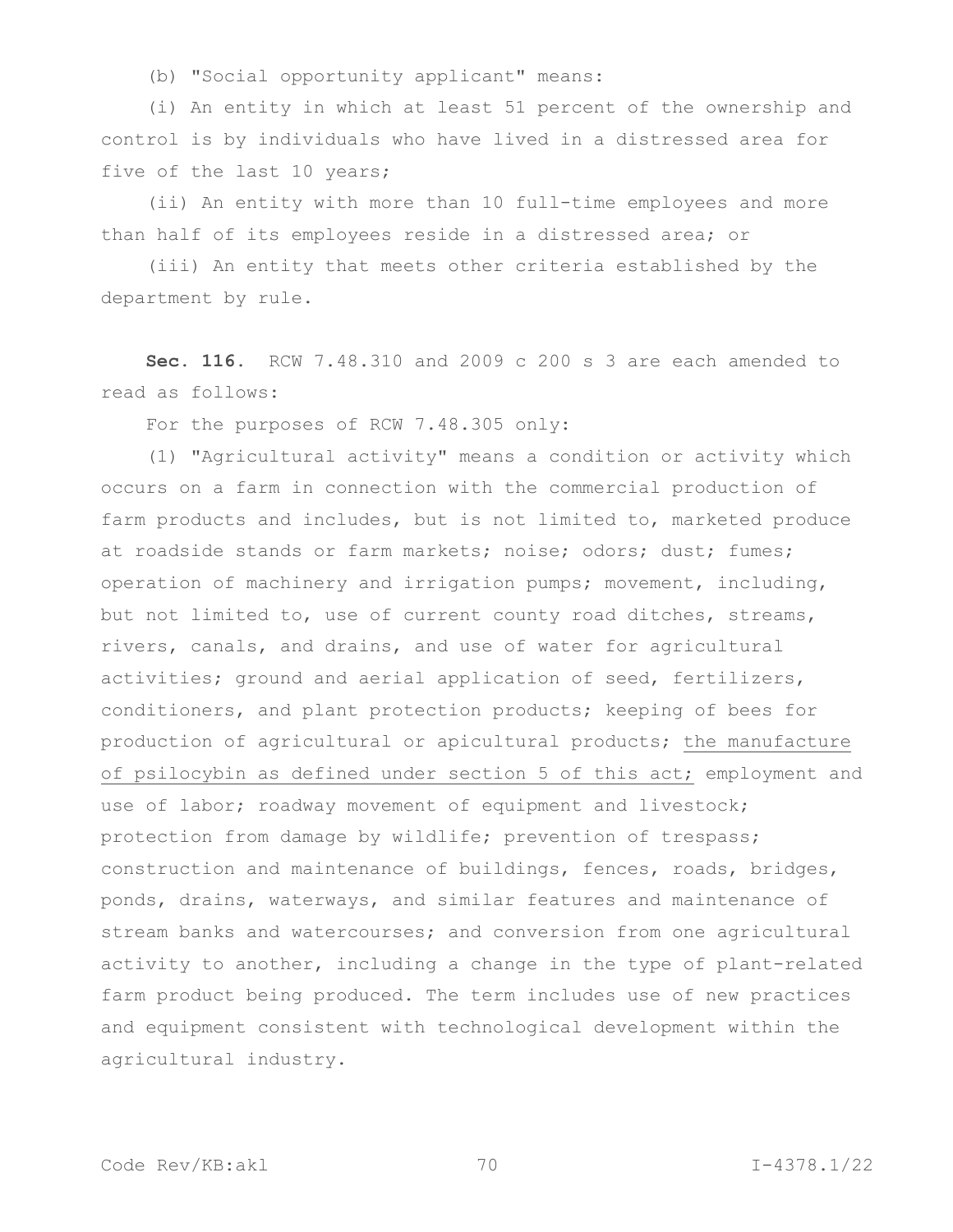(2) "Farm" means the land, buildings, freshwater ponds, freshwater culturing and growing facilities, and machinery used in the commercial production of farm products.

(3) "Farmland" means land or freshwater ponds devoted primarily to the production, for commercial purposes, of livestock, freshwater aquacultural, or other farm products. "Farmland" includes the premises as defined under section 5 of this act in which psilocybin is manufactured.

(4) "Farm product" means those plants and animals useful to humans and includes, but is not limited to, forages and sod crops, dairy and dairy products, poultry and poultry products, livestock, including breeding, grazing, and recreational equine use, fruits, vegetables, flowers, seeds, grasses, trees, freshwater fish and fish products, apiaries and apiary products, psilocybin, equine and other similar products, or any other product which incorporates the use of food, feed, fiber, or fur.

(5) "Forest practice" means any activity conducted on or directly pertaining to forestland, as that term is defined in RCW 76.09.020, and relating to growing, harvesting, or processing timber. The term "forest practices" includes, but is not limited to, road and trail construction, final and intermediate harvesting, precommercial thinning, reforestation, fertilization, prevention and suppression of diseases and insects, salvage of trees, brush control, and owning land where trees may passively grow until one of the preceding activities is deemed timely by the owner.

NEW SECTION. **Sec. 117.** A new section is added to chapter 15.130 RCW to read as follows:

In exercising its authority under this chapter, the department of health may not:

(1) Establish standards for psilocybin products as a food additive, as defined in RCW 15.130.110;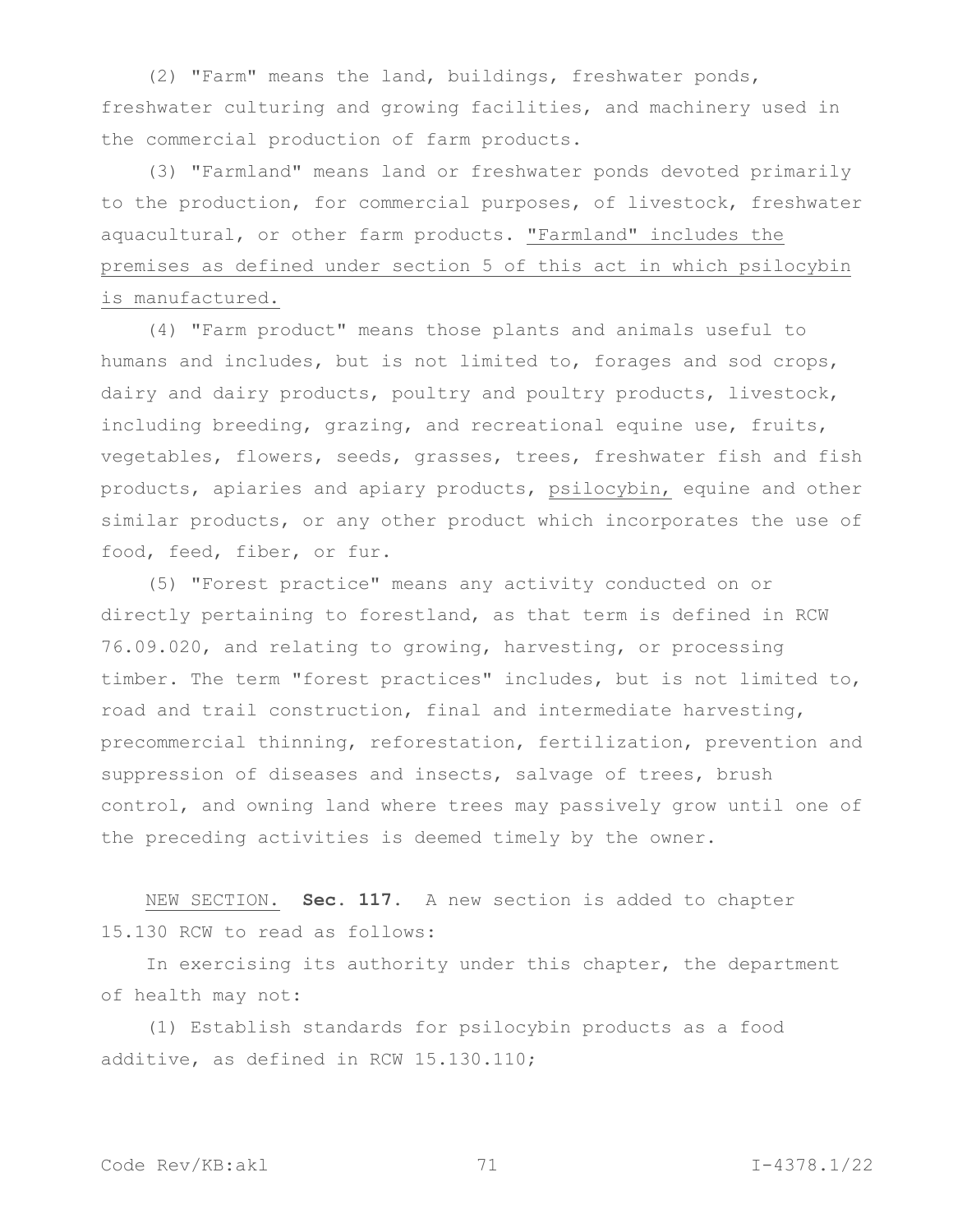(2) Consider psilocybin products to be an adulterant, unless the concentration of a psilocybin product exceeds acceptable levels established by the department of health by rule; or

(3) Apply or enforce RCW 15.130.140 and 15.130.200 through 15.130.230 to psilocybin products.

**Sec. 118.** RCW 69.50.101 and 2020 c 133 s 2 and 2020 c 80 s 43 are each reenacted and amended to read as follows:

The definitions in this section apply throughout this chapter unless the context clearly requires otherwise.

(a) "Administer" means to apply a controlled substance, whether by injection, inhalation, ingestion, or any other means, directly to the body of a patient or research subject by:

(1) a practitioner authorized to prescribe (or, by the practitioner's authorized agent); or

(2) the patient or research subject at the direction and in the presence of the practitioner.

(b) "Agent" means an authorized person who acts on behalf of or at the direction of a manufacturer, distributor, or dispenser. It does not include a common or contract carrier, public warehouseperson, or employee of the carrier or warehouseperson.

(c) "Board" means the Washington state liquor and cannabis board.

(d) "CBD concentration" has the meaning provided in RCW 69.51A.010.

(e) "CBD product" means any product containing or consisting of cannabidiol.

(f) "Commission" means the pharmacy quality assurance commission.

(g) "Controlled substance" means a drug, substance, or immediate precursor included in Schedules I through V as set forth in federal or state laws, or federal or commission rules, but does not include:  $($  ( $hemp)$ )

Code Rev/KB:akl 72 I-4378.1/22 (1) Hemp or industrial hemp as defined in RCW 15.140.020; or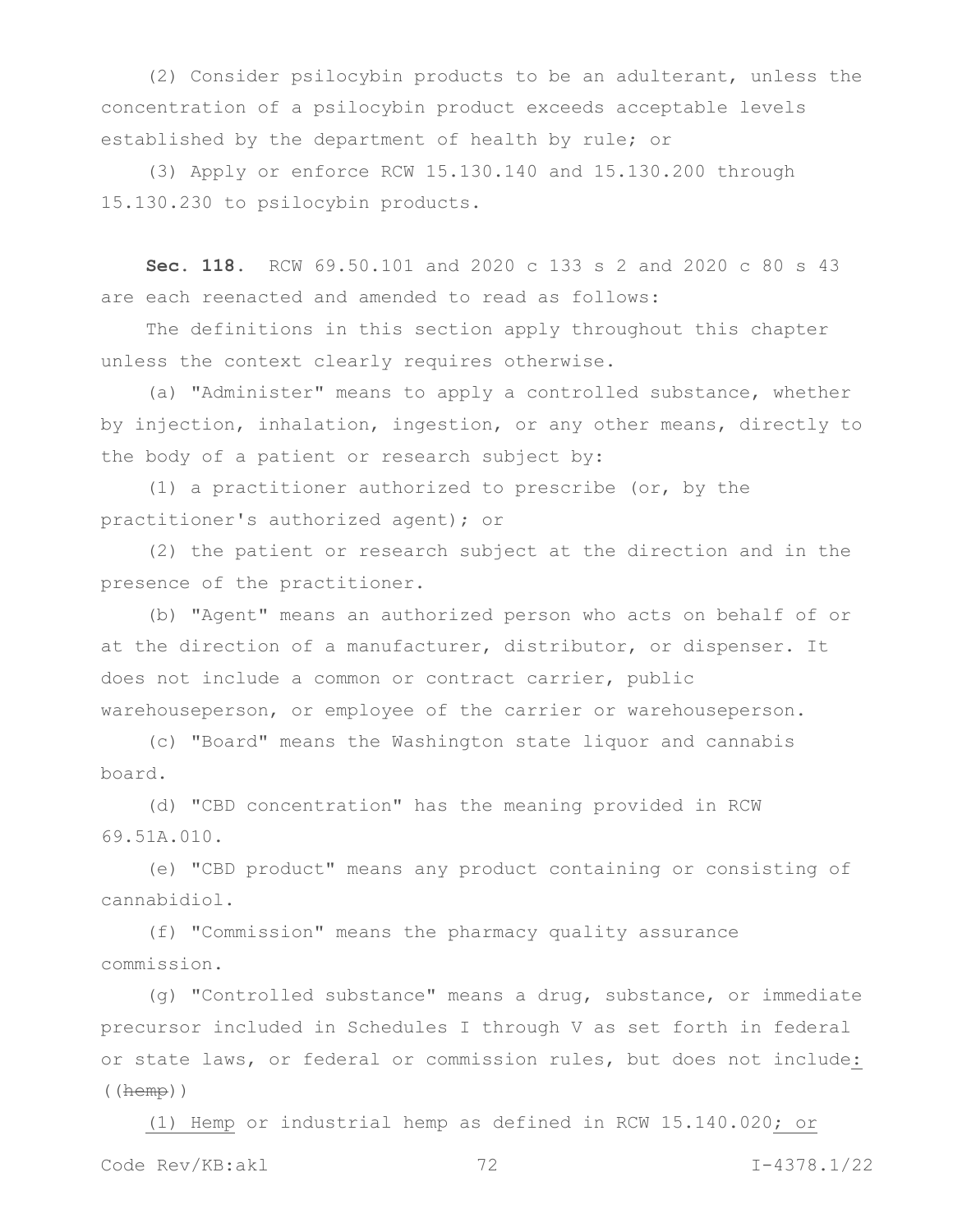(2) Psilocybin or psilocin, but only if and to the extent that a person manufactures, delivers, or possesses psilocybin, psilocin, or psilocybin products in accordance with the provisions of chapter 69.--- RCW (the new chapter created in section 122 of this act) and rules adopted under that chapter.

(h)(1) "Controlled substance analog" means a substance the chemical structure of which is substantially similar to the chemical structure of a controlled substance in Schedule I or II and:

(i) that has a stimulant, depressant, or hallucinogenic effect on the central nervous system substantially similar to the stimulant, depressant, or hallucinogenic effect on the central nervous system of a controlled substance included in Schedule I or II; or

(ii) with respect to a particular individual, that the individual represents or intends to have a stimulant, depressant, or hallucinogenic effect on the central nervous system substantially similar to the stimulant, depressant, or hallucinogenic effect on the central nervous system of a controlled substance included in Schedule I or II.

(2) The term does not include:

(i) a controlled substance;

(ii) a substance for which there is an approved new drug application;

(iii) a substance with respect to which an exemption is in effect for investigational use by a particular person under Section 505 of the federal food, drug, and cosmetic act, 21 U.S.C. Sec. 355, or chapter 69.77 RCW to the extent conduct with respect to the substance is pursuant to the exemption; or

(iv) any substance to the extent not intended for human consumption before an exemption takes effect with respect to the substance.

(i) "Deliver" or "delivery" means the actual or constructive transfer from one person to another of a substance, whether or not there is an agency relationship.

Code Rev/KB:akl 73 I-4378.1/22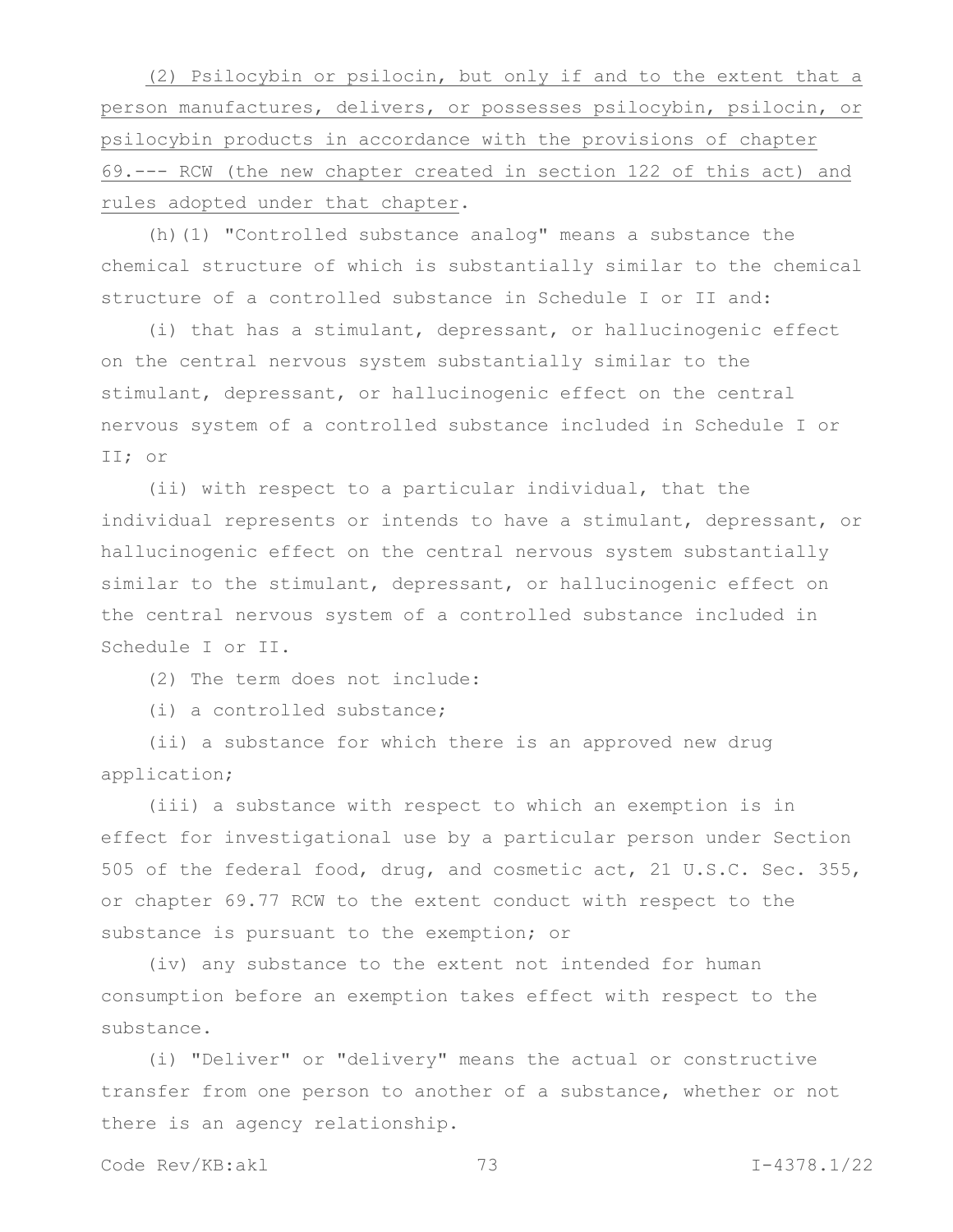(j) "Department" means the department of health.

(k) "Designated provider" has the meaning provided in RCW 69.51A.010.

(l) "Dispense" means the interpretation of a prescription or order for a controlled substance and, pursuant to that prescription or order, the proper selection, measuring, compounding, labeling, or packaging necessary to prepare that prescription or order for delivery.

(m) "Dispenser" means a practitioner who dispenses.

(n) "Distribute" means to deliver other than by administering or dispensing a controlled substance.

(o) "Distributor" means a person who distributes.

(p) "Drug" means (1) a controlled substance recognized as a drug in the official United States pharmacopoeia/national formulary or the official homeopathic pharmacopoeia of the United States, or any supplement to them; (2) controlled substances intended for use in the diagnosis, cure, mitigation, treatment, or prevention of disease in individuals or animals; (3) controlled substances (other than food) intended to affect the structure or any function of the body of individuals or animals; and (4) controlled substances intended for use as a component of any article specified in  $(1)$ ,  $(2)$ , or  $(3)$ of this subsection. The term does not include devices or their components, parts, or accessories.

(q) "Drug enforcement administration" means the drug enforcement administration in the United States Department of Justice, or its successor agency.

(r) "Electronic communication of prescription information" means the transmission of a prescription or refill authorization for a drug of a practitioner using computer systems. The term does not include a prescription or refill authorization verbally transmitted by telephone nor a facsimile manually signed by the practitioner.

(s) "Immature plant or clone" means a plant or clone that has no flowers, is less than twelve inches in height, and is less than twelve inches in diameter.

Code Rev/KB:akl 74 I-4378.1/22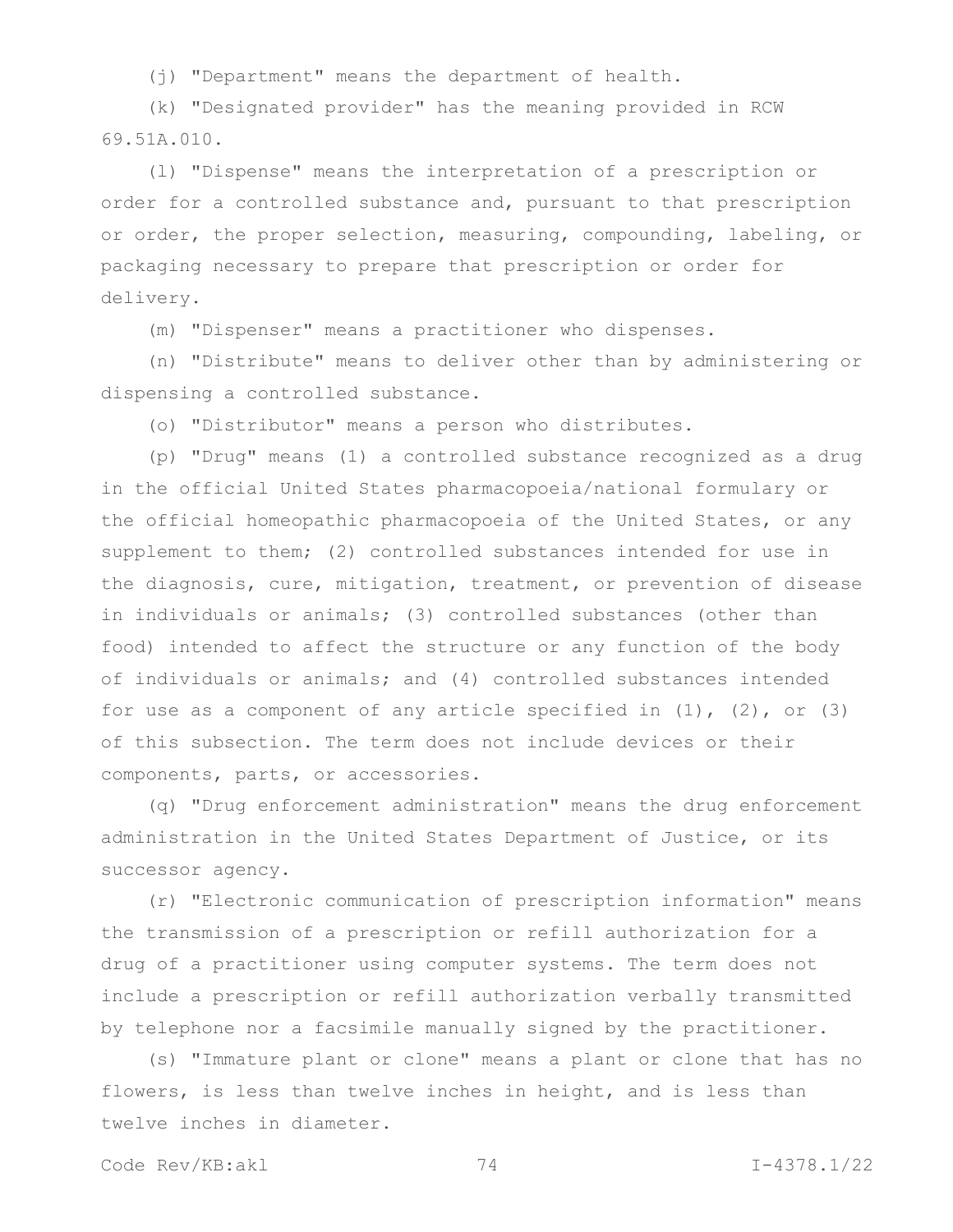(t) "Immediate precursor" means a substance:

(1) that the commission has found to be and by rule designates as being the principal compound commonly used, or produced primarily for use, in the manufacture of a controlled substance;

(2) that is an immediate chemical intermediary used or likely to be used in the manufacture of a controlled substance; and

(3) the control of which is necessary to prevent, curtail, or limit the manufacture of the controlled substance.

(u) "Isomer" means an optical isomer, but in subsection (gg)(5) of this section, RCW 69.50.204(a) (12) and (34), and 69.50.206(b)(4), the term includes any geometrical isomer; in RCW 69.50.204(a) (8) and (42), and 69.50.210(c) the term includes any positional isomer; and in RCW 69.50.204(a)(35), 69.50.204(c), and 69.50.208(a) the term includes any positional or geometric isomer.

(v) "Lot" means a definite quantity of marijuana, marijuana concentrates, useable marijuana, or marijuana-infused product identified by a lot number, every portion or package of which is uniform within recognized tolerances for the factors that appear in the labeling.

(w) "Lot number" must identify the licensee by business or trade name and Washington state unified business identifier number, and the date of harvest or processing for each lot of marijuana, marijuana concentrates, useable marijuana, or marijuana-infused product.

(x) "Manufacture" means the production, preparation, propagation, compounding, conversion, or processing of a controlled substance, either directly or indirectly or by extraction from substances of natural origin, or independently by means of chemical synthesis, or by a combination of extraction and chemical synthesis, and includes any packaging or repackaging of the substance or labeling or relabeling of its container. The term does not include the preparation, compounding, packaging, repackaging, labeling, or relabeling of a controlled substance: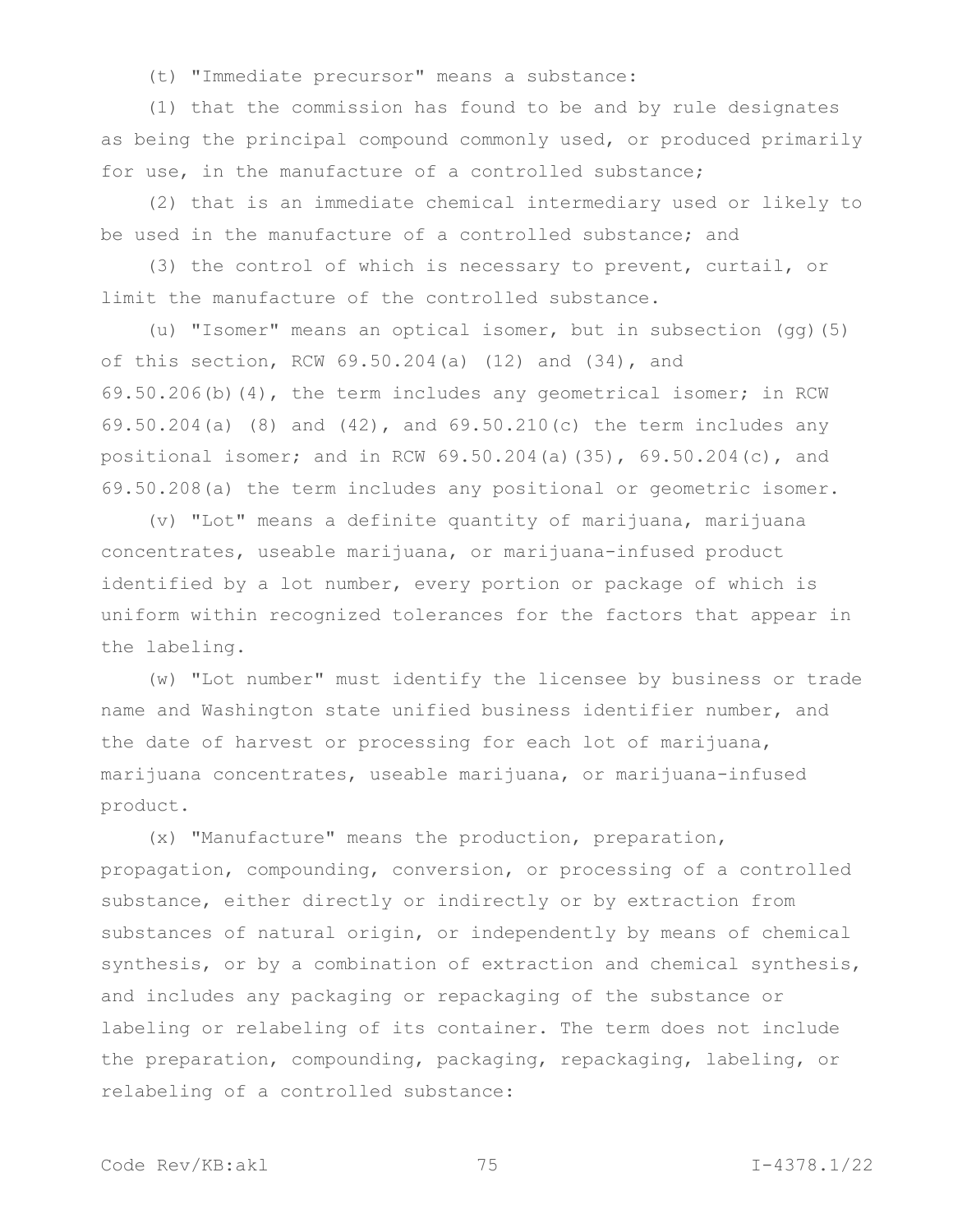(1) by a practitioner as an incident to the practitioner's administering or dispensing of a controlled substance in the course of the practitioner's professional practice; or

(2) by a practitioner, or by the practitioner's authorized agent under the practitioner's supervision, for the purpose of, or as an incident to, research, teaching, or chemical analysis and not for sale.

(y) "Marijuana" or "marihuana" means all parts of the plant *Cannabis*, whether growing or not, with a THC concentration greater than 0.3 percent on a dry weight basis; the seeds thereof; the resin extracted from any part of the plant; and every compound, manufacture, salt, derivative, mixture, or preparation of the plant, its seeds or resin. The term does not include:

(1) The mature stalks of the plant, fiber produced from the stalks, oil or cake made from the seeds of the plant, any other compound, manufacture, salt, derivative, mixture, or preparation of the mature stalks (except the resin extracted therefrom), fiber, oil, or cake, or the sterilized seed of the plant which is incapable of germination; or

(2) Hemp or industrial hemp as defined in RCW 15.140.020, seeds used for licensed hemp production under chapter 15.140 RCW.

(z) "Marijuana concentrates" means products consisting wholly or in part of the resin extracted from any part of the plant *Cannabis* and having a THC concentration greater than ten percent.

(aa) "Marijuana processor" means a person licensed by the board to process marijuana into marijuana concentrates, useable marijuana, and marijuana-infused products, package and label marijuana concentrates, useable marijuana, and marijuana-infused products for sale in retail outlets, and sell marijuana concentrates, useable marijuana, and marijuana-infused products at wholesale to marijuana retailers.

(bb) "Marijuana producer" means a person licensed by the board to produce and sell marijuana at wholesale to marijuana processors and other marijuana producers.

Code Rev/KB:akl 76 I-4378.1/22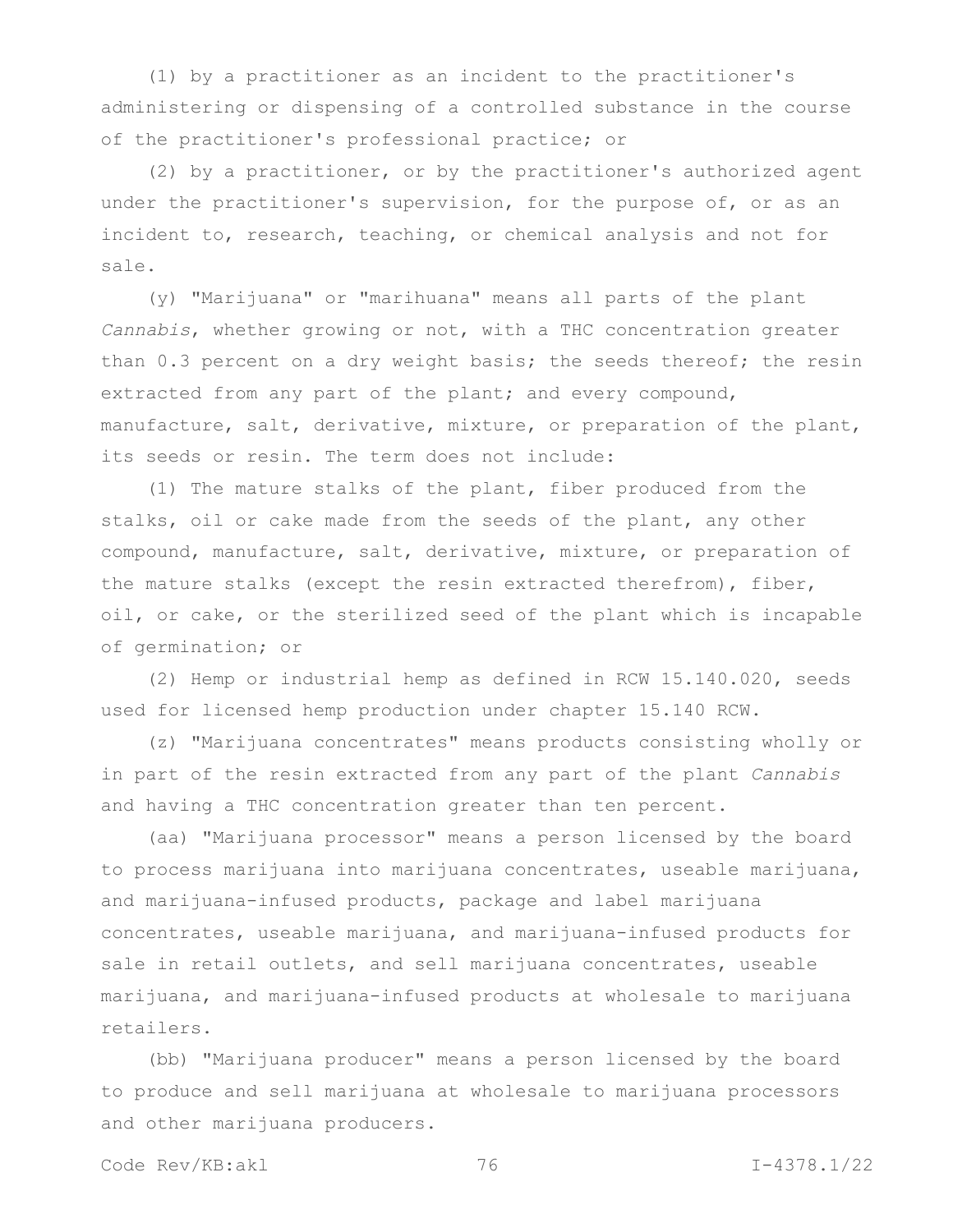(cc) "Marijuana products" means useable marijuana, marijuana concentrates, and marijuana-infused products as defined in this section.

(dd) "Marijuana researcher" means a person licensed by the board to produce, process, and possess marijuana for the purposes of conducting research on marijuana and marijuana-derived drug products.

(ee) "Marijuana retailer" means a person licensed by the board to sell marijuana concentrates, useable marijuana, and marijuanainfused products in a retail outlet.

(ff) "Marijuana-infused products" means products that contain marijuana or marijuana extracts, are intended for human use, are derived from marijuana as defined in subsection (y) of this section, and have a THC concentration no greater than ten percent. The term "marijuana-infused products" does not include either useable marijuana or marijuana concentrates.

(gg) "Narcotic drug" means any of the following, whether produced directly or indirectly by extraction from substances of vegetable origin, or independently by means of chemical synthesis, or by a combination of extraction and chemical synthesis:

(1) Opium, opium derivative, and any derivative of opium or opium derivative, including their salts, isomers, and salts of isomers, whenever the existence of the salts, isomers, and salts of isomers is possible within the specific chemical designation. The term does not include the isoquinoline alkaloids of opium.

(2) Synthetic opiate and any derivative of synthetic opiate, including their isomers, esters, ethers, salts, and salts of isomers, esters, and ethers, whenever the existence of the isomers, esters, ethers, and salts is possible within the specific chemical designation.

(3) Poppy straw and concentrate of poppy straw.

(4) Coca leaves, except coca leaves and extracts of coca leaves from which cocaine, ecgonine, and derivatives or ecgonine or their salts have been removed.

```
Code Rev/KB:akl 77 I-4378.1/22
```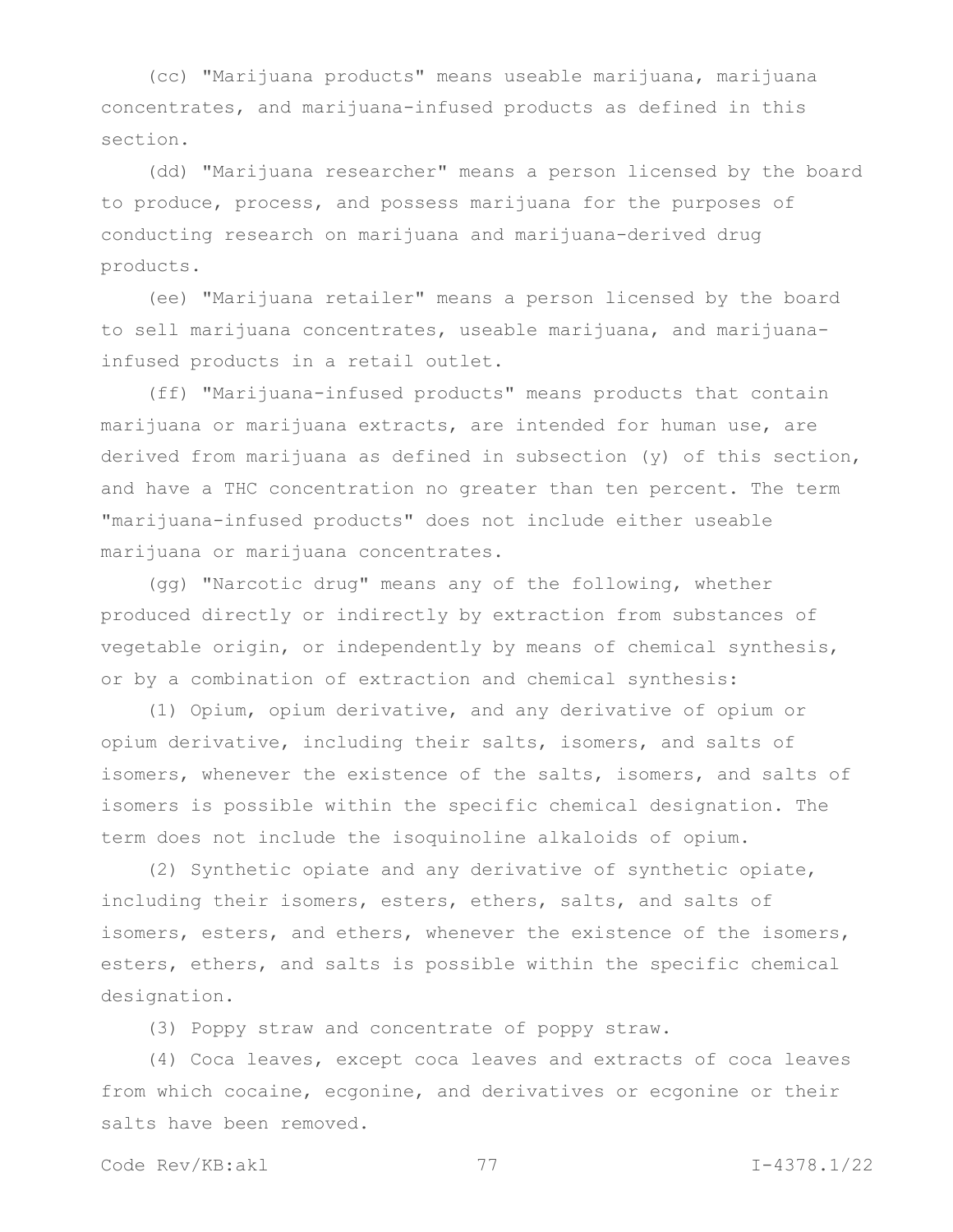(5) Cocaine, or any salt, isomer, or salt of isomer thereof.

(6) Cocaine base.

(7) Ecgonine, or any derivative, salt, isomer, or salt of isomer thereof.

(8) Any compound, mixture, or preparation containing any quantity of any substance referred to in (1) through (7) of this subsection.

(hh) "Opiate" means any substance having an addiction-forming or addiction-sustaining liability similar to morphine or being capable of conversion into a drug having addiction-forming or addictionsustaining liability. The term includes opium, substances derived from opium (opium derivatives), and synthetic opiates. The term does not include, unless specifically designated as controlled under RCW 69.50.201, the dextrorotatory isomer of 3-methoxy-n-methylmorphinan and its salts (dextromethorphan). The term includes the racemic and levorotatory forms of dextromethorphan.

(ii) "Opium poppy" means the plant of the species Papaver somniferum L., except its seeds.

(jj) "Person" means individual, corporation, business trust, estate, trust, partnership, association, joint venture, government, governmental subdivision or agency, or any other legal or commercial entity.

(kk) "Plant" has the meaning provided in RCW 69.51A.010.

(ll) "Poppy straw" means all parts, except the seeds, of the opium poppy, after mowing.

(mm) "Practitioner" means:

(1) A physician under chapter 18.71 RCW; a physician assistant under chapter 18.71A RCW; an osteopathic physician and surgeon under chapter 18.57 RCW; an optometrist licensed under chapter 18.53 RCW who is certified by the optometry board under RCW 18.53.010 subject to any limitations in RCW 18.53.010; a dentist under chapter 18.32 RCW; a podiatric physician and surgeon under chapter 18.22 RCW; a veterinarian under chapter 18.92 RCW; a registered nurse, advanced registered nurse practitioner, or licensed practical nurse under

Code Rev/KB:akl 78 I-4378.1/22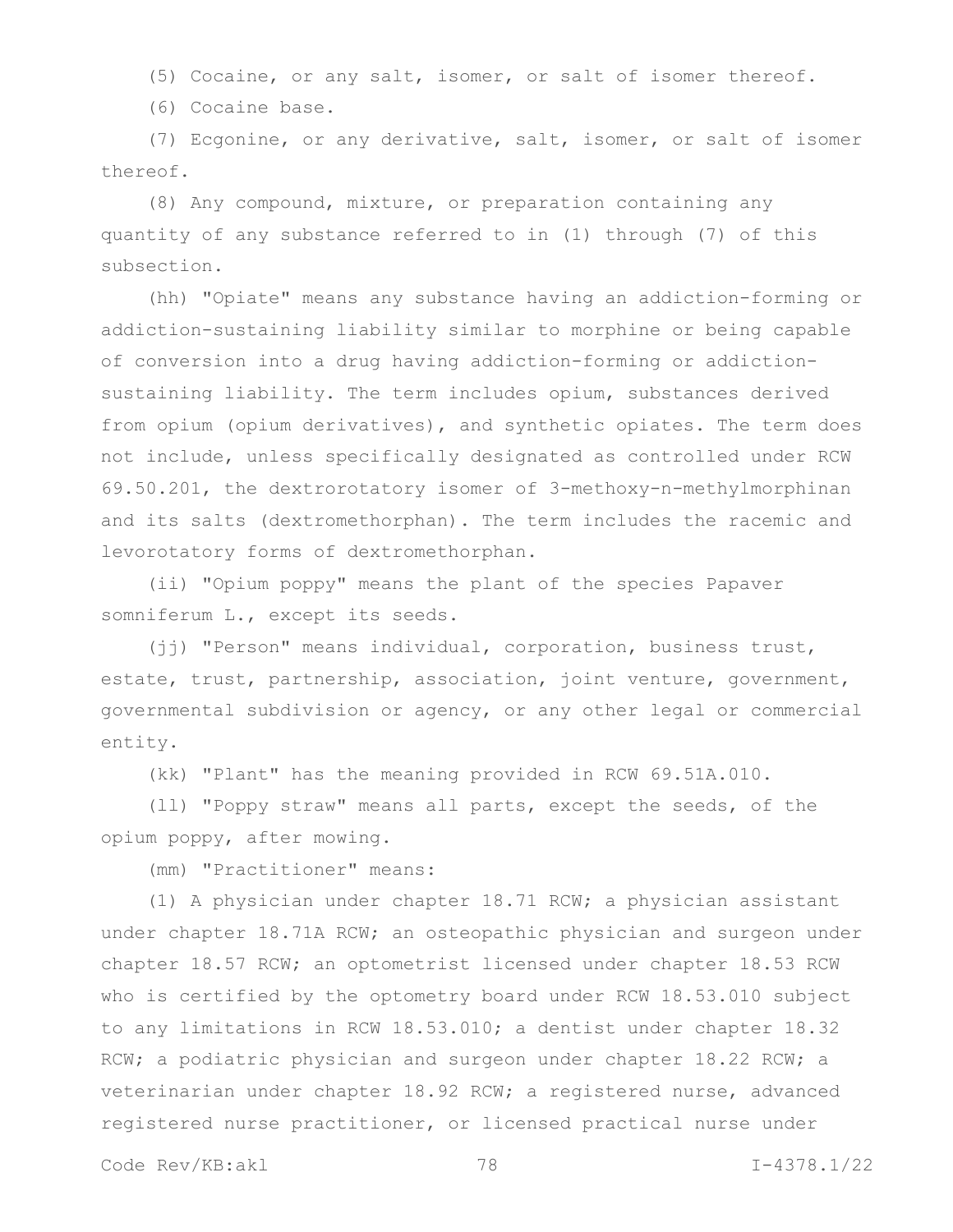chapter 18.79 RCW; a naturopathic physician under chapter 18.36A RCW who is licensed under RCW 18.36A.030 subject to any limitations in RCW 18.36A.040; a pharmacist under chapter 18.64 RCW or a scientific investigator under this chapter, licensed, registered or otherwise permitted insofar as is consistent with those licensing laws to distribute, dispense, conduct research with respect to or administer a controlled substance in the course of their professional practice or research in this state.

(2) A pharmacy, hospital or other institution licensed, registered, or otherwise permitted to distribute, dispense, conduct research with respect to or to administer a controlled substance in the course of professional practice or research in this state.

(3) A physician licensed to practice medicine and surgery, a physician licensed to practice osteopathic medicine and surgery, a dentist licensed to practice dentistry, a podiatric physician and surgeon licensed to practice podiatric medicine and surgery, a licensed physician assistant or a licensed osteopathic physician assistant specifically approved to prescribe controlled substances by his or her state's medical commission or equivalent and his or her supervising physician, an advanced registered nurse practitioner licensed to prescribe controlled substances, or a veterinarian licensed to practice veterinary medicine in any state of the United States.

(nn) "Prescription" means an order for controlled substances issued by a practitioner duly authorized by law or rule in the state of Washington to prescribe controlled substances within the scope of his or her professional practice for a legitimate medical purpose.

(oo) "Production" includes the manufacturing, planting, cultivating, growing, or harvesting of a controlled substance.

(pp) "Qualifying patient" has the meaning provided in RCW 69.51A.010.

(qq) "Recognition card" has the meaning provided in RCW 69.51A.010.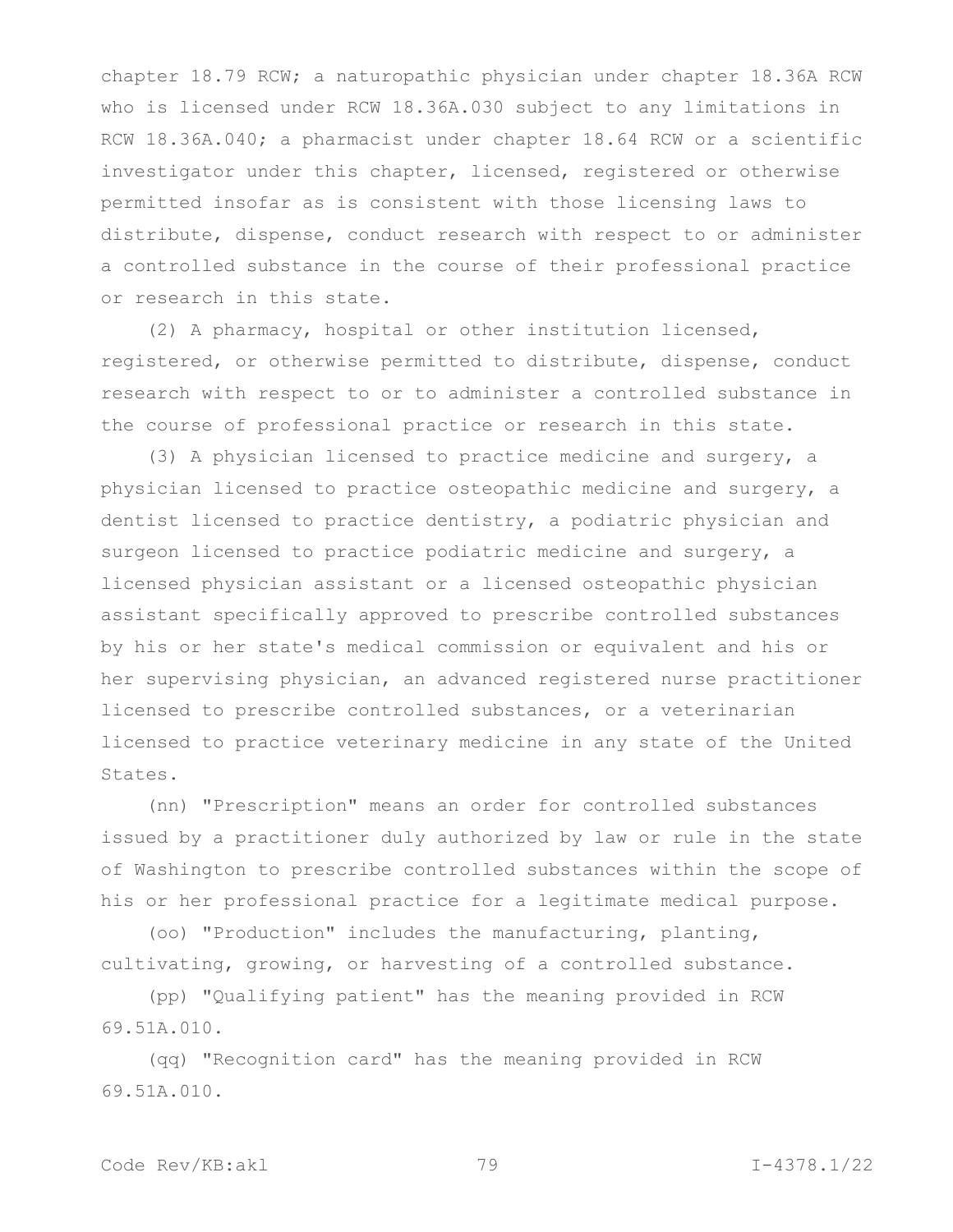(rr) "Retail outlet" means a location licensed by the board for the retail sale of marijuana concentrates, useable marijuana, and marijuana-infused products.

(ss) "Secretary" means the secretary of health or the secretary's designee.

(tt) "State," unless the context otherwise requires, means a state of the United States, the District of Columbia, the Commonwealth of Puerto Rico, or a territory or insular possession subject to the jurisdiction of the United States.

(uu) "THC concentration" means percent of delta-9 tetrahydrocannabinol content per dry weight of any part of the plant *Cannabis*, or per volume or weight of marijuana product, or the combined percent of delta-9 tetrahydrocannabinol and tetrahydrocannabinolic acid in any part of the plant *Cannabis* regardless of moisture content.

(vv) "Ultimate user" means an individual who lawfully possesses a controlled substance for the individual's own use or for the use of a member of the individual's household or for administering to an animal owned by the individual or by a member of the individual's household.

(ww) "Useable marijuana" means dried marijuana flowers. The term "useable marijuana" does not include either marijuana-infused products or marijuana concentrates.

(xx) "Youth access" means the level of interest persons under the age of twenty-one may have in a vapor product, as well as the degree to which the product is available or appealing to such persons, and the likelihood of initiation, use, or addiction by adolescents and young adults.

**Sec. 119.** RCW 49.60.180 and 2020 c 52 s 10 are each amended to read as follows:

It is an unfair practice for any employer:

(1) To refuse to hire any person because of age, sex, marital status, sexual orientation, race, creed, color, national origin,

Code Rev/KB:akl 80 I-4378.1/22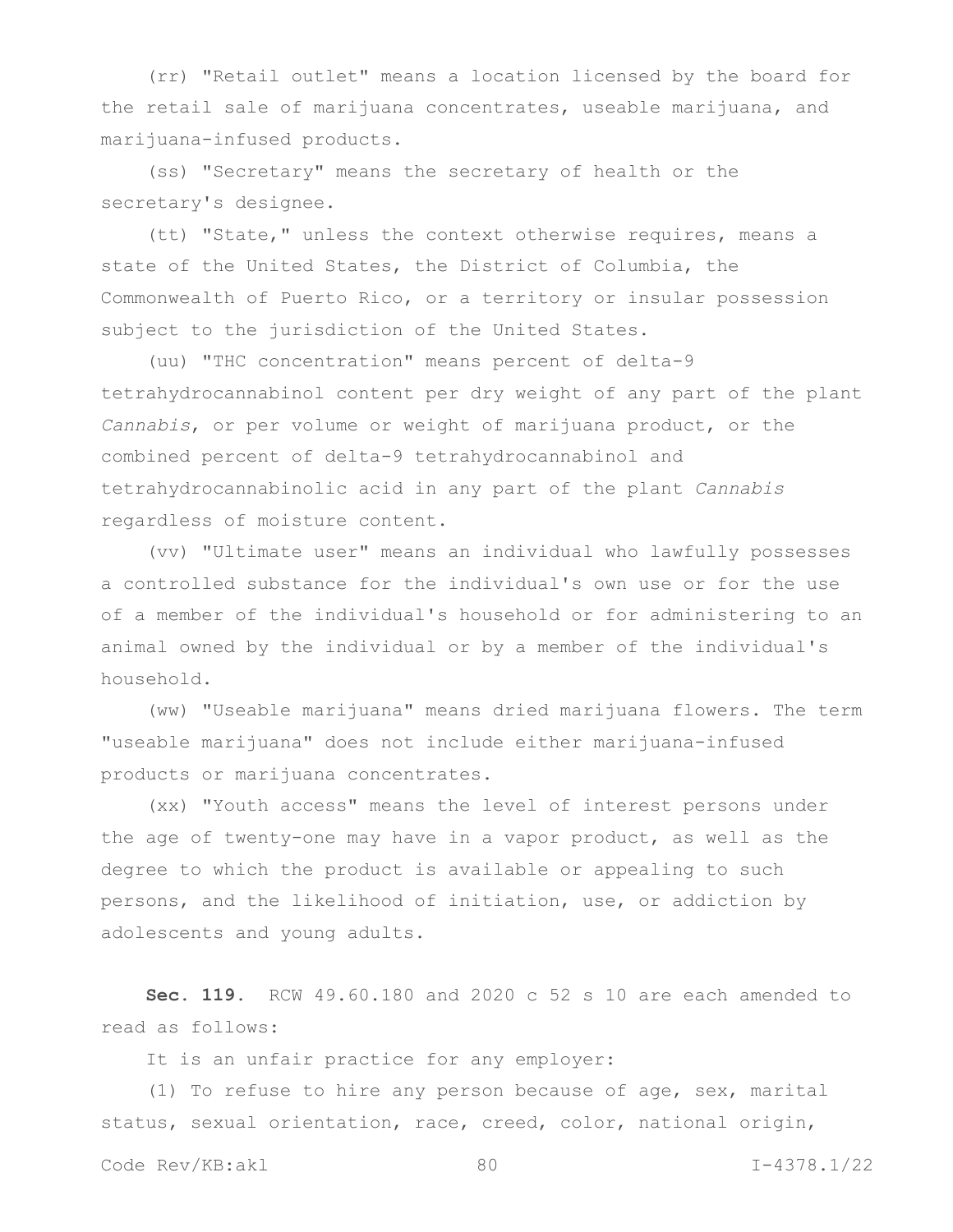citizenship or immigration status, honorably discharged veteran or military status, or the presence of any sensory, mental, or physical disability or the use of a trained dog guide or service animal by a person with a disability, unless based upon a bona fide occupational qualification: PROVIDED, That the prohibition against discrimination because of such disability shall not apply if the particular disability prevents the proper performance of the particular worker involved: PROVIDED, That this section shall not be construed to require an employer to establish employment goals or quotas based on sexual orientation.

(2) To discharge or bar any person from employment because of age, sex, marital status, sexual orientation, race, creed, color, national origin, citizenship or immigration status, honorably discharged veteran or military status, use of psilocybin services as sanctioned under chapter 69.--- RCW (the new chapter created in section 122 of this act) in the absence of visible impairment at work, or the presence of any sensory, mental, or physical disability or the use of a trained dog guide or service animal by a person with a disability.

(3) To discriminate against any person in compensation or in other terms or conditions of employment because of age, sex, marital status, sexual orientation, race, creed, color, national origin, citizenship or immigration status, honorably discharged veteran or military status, or the presence of any sensory, mental, or physical disability or the use of a trained dog guide or service animal by a person with a disability: PROVIDED, That it shall not be an unfair practice for an employer to segregate washrooms or locker facilities on the basis of sex, or to base other terms and conditions of employment on the sex of employees where the commission by regulation or ruling in a particular instance has found the employment practice to be appropriate for the practical realization of equality of opportunity between the sexes.

(4) To print, or circulate, or cause to be printed or circulated any statement, advertisement, or publication, or to use any form of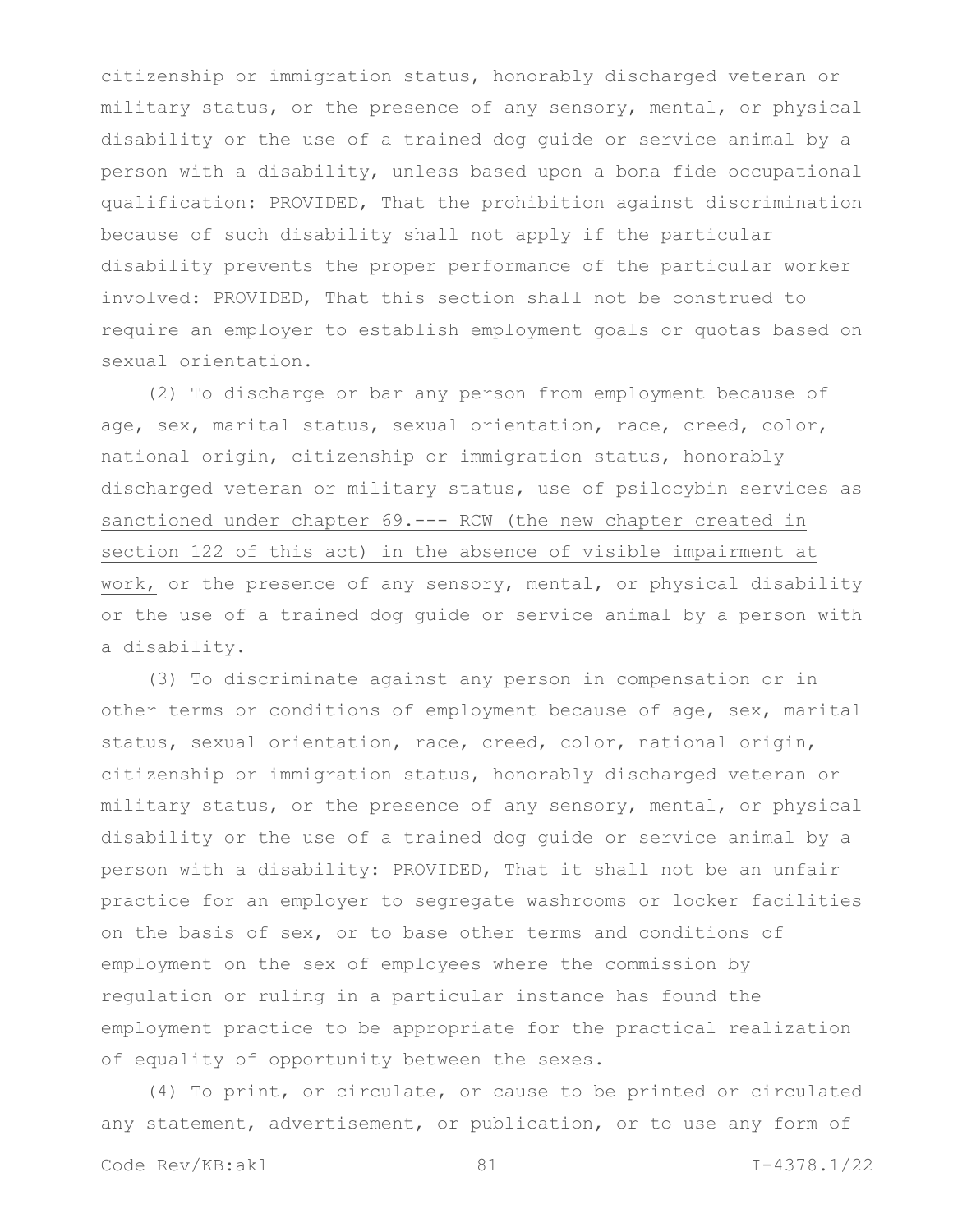application for employment, or to make any inquiry in connection with prospective employment, which expresses any limitation, specification, or discrimination as to age, sex, marital status, sexual orientation, race, creed, color, national origin, citizenship or immigration status, honorably discharged veteran or military status, or the presence of any sensory, mental, or physical disability or the use of a trained dog guide or service animal by a person with a disability, or any intent to make any such limitation, specification, or discrimination, unless based upon a bona fide occupational qualification: PROVIDED, Nothing contained herein shall prohibit advertising in a foreign language.

**Sec. 120.** RCW 43.79A.040 and 2021 c 175 s 10 and 2021 c 108 s 5 are each reenacted and amended to read as follows:

(1) Money in the treasurer's trust fund may be deposited, invested, and reinvested by the state treasurer in accordance with RCW 43.84.080 in the same manner and to the same extent as if the money were in the state treasury, and may be commingled with moneys in the state treasury for cash management and cash balance purposes.

(2) All income received from investment of the treasurer's trust fund must be set aside in an account in the treasury trust fund to be known as the investment income account.

(3) The investment income account may be utilized for the payment of purchased banking services on behalf of treasurer's trust funds including, but not limited to, depository, safekeeping, and disbursement functions for the state treasurer or affected state agencies. The investment income account is subject in all respects to chapter 43.88 RCW, but no appropriation is required for payments to financial institutions. Payments must occur prior to distribution of earnings set forth in subsection (4) of this section.

(4)(a) Monthly, the state treasurer must distribute the earnings credited to the investment income account to the state general fund except under (b), (c), and (d) of this subsection.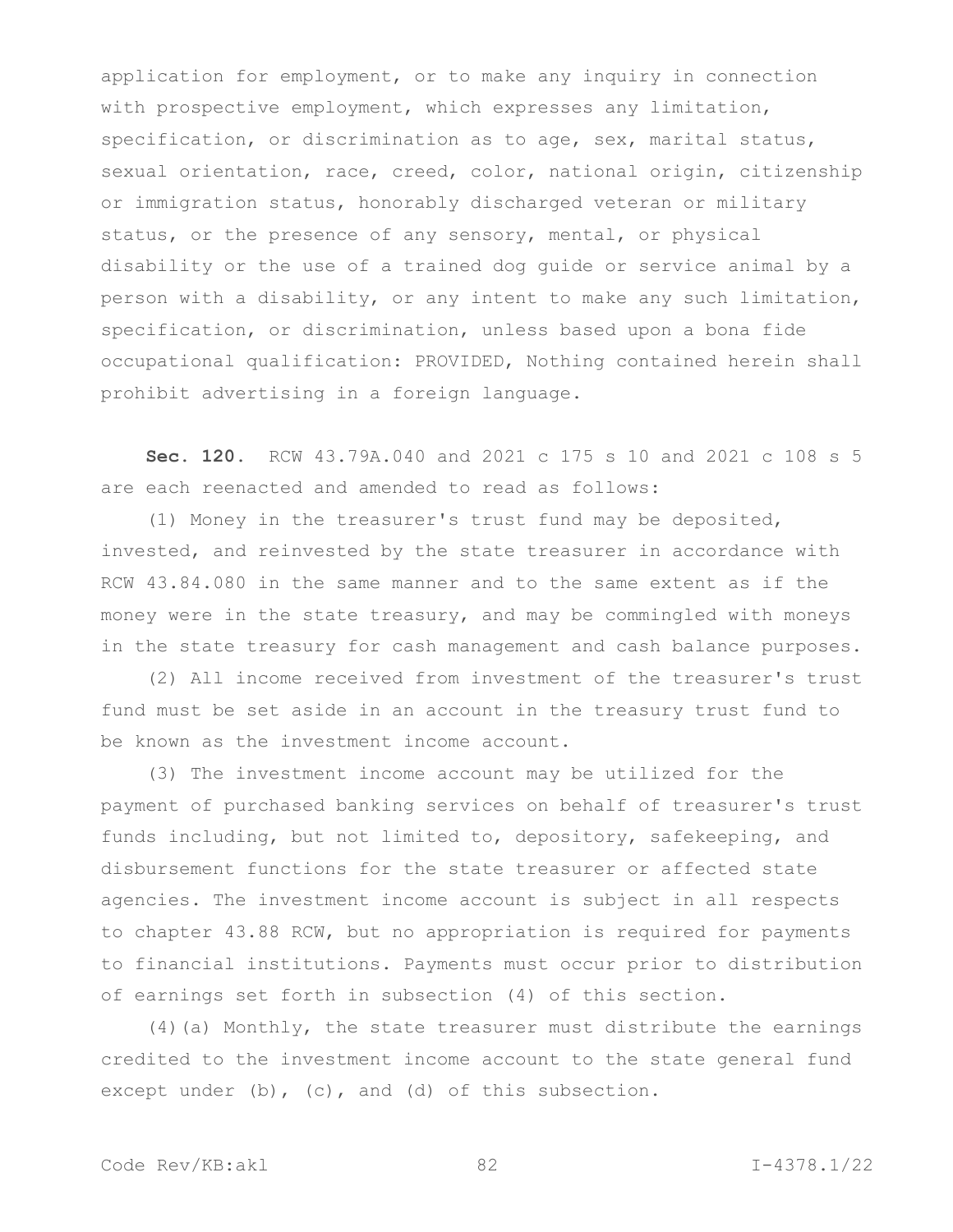(b) The following accounts and funds must receive their proportionate share of earnings based upon each account's or fund's average daily balance for the period: The 24/7 sobriety account, the Washington promise scholarship account, the Gina Grant Bull memorial legislative page scholarship account, the Rosa Franklin legislative internship program scholarship (( $\{a$ ccount)) account, the Washington advanced college tuition payment program account, the Washington college savings program account, the accessible communities account, the Washington achieving a better life experience program account, the community and technical college innovation account, the agricultural local fund, the American Indian scholarship endowment fund, the foster care scholarship endowment fund, the foster care endowed scholarship trust fund, the contract harvesting revolving account, the Washington state combined fund drive account, the commemorative works account, the county enhanced 911 excise tax account, the county road administration board emergency loan account, the toll collection account, the developmental disabilities endowment trust fund, the energy account, the fair fund, the family and medical leave insurance account, the fish and wildlife federal lands revolving account, the natural resources federal lands revolving account, the food animal veterinarian conditional scholarship account, the forest health revolving account, the fruit and vegetable inspection account, the educator conditional scholarship account, the game farm alternative account, the GET ready for math and science scholarship account, the Washington global health technologies and product development account, the grain inspection revolving fund, the Washington history day account, the industrial insurance rainy day fund, the juvenile accountability incentive account, the law enforcement officers' and firefighters' plan 2 expense fund, the local tourism promotion account, the lowincome home rehabilitation revolving loan program account, the multiagency permitting team account, the northeast Washington wolflivestock management account, the produce railcar pool account, the public use general aviation airport loan revolving account, the

Code Rev/KB:akl 83 I-4378.1/22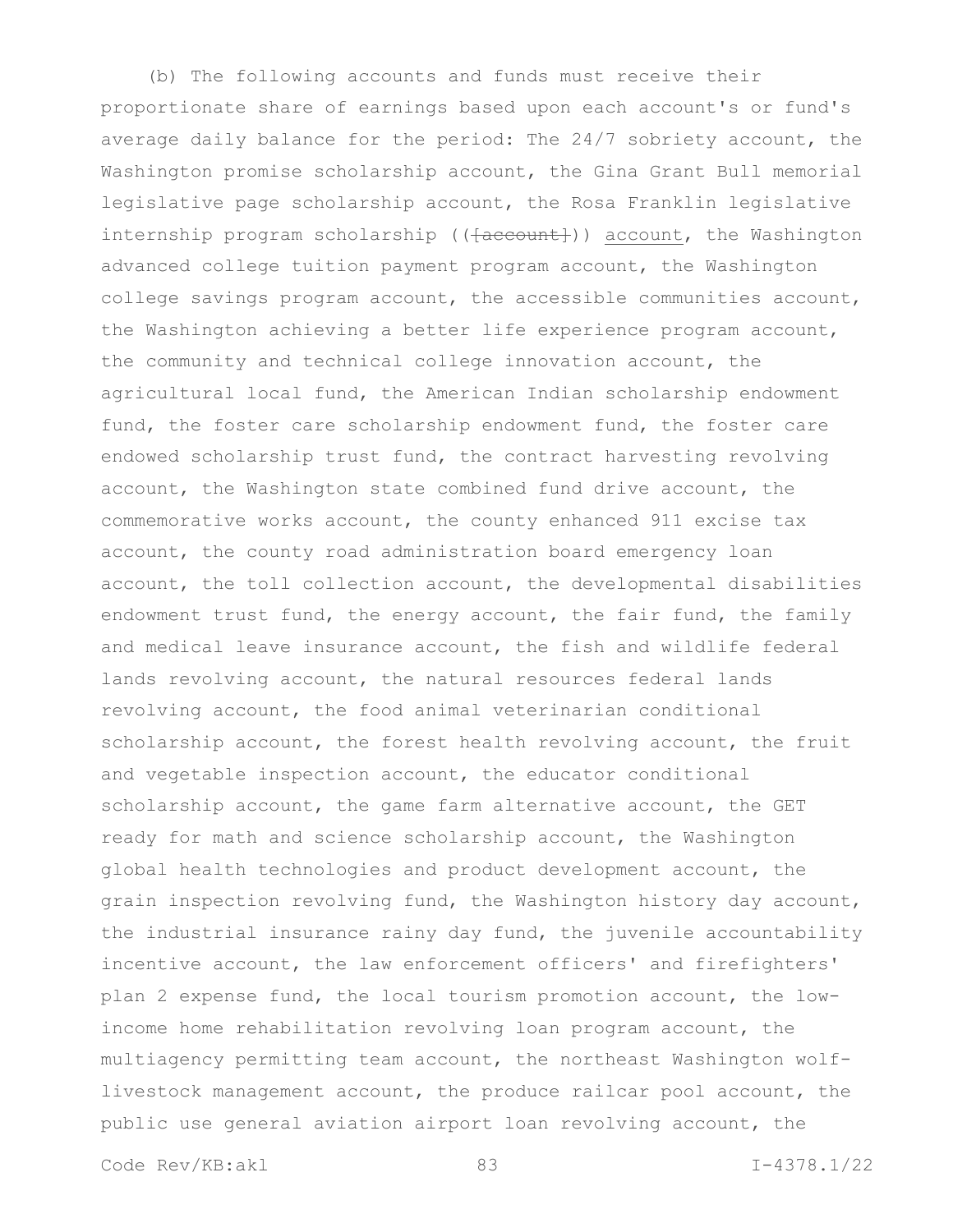regional transportation investment district account, the rural rehabilitation account, the Washington sexual assault kit account, the stadium and exhibition center account, the youth athletic facility account, the self-insurance revolving fund, the children's trust fund, the Washington horse racing commission Washington bred owners' bonus fund and breeder awards account, the Washington horse racing commission class C purse fund account, the individual development account program account, the Washington horse racing commission operating account, the life sciences discovery fund, the Washington state library-archives building account, the reduced cigarette ignition propensity account, the center for deaf and hard of hearing youth account, the school for the blind account, the Millersylvania park trust fund, the public employees' and retirees' insurance reserve fund, the school employees' benefits board insurance reserve fund, the public employees' and retirees' insurance account, the school employees' insurance account, the long-term services and supports trust account, the radiation perpetual maintenance fund, the Indian health improvement reinvestment account, the department of licensing tuition recovery trust fund, the student achievement council tuition recovery trust fund, the tuition recovery trust fund, the industrial insurance premium refund account, the mobile home park relocation fund, the natural resources deposit fund, the Washington state health insurance pool account, the federal forest revolving account, the psilocybin control and regulation account, and the library operations account.

(c) The following accounts and funds must receive eighty percent of their proportionate share of earnings based upon each account's or fund's average daily balance for the period: The advance rightof-way revolving fund, the advanced environmental mitigation revolving account, the federal narcotics asset forfeitures account, the high occupancy vehicle account, the local rail service assistance account, and the miscellaneous transportation programs account.

Code Rev/KB:akl 84 I-4378.1/22